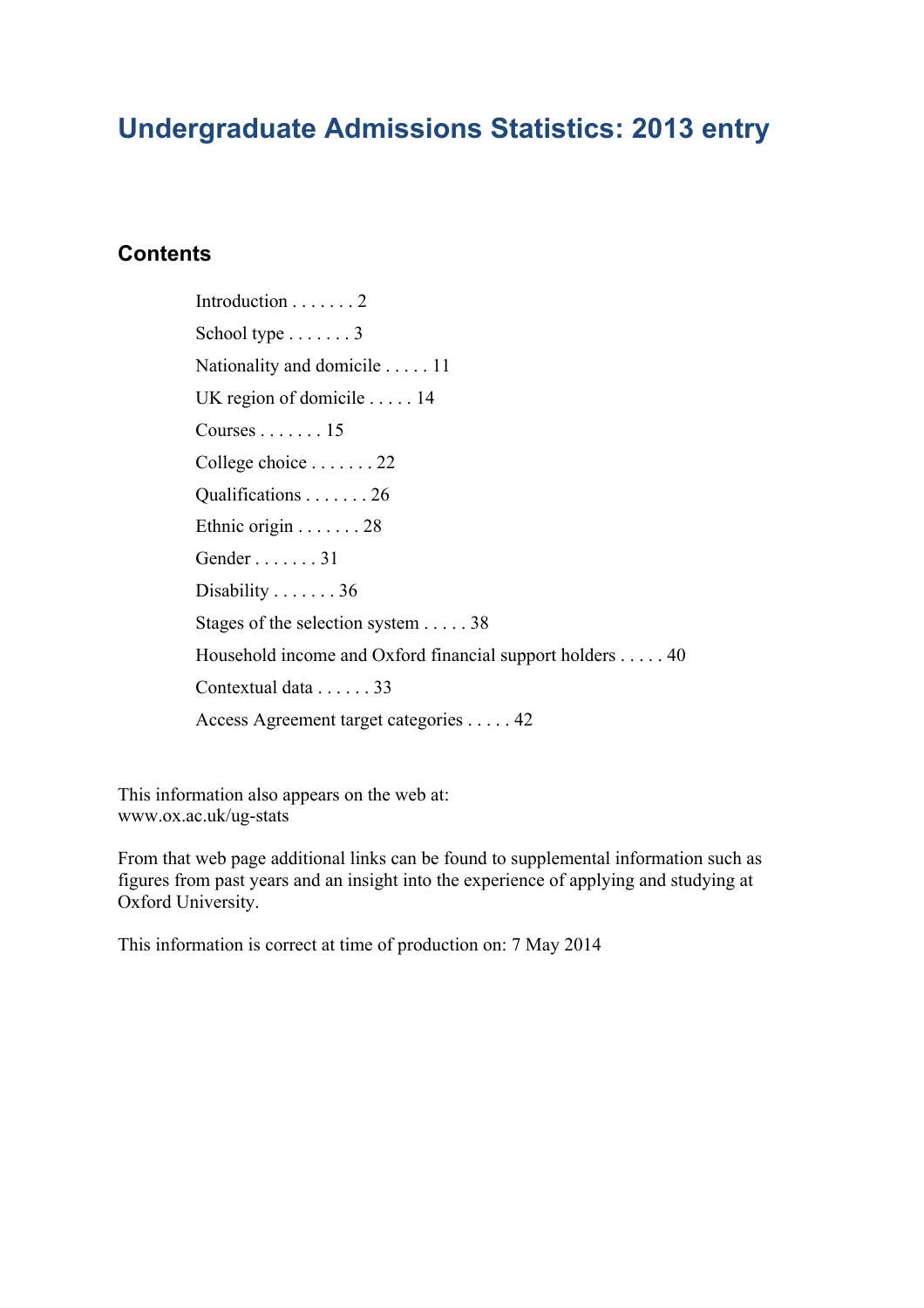## **Introduction**

These tables are produced annually by the Student Data Management and Analysis team of the University of Oxford.

The data in the tables refers to candidates who applied in October 2012, irrespective of the year for which they were seeking admission. It does not include candidates holding deferred offers from the 2011 exercise.

## **Oxford is very competitive ...**

More than 17,000 people applied to Oxford for 2013 entry. Oxford has around 3,200 places.

## **... And getting ever more so**

Over **46,000** UCAS applicants achieved AAA+ at A-level (or equivalent) in 2012. The number of A grades at A-level has grown by over 38% in 10 years. Applications to Oxford have increased by **46%** in the last 10 years. *[Source: UCAS; Joint Council for Qualifications; Oxford University data]*

Oxford is committed to recruiting the best candidates, irrespective of their age, colour, disability, ethnic origin, marital status, nationality, national origin, parental status, race, religion or belief, gender, sexual orientation, social background or educational background.

## **Headline figures**

- The total number of **applicants** in October 2012 was **17,216**. This remained consistent with the corresponding figure of **17,241** in October 2011.
- The total number of acceptances was 3,198. This 3,198 includes 87 places for deferred entry in October 2014.
- 11,556 applications  $(67.1\%)$  came from those domiciled in the UK; 1,950  $(11.3\%)$ from those domiciled in the EU (non-UK), and 3,710 (21.5%) from those domiciled outside the EU.
- 2,643 (82.6%) of acceptances went to those with domiciled in the UK;  $180 (5.6\%)$ to those domiciled in the EU (non-UK), and 375 (11.7%) to those domiciled outside the EU.
- Of UK students attending maintained or independent schools or colleges in the UK, **56.8%** of places went to applicants from the state sector and **43.2%** to applicants from the independent sector.
- For all candidates of all domiciles, 45.9% of places went to those from the state sector, 37.6% to the independent sector, and 16.5% to 'other' (e.g. other applicants from UK institutions not classified as state or independent, individual applicants and those applying from overseas).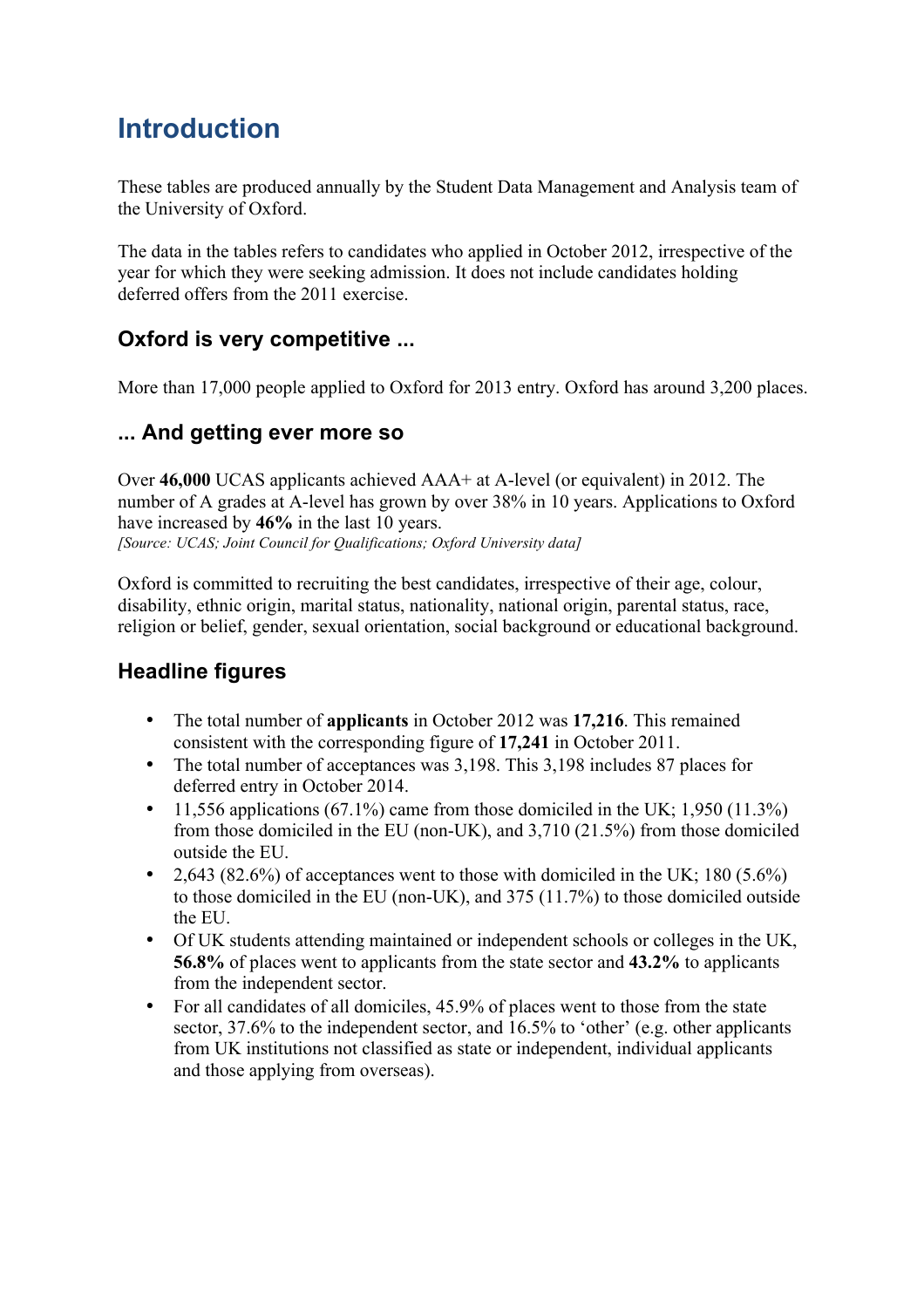## **School type**

### **Introduction**

For 2013 entry, of *UK students attending state or independent schools or colleges in the UK*, **56.8%** of places went to applicants from the state sector and **43.2%** to applicants from the independent sector.

**UK domiciled applications and acceptances by State and Independent sector (as percentages):**

|                     | <b>Applications 2013</b> | <b>Acceptances 2013</b> |
|---------------------|--------------------------|-------------------------|
|                     | Total $(\% )$            | Total $(\% )$           |
| <b>State sector</b> | 62.8                     | 56.8                    |
| Independent         | 37.2                     | 43.2                    |
| <b>TOTAL</b>        | 100.0                    | 100.0                   |

*For all candidates,* **45.9%** of places went to those from the state sector, **37.6%** to the independent sector, and **16.5%** to 'other' (e.g. other applicants from UK institutions not classified as state or independent, individual applicants and those applying from overseas).

| <b>All domiciles:</b> |                          |                         |  |  |  |  |  |  |  |
|-----------------------|--------------------------|-------------------------|--|--|--|--|--|--|--|
|                       | <b>Applications 2013</b> | <b>Acceptances 2013</b> |  |  |  |  |  |  |  |
| <b>State sector</b>   | 41.1                     | 45.9                    |  |  |  |  |  |  |  |
| Independent           | 27.7                     | 37.6                    |  |  |  |  |  |  |  |
| <b>Other</b>          | 31.2                     | 16.5                    |  |  |  |  |  |  |  |
| <b>TOTAL</b>          | 100.0                    | 100.0                   |  |  |  |  |  |  |  |

### **Statistics on the national context for Oxford's application numbers**

- Nationally, although independent schools educate just 7% of the total UK school population, they account for 15% of all A-level entries, 30% of all A grades, and 33% of all those getting AAA. *[Source: Harris report]*
- On average for 2010, 17.5% of state school students getting AAA or better (excluding General Studies) applied for courses Oxford doesn't offer. *[Source: UCAS]*

## **Additional statistics on Oxford's acceptance numbers**

• **State applicants' success rate is affected by subject choice:** UK domiciled state school students apply disproportionately for the most oversubscribed subjects. On average, **35%** of UK domiciled state school applications between 2011 and 2013 were for the five most oversubscribed subjects at Oxford. This compared to just **29%** of independent school applications. *(The five most oversubscribed subjects,*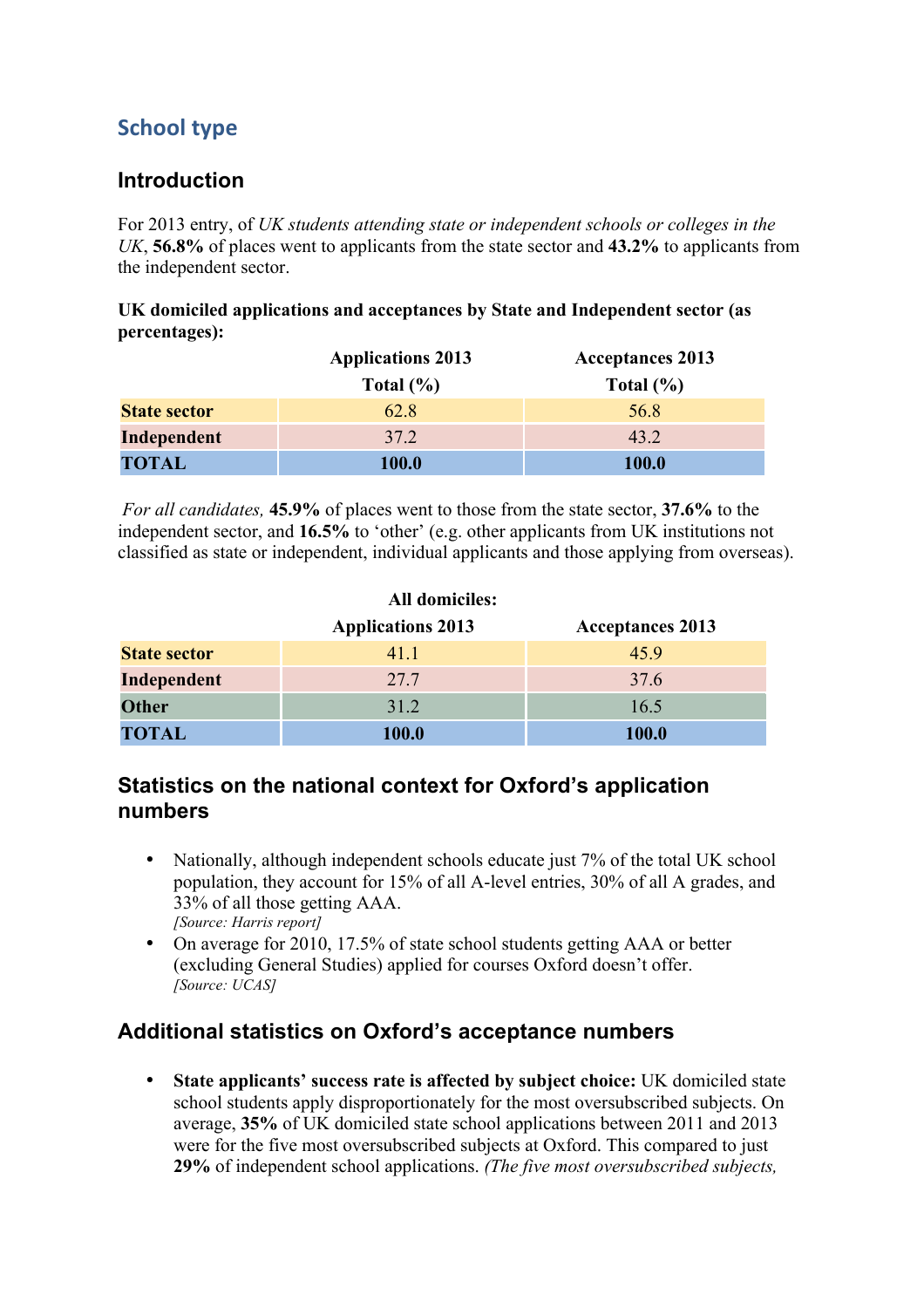*based on the course with over 60 places with the highest applicant to places ratio between 2011 and 2013, were: Economics & Management, Medicine, PPE, Law and Maths)*

• **State students also apply in disproportionately low numbers for the least oversubscribed subjects: 18%** of UK domiciled independent school applications between 2011 and 2013 were for Oxford's five least oversubscribed subjects, compared to just **13%** of all state school applications. *(The five least oversubscribed subjects, based on the courses with over 60 places with the lowest applicant to places ratio between 2011 and 2013, were: Classics, Chemistry, Music, Modern Languages and Biological Sciences)* 

### **More detailed breakdowns by school type**

**UK domiciled applications and acceptances by type of school/college in detail, 2013 entry**

|                                    | <b>Applications 2013</b> |               | <b>Acceptances 2013</b> |               |  |
|------------------------------------|--------------------------|---------------|-------------------------|---------------|--|
|                                    | <b>Total</b>             | $\frac{6}{9}$ | <b>Total</b>            | $\frac{6}{9}$ |  |
| <b>Comprehensive</b>               | 2617                     | 22.6          | 564                     | 21.3          |  |
| <b>Grammar</b>                     | 1137                     | 9.8           | 261                     | 9.9           |  |
| <b>Sixth Form Colleges</b>         | 1327                     | 11.5          | 267                     | 10.1          |  |
| Academy <sup>1</sup>               | 1519                     | 13.1          | 320                     | 12.1          |  |
| FE Institutions <sup>2</sup>       | 364                      | 3.1           | 50                      | 1.9           |  |
| Other State <sup>3</sup>           | 10                       | 0.1           | $\mathbf{1}$            | 0.0           |  |
| <b>State sector</b>                | 6974                     | 60.3          | 1463                    | 55.4          |  |
| Independent                        | 4125                     | 35.7          | 1114                    | 42.1          |  |
| Other UK Institutions <sup>4</sup> | 43                       | 0.4           | 11                      | 0.4           |  |
| <b>Overseas Schools</b>            | 55                       | 0.5           | 10                      | 0.4           |  |
| <b>Individuals</b>                 | 359                      | 3.1           | 45                      | 1.7           |  |
| All other category                 | 457                      | 4.0           | 66                      | 2.5           |  |
| <b>TOTAL</b>                       | 11556                    | 100.0         | 2643                    | 100.0         |  |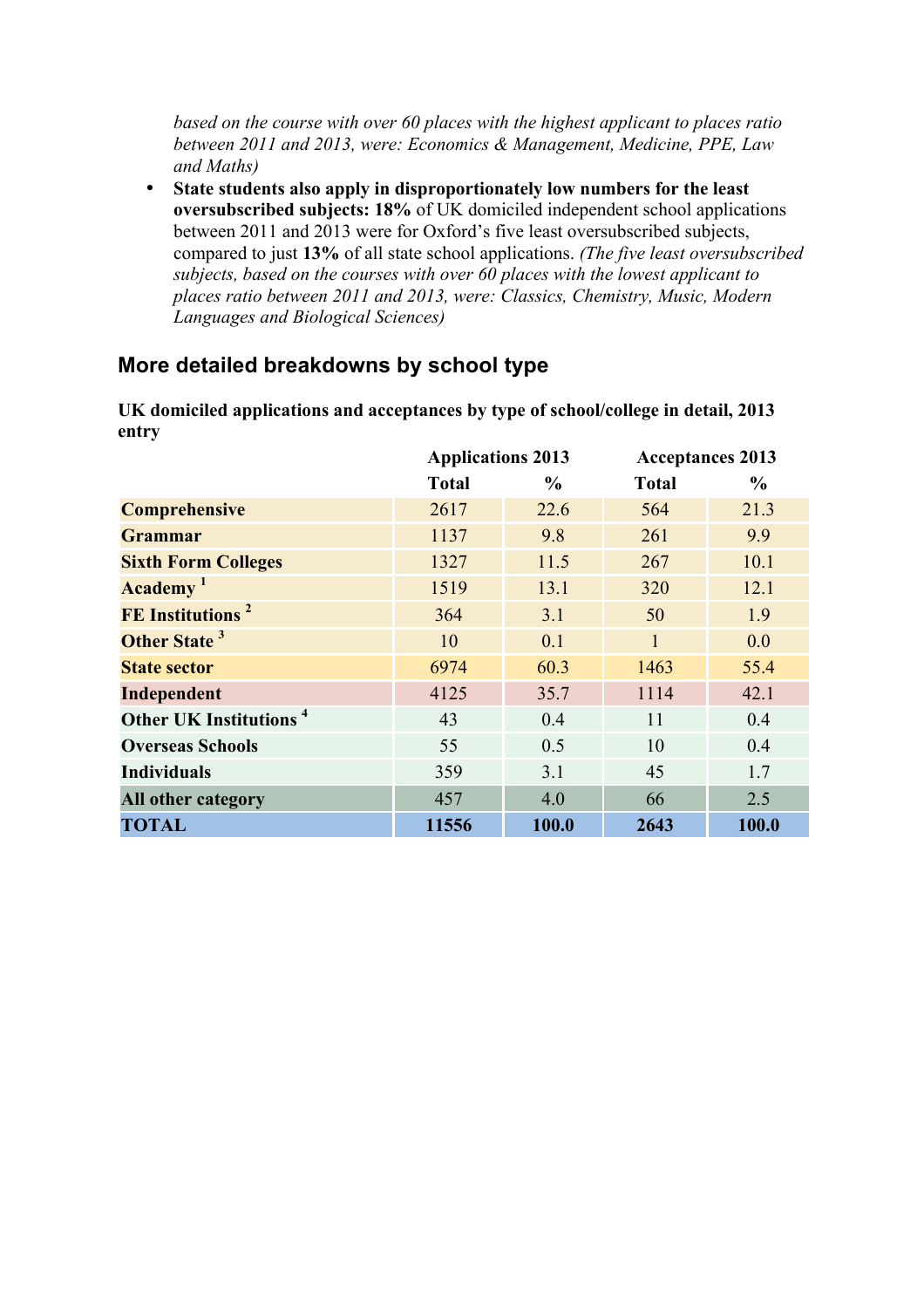|                                    | <b>Applications 2013</b> |               |              | <b>Acceptances 2013</b> |
|------------------------------------|--------------------------|---------------|--------------|-------------------------|
|                                    | <b>Total</b>             | $\frac{6}{9}$ | <b>Total</b> | $\frac{6}{9}$           |
| <b>Comprehensive</b>               | 2639                     | 15.3          | 566          | 17.7                    |
| <b>Grammar</b>                     | 1140                     | 6.6           | 261          | 8.2                     |
| <b>Sixth Form Colleges</b>         | 1376                     | 8.0           | 269          | 8.4                     |
| Academy <sup>1</sup>               | 1525                     | 8.9           | 320          | 10.0                    |
| FE Institutions <sup>2</sup>       | 390                      | 2.3           | 51           | 1.6                     |
| Other State <sup>3</sup>           | 10                       | 0.1           | $\mathbf{1}$ | 0.0                     |
| <b>State sector</b>                | 7080                     | 41.1          | 1468         | 45.9                    |
| Independent                        | 4764                     | 27.7          | 1203         | 37.6                    |
| Other UK Institutions <sup>4</sup> | 66                       | 0.4           | 14           | 0.4                     |
| <b>Overseas Schools</b>            | 2319                     | 13.5          | 270          | 8.4                     |
| <b>Individuals</b>                 | 2987                     | 17.4          | 243          | 7.6                     |
| All other category                 | 5372                     | 31.2          | 527          | 16.5                    |
| <b>TOTAL</b>                       | 17216                    | 100.0         | 3198         | 100.0                   |

**All domiciles: applications and acceptances by type of school/college in detail**

<sup>1</sup> Academy is a new classification, introduced by UCAS for 2013 entry

<sup>2</sup> FE Institutions comprises tertiary colleges and all types of further education colleges

<sup>3</sup> Other State comprises Other Secondary Schools, Special Schools and City Technology Colleges

<sup>4</sup> Other UK institutions mainly comprises Language Schools and HE institutions but also includes a few other UK institutions that are not classified as either State or Independent

#### **Equivalent table from last year, for comparison:**

|                                     | <b>Applications 2012</b> |               | <b>Acceptances 2012</b> |               |
|-------------------------------------|--------------------------|---------------|-------------------------|---------------|
|                                     | <b>Total</b>             | $\frac{0}{0}$ | <b>Total</b>            | $\frac{6}{9}$ |
| <b>Comprehensive</b>                | 3,382                    | 19.6          | 707                     | 21.9          |
| <b>Grammar</b>                      | 1,954                    | 11.3          | 496                     | 15.3          |
| <b>Sixth-form colleges</b>          | 1,363                    | 7.9           | 234                     | 7.2           |
| <b>FE</b> Institutions <sup>1</sup> | 480                      | 2.8           | 53                      | 1.6           |
| Other maintained <sup>2</sup>       | 140                      | 0.8           | 29                      | 0.9           |
| <b>Maintained sector</b>            | 7,319                    | 42.5          | 1,519                   | 47.0          |
| Independent                         | 4,853                    | 28.1          | 1,211                   | 37.5          |
| Other UK Institutions <sup>3</sup>  | 63                       | 0.4           | 8                       | 0.2           |
| <b>Overseas Schools</b>             | 1,855                    | 10.8          | 227                     | 7.0           |
| <b>Individuals</b>                  | 3,151                    | 18.3          | 268                     | 8.3           |
| All other category                  | 5,069                    | 29.4          | 503                     | 15.6          |
| <b>TOTAL</b>                        | 17,241                   | 100.0         | 3,233                   | 100.0         |

 $<sup>1</sup>$  FE Institutions comprise tertiary colleges and all types of further education colleges.</sup>

<sup>2</sup> 'Other maintained' comprises other secondary schools, special schools and city technology colleges.

<sup>3</sup> 'Other UK Institutions' mainly comprises language schools and HE Institutions, but also includes a few other UK institutions that are not classified as either maintained or independent.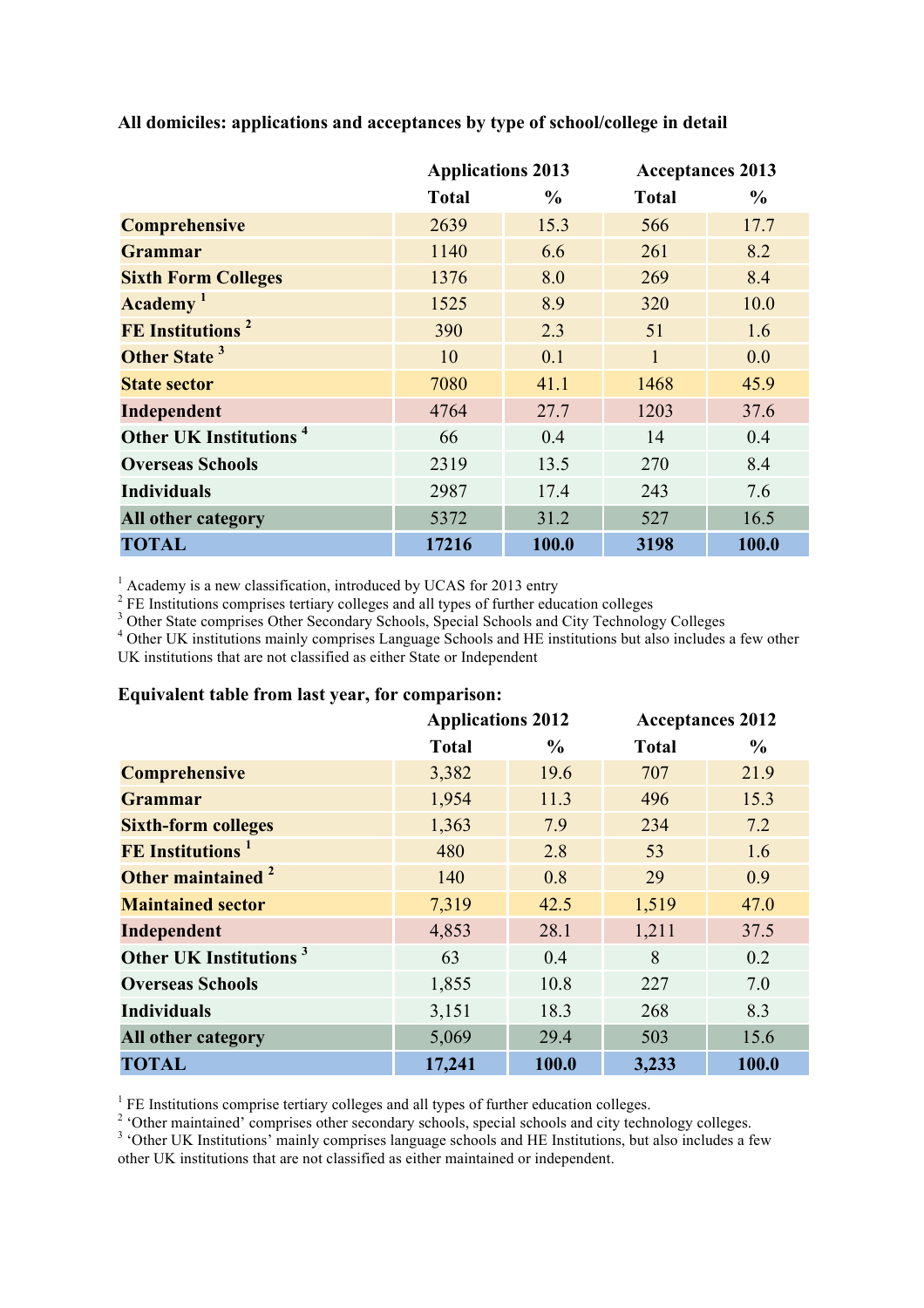### **Table showing success rates (the percentage of all applicants that are accepted) by school type**

|                                    | Success rate 2013 | <b>Success rate 2012</b> |
|------------------------------------|-------------------|--------------------------|
|                                    | All $%$           | All $%$                  |
| <b>Comprehensive</b>               | 21.4              | 20.9                     |
| <b>Grammar</b>                     | 22.9              | 25.4                     |
| <b>Sixth Form Colleges</b>         | 19.5              | 17.2                     |
| Academy <sup>1</sup>               | 21.0              |                          |
| FE Institutions <sup>2</sup>       | 13.1              | 11.0                     |
| Other State <sup>3</sup>           | 10.0              | 20.7                     |
| <b>State sector</b>                | 20.7              | 20.8                     |
| Independent                        | 25.3              | 25.0                     |
| Other UK Institutions <sup>4</sup> | 21.2              | 12.7                     |
| <b>Overseas Schools</b>            | 11.6              | 12.2                     |
| <b>Individuals</b>                 | 8.1               | 8.5                      |
| All other category                 | 9.8               | 9.9                      |
| <b>TOTAL</b>                       | 18.6              | 18.8                     |

**Success rate by type of school/college: all domiciles**

 $1$  Academy is a new classification, introduced by UCAS for 2013 entry

 $2$  FE Institutions comprises tertiary colleges and all types of further education colleges

<sup>3</sup> Other State comprises Other Secondary Schools, Special Schools and City Technology Colleges

<sup>4</sup> Other UK institutions mainly comprises Language Schools and HE institutions but also includes a few other

UK institutions that are not classified as either State or Independent

## **Courses and school type**

The table below shows, for each course, applications and acceptances by school type. It also shows success rates by course and by school type.

The figures are given as three-year averages, because numbers vary from year to year, so a single year can give a misleading picture.

The table gives figures for applicants of all domiciles.

#### **Three-year average# of applications and acceptances by course and type of school/college, 2011–13: all domiciles**

|                                               |      | <b>State</b> |                               |              | Independent |                               |          | Other |                                  |
|-----------------------------------------------|------|--------------|-------------------------------|--------------|-------------|-------------------------------|----------|-------|----------------------------------|
|                                               | Apps | Acc          | <b>Success</b><br>rate<br>(%) | Apps Acc     |             | <b>Success</b><br>rate<br>(%) | Apps Acc |       | <b>Success</b><br>rate<br>$(\%)$ |
| <b>ARTS</b>                                   |      |              |                               |              |             |                               |          |       |                                  |
| <b>Ancient &amp;</b><br><b>Modern History</b> | 38   | 8            | 20.0                          | $30 \quad 6$ |             | 19.1                          |          |       | 12.0                             |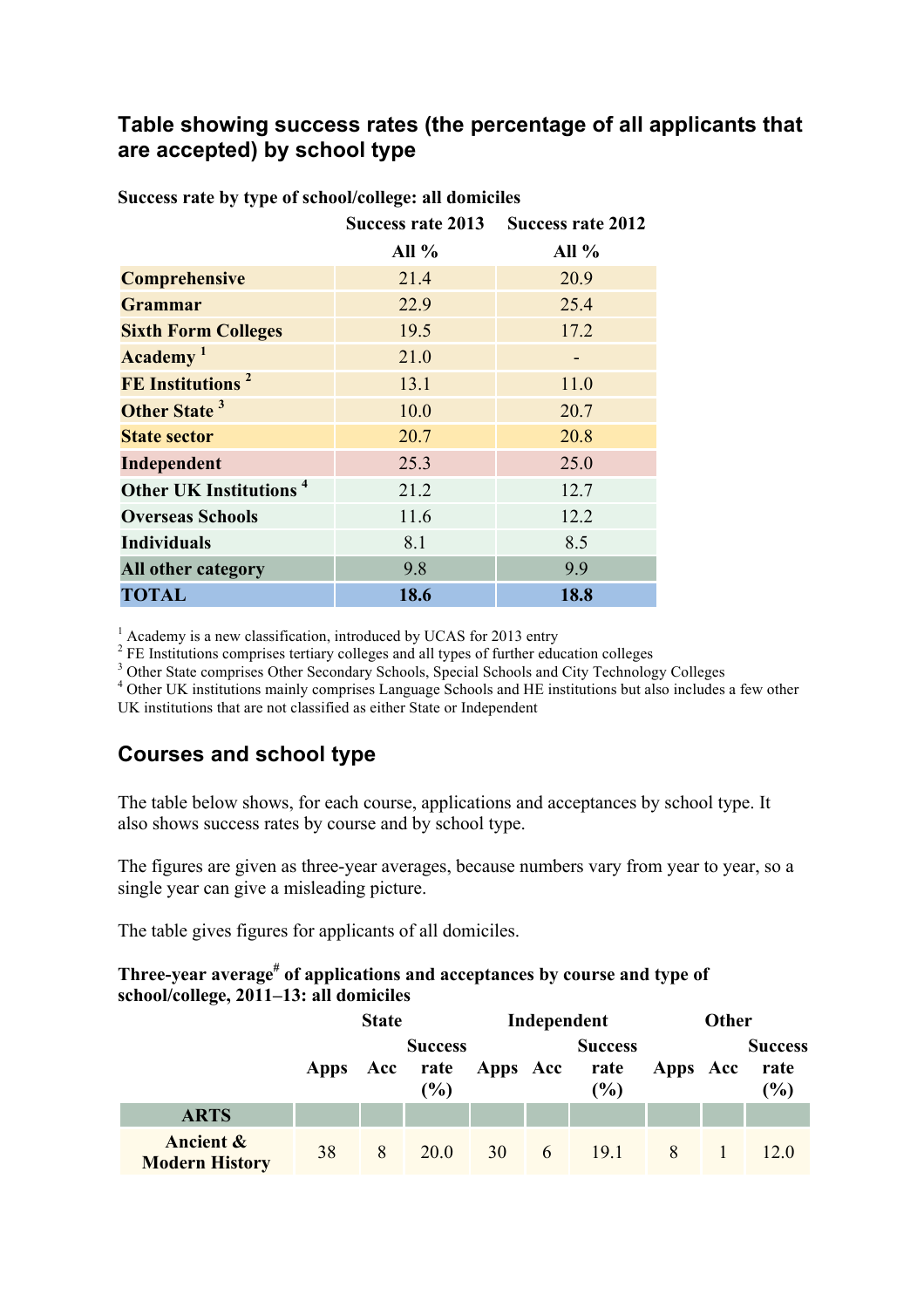| <b>Archaeology and</b><br>Anthropology                           | 32  | $\overline{7}$ | 23.2 | 27             | 10             | 36.3 | 40             | 6              | 14.3 |
|------------------------------------------------------------------|-----|----------------|------|----------------|----------------|------|----------------|----------------|------|
| <b>Classical</b><br><b>Archaeology</b><br>and Ancient History    | 38  | 11             | 29.8 | 33             | 6              | 19.4 | 16             | $\overline{2}$ | 10.6 |
| <b>Classics</b>                                                  | 72  | 29             | 40.5 | 192            | 84             | 43.7 | 41             | 9              | 22.8 |
| <b>Classics and English</b>                                      | 15  | $\overline{2}$ | 13.6 | 10             | $\overline{4}$ | 40.0 | $\overline{7}$ | $\mathbf{1}$   | 9.5  |
| <b>Classics and Modern</b><br>Languages                          | 9   | 3              | 34.6 | 17             | 5              | 30.8 | 5              | $\mathbf{1}$   | 12.5 |
| <b>Computer Science &amp;</b><br><b>Philosophy</b> <sup>\$</sup> | 5   | $\overline{3}$ | 55.6 | $\overline{7}$ | 3              | 35.7 | 17             | $\overline{4}$ | 20.6 |
| <b>Economics</b><br>and Management                               | 285 | 34             | 11.9 | 281            | 35             | 12.5 | 563            | 20             | 3.6  |
| <b>English</b>                                                   | 626 | 124            | 19.8 | 377            | 94             | 24.8 | 184            | 18             | 9.6  |
| <b>English and Modern</b><br><b>Languages</b>                    | 75  | 8              | 11.1 | 38             | 8              | 21.9 | 31             | $\overline{2}$ | 5.4  |
| <b>European and</b><br><b>Middle Eastern</b><br><b>Languages</b> | 18  | 5              | 28.3 | 15             | $\overline{4}$ | 26.7 | $\overline{7}$ | $\mathbf{1}$   | 10.0 |
| <b>Fine Art</b>                                                  | 82  | 10             | 12.6 | 43             | $\overline{4}$ | 10.0 | 60             | 9              | 15.6 |
| <b>Geography</b>                                                 | 170 | 40             | 23.5 | 171            | 36             | 21.2 | 36             | 5              | 13.9 |
| <b>History</b>                                                   | 501 | 122            | 24.3 | 398            | 98             | 24.6 | 101            | 14             | 13.5 |
| <b>History</b><br>and Economics                                  | 23  | 5              | 22.1 | 31             | 6              | 20.4 | 37             | $\overline{2}$ | 5.5  |
| <b>History and English</b>                                       | 48  | 6              | 11.7 | 15             | $\overline{2}$ | 13.6 | 24             | $\overline{2}$ | 9.7  |
| <b>History and Modern</b><br><b>Languages</b>                    | 50  | 9              | 18.7 | 27             | 6              | 21.3 | 11             | $\mathbf{1}$   | 12.5 |
| <b>History and Politics</b>                                      | 138 | 25             | 18.4 | 70             | 13             | 19.1 | 91             | 5              | 5.8  |
| <b>History of Art</b>                                            | 38  | $\overline{7}$ | 18.3 | 48             | 6              | 11.9 | 38             | $\mathbf{1}$   | 1.8  |
| Law                                                              | 522 | 90             | 17.3 | 229            | 46             | 20.1 | 508            | 59             | 11.5 |
| <b>Law with Law</b><br><b>Studies</b><br>in Europe               | 117 | 16             | 13.4 | 61             | 9              | 14.2 | 132            | 5              | 3.5  |
| <b>Mathematics</b><br>and Philosophy                             | 35  | 5              | 13.3 | 27             | 9              | 32.5 | 31             | $\overline{4}$ | 12.0 |
| <b>Modern Languages</b>                                          | 265 | 87             | 32.7 | 251            | 82             | 32.8 | 55             | 15             | 26.7 |
| <b>Modern Languages</b><br>and Linguistics                       | 33  | 11             | 34.0 | 25             | 9              | 35.1 | 17             | 3              | 17.6 |
| <b>Music</b>                                                     | 106 | 31             | 29.7 | 90             | 34             | 37.9 | 28             | 5              | 17.6 |
| <b>Oriental Studies</b>                                          | 54  | 16             | 30.2 | 46             | 18             | 38.4 | 59             | 10             | 16.4 |
| <b>Philosophy and</b><br><b>Modern Languages</b>                 | 19  | 5              | 25.0 | 28             | 5              | 19.0 | 18             | 6              | 31.5 |
| Philosophy and                                                   | 36  | 9              | 24.8 | 49             | 11             | 21.6 | 16             | 6              | 36.7 |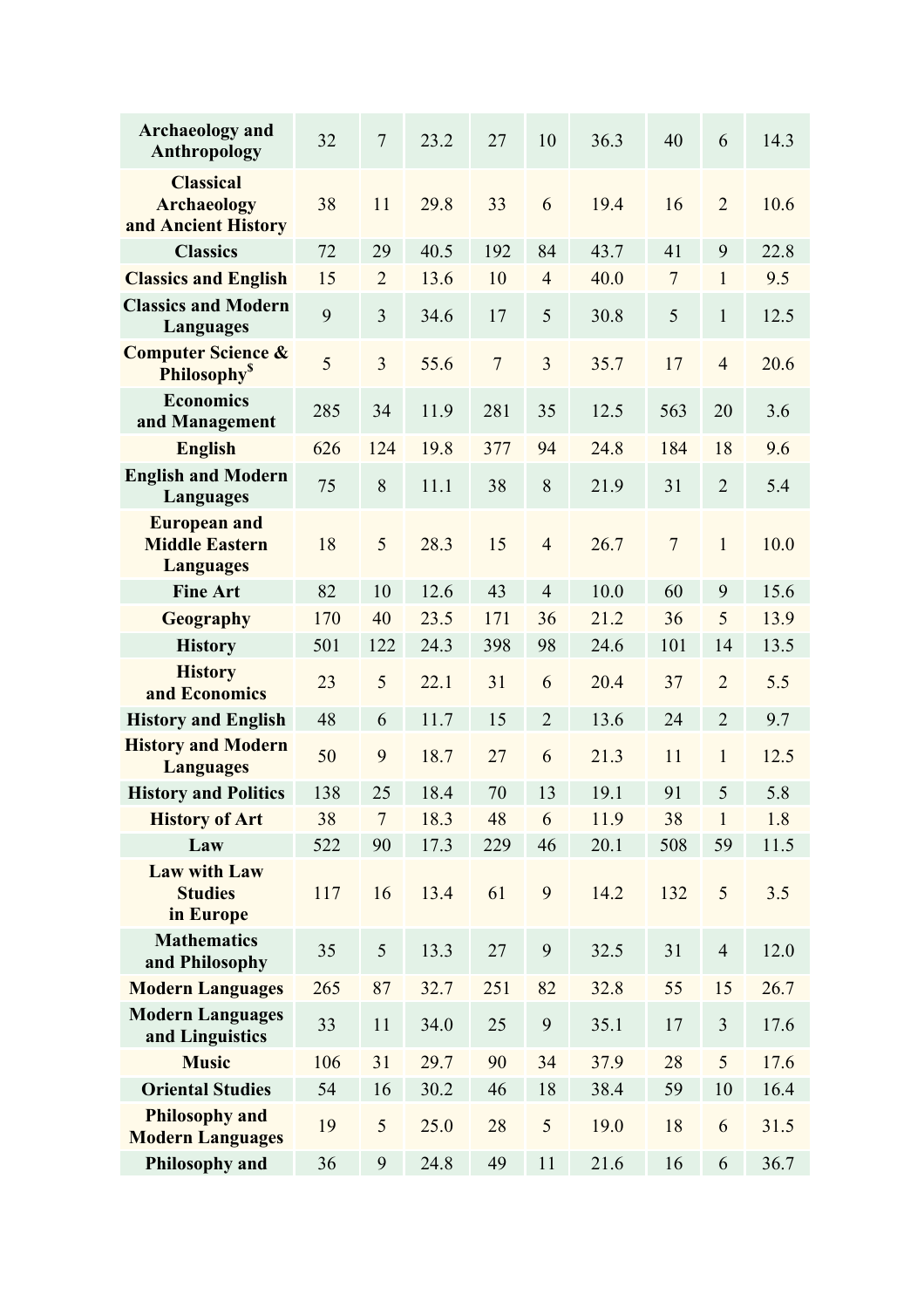| <b>Theology</b>                                      |              |                  |      |              |                |      |                |                |      |
|------------------------------------------------------|--------------|------------------|------|--------------|----------------|------|----------------|----------------|------|
| <b>Physics and</b><br><b>Philosophy</b>              | 44           | 5                | 12.2 | 35           | 8              | 22.6 | 49             | 6              | 12.8 |
| <b>PPE</b>                                           | 477          | 103              | 21.6 | 370          | 85             | 22.9 | 833            | 59             | 7.0  |
| <b>Theology</b>                                      | 38           | 12               | 30.4 | 49           | 18             | 36.3 | 14             | $\overline{4}$ | 26.2 |
| <b>Theology</b><br><b>&amp; Oriental Studies</b>     | $\mathbf{1}$ | $\boldsymbol{0}$ | 25.0 | $\mathbf{1}$ | $\mathbf{0}$   | 50.0 | $\overline{4}$ | $\mathbf{1}$   | 16.7 |
| <b>TOTAL ARTS</b>                                    | 4011         | 850              | 21.2 | 3090         | 763            | 24.7 | 3080           | 283            | 9.2  |
|                                                      |              |                  |      |              |                |      |                |                |      |
| <b>SCIENCES</b>                                      |              |                  |      |              |                |      |                |                |      |
| <b>Biochemistry</b>                                  | 176          | 52               | 29.5 | 86           | 28             | 32.8 | 130            | 13             | 10.3 |
| <b>Biological Sciences</b>                           | 190          | 60               | 31.5 | 114          | 38             | 33.0 | 102            | 10             | 9.5  |
| <b>Biomedical Sciences</b>                           | 92           | 15               | 16.0 | 43           | 12             | 27.3 | 69             | 6              | 8.7  |
| <b>Chemistry</b>                                     | 305          | 97               | 31.7 | 155          | 64             | 41.3 | 121            | 22             | 18.5 |
| <b>Computer Science</b>                              | 64           | 12               | 18.8 | 18           | 3              | 16.4 | 63             | 9              | 14.2 |
| <b>Earth Sciences</b>                                | 80           | 27               | 33.5 | 32           | 5              | 15.8 | 27             | 3              | 9.8  |
| <b>EEM</b>                                           | 13           | $\overline{2}$   | 13.2 | 13           | 3              | 23.1 | 87             | 5              | 6.2  |
| <b>Engineering Science</b>                           | 220          | 58               | 26.3 | 198          | 62             | 31.4 | 318            | 36             | 11.4 |
| <b>Experimental</b><br><b>Psychology</b>             | 124          | 23               | 18.9 | 74           | 22             | 29.6 | 69             | 8              | 12.1 |
| <b>Human Sciences</b>                                | 40           | 13               | 33.3 | 47           | 10             | 22.0 | 65             | 5              | 8.2  |
| <b>Materials Science</b><br>and MEM                  | 25           | 12               | 47.4 | 33           | 15             | 45.9 | 48             | 5              | 11.1 |
| <b>Mathematics</b>                                   | 606          | 93               | 15.3 | 232          | 46             | 19.9 | 161            | 29             | 18.2 |
| <b>Mathematics</b><br>and Computer<br><b>Science</b> | 45           | 10               | 21.5 | 16           | 5              | 32.7 | 51             | 11             | 22.4 |
| <b>Mathematics</b><br>and Statistics                 | 41           | 3                | 7.3  | 44           | $\overline{3}$ | 7.6  | 95             | 14             | 14.7 |
| <b>Medicine</b>                                      | 666          | 82               | 12.3 | 385          | 63             | 16.4 | 438            | $\overline{7}$ | 1.5  |
| <b>Physics</b>                                       | 592          | 90               | 15.1 | 204          | 51             | 25.0 | 143            | 28             | 19.3 |
| Psychology,<br><b>Philosophy</b><br>and Linguistics  | 41           | 6                | 13.8 | 29           | 8              | 27.9 | 64             | 10             | 15.5 |
| <b>TOTAL SCIENCES</b>                                | 3319         | 652              | 19.7 | 1723         | 439            | 25.5 | 2053           | 223            | 10.8 |
|                                                      |              |                  |      |              |                |      |                |                |      |
| <b>TOTAL</b>                                         | 7330         | 1502             | 20.5 | 4813 1202    |                | 25.0 | 5133 505       |                | 9.8  |

# Three-year averages are given because proportions vary from year to year

The figures for applications and acceptances are given to the nearest whole number: however success rates have been calculated using the non-rounded figures

<sup>\$</sup> New course in 2012 so data for two years only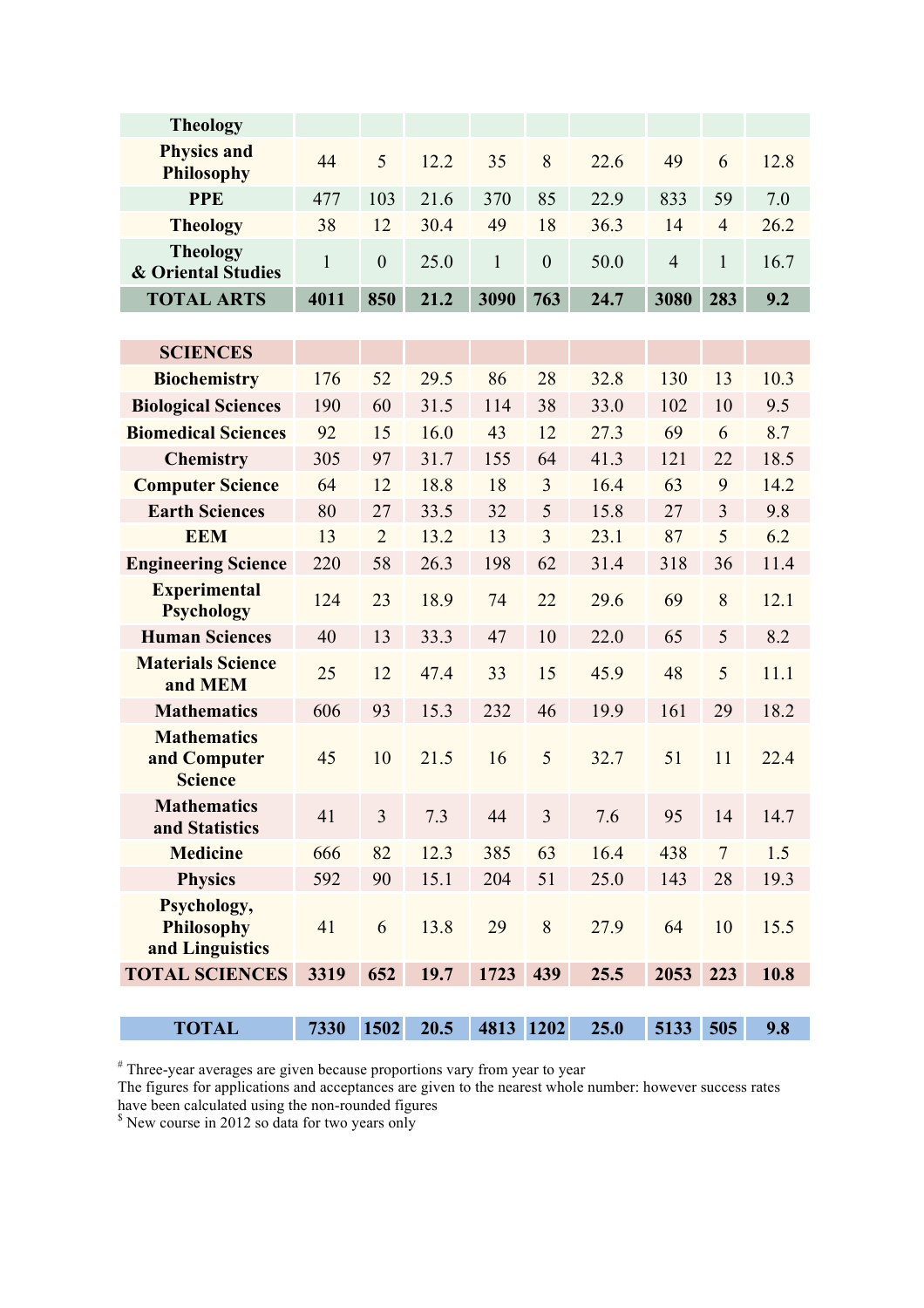## **Colleges and school type**

The table below shows, for each college,

- a) The percentage of applications to that college which came from the state sector out of all applications from the state and independent sector; and
- b) The percentage of acceptances by that college that went to state sector out of all acceptances to the state and independent sector.

Three-year averages are also given because proportions vary from year to year, so a single year can give a misleading picture.

The table gives figures for UK-domiciled applicants only.

#### **UK domiciled applications and acceptances by college1**

|                                          | <b>Applications, offers</b><br>and acceptances for 2013 |                                   | Three year average <sup>2</sup> of<br>applications and acceptances<br>2011-13 |                                   |  |  |
|------------------------------------------|---------------------------------------------------------|-----------------------------------|-------------------------------------------------------------------------------|-----------------------------------|--|--|
|                                          | <b>Applications</b><br>from state $(\% )$               | <b>Acceptances</b><br>for state % | <b>Applications</b><br>from state $(\% )$                                     | <b>Acceptances</b><br>for state % |  |  |
| <b>Balliol</b>                           | 67.2                                                    | 60.0                              | 69.0                                                                          | 61.9                              |  |  |
| <b>Brasenose</b>                         | 58.3                                                    | 66.7                              | 55.7                                                                          | 54.9                              |  |  |
| <b>Christ Church</b>                     | 57.5                                                    | 42.2                              | 62.2                                                                          | 48.2                              |  |  |
| <b>Corpus Christi</b>                    | 69.8                                                    | 66.1                              | 66.7                                                                          | 59.7                              |  |  |
| <b>Exeter</b>                            | 56.5                                                    | 48.6                              | 54.6                                                                          | 54.5                              |  |  |
| <b>Harris</b><br>Manchester <sup>3</sup> | 83.3                                                    | 50.0                              | 89.2                                                                          | 58.3                              |  |  |
| <b>Hertford</b>                          | 73.1                                                    | 65.3                              | 70.1                                                                          | 64.9                              |  |  |
| <b>Jesus</b>                             | 67.1                                                    | 53.3                              | 69.3                                                                          | 54.5                              |  |  |
| <b>Keble</b>                             | 61.6                                                    | 59.8                              | 63.4                                                                          | 53.2                              |  |  |
| <b>Lady Margaret</b><br><b>Hall</b>      | 59.9                                                    | 52.0                              | 61.9                                                                          | 52.2                              |  |  |
| <b>Lincoln</b>                           | 60.2                                                    | 58.3                              | 62.1                                                                          | 61.0                              |  |  |
| <b>Magdalen</b>                          | 68.5                                                    | 51.7                              | 68.1                                                                          | 60.4                              |  |  |
| <b>Mansfield</b>                         | 78.1                                                    | 72.7                              | 80.8                                                                          | 80.1                              |  |  |
| <b>Merton</b>                            | 73.4                                                    | 61.8                              | 73.0                                                                          | 63.3                              |  |  |
| <b>New</b>                               | 57.6                                                    | 49.0                              | 58.1                                                                          | 49.2                              |  |  |
| <b>Oriel</b>                             | 57.6                                                    | 54.8                              | 58.7                                                                          | 60.3                              |  |  |
| <b>Pembroke</b>                          | 50.9                                                    | 52.4                              | 49.1                                                                          | 46.2                              |  |  |
| Queen's                                  | 57.1                                                    | 59.5                              | 55.8                                                                          | 54.8                              |  |  |
| <b>Somerville</b>                        | 68.9                                                    | 63.4                              | 65.8                                                                          | 63.5                              |  |  |
| <b>St Anne's</b>                         | 64.2                                                    | 59.8                              | 66.7                                                                          | 60.7                              |  |  |
| <b>St Catherine's</b>                    | 66.0                                                    | 63.1                              | 65.4                                                                          | 58.4                              |  |  |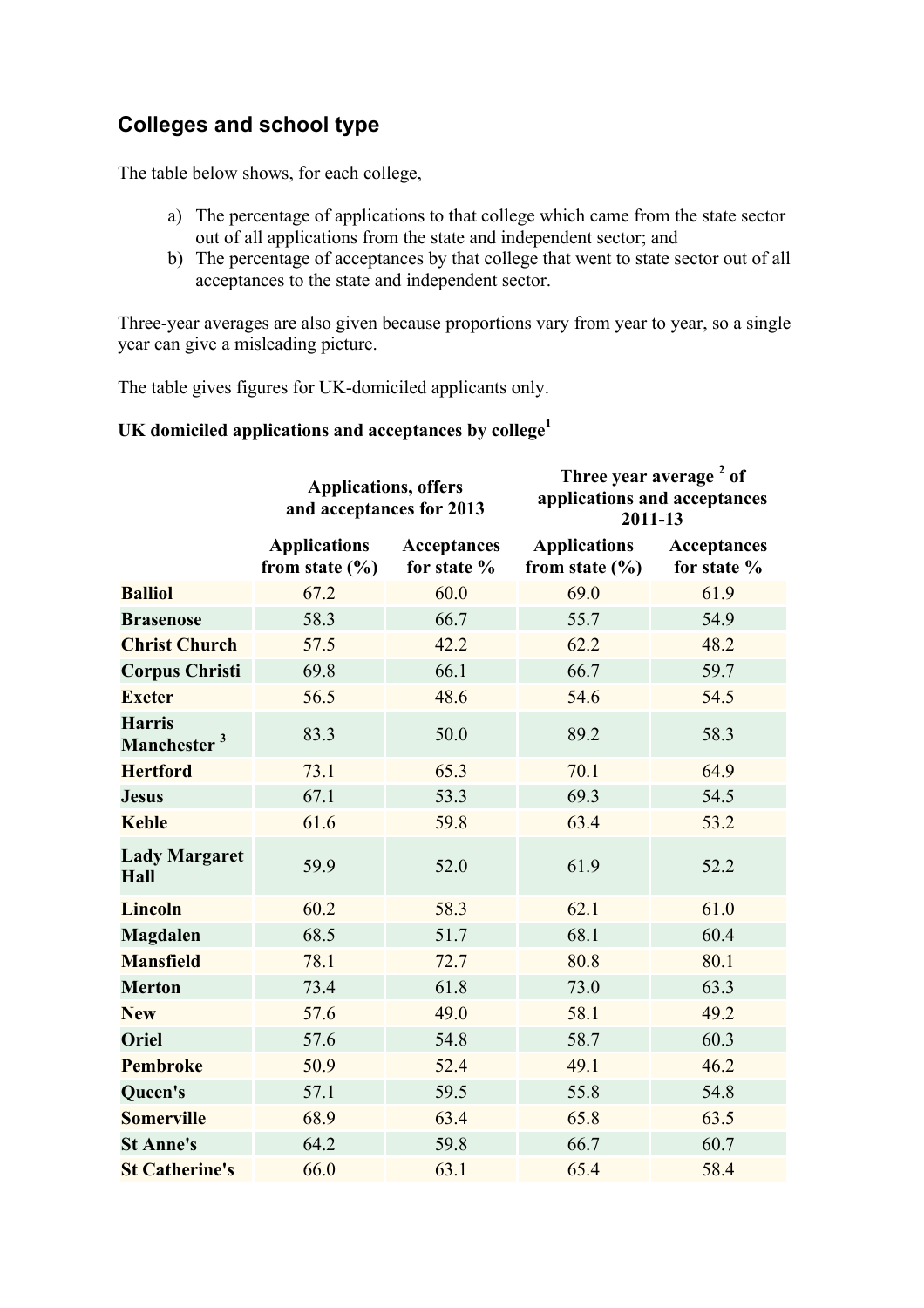| <b>St Edmund Hall</b> | 55.0 | 52.1 | 54.2 | 54.7 |
|-----------------------|------|------|------|------|
| <b>St Hilda's</b>     | 64.7 | 54.2 | 70.3 | 55.8 |
| <b>St Hugh's</b>      | 68.8 | 58.6 | 70.7 | 55.4 |
| <b>St John's</b>      | 69.8 | 65.6 | 71.5 | 58.1 |
| <b>St Peter's</b>     | 50.5 | 47.1 | 53.5 | 53.4 |
| <b>Trinity</b>        | 54.1 | 44.3 | 53.9 | 49.1 |
| <b>University</b>     | 61.3 | 48.3 | 62.9 | 55.5 |
| Wadham                | 74.7 | 69.4 | 71.4 | 67.1 |
| Worcester             | 58.4 | 62.2 | 61.8 | 64.1 |
| <b>OVERALL</b>        | 62.8 | 56.8 | 63.4 | 57.3 |

 $1$  The figures relate to applicants from a school or college in the UK, but exclude international students from outside the UK

Figures for the state sector are expressed as a percentage of state plus independent sector

<sup>2</sup> Three year averages are given because proportions vary from year to year

<sup>3</sup> For mature students, aged 21 or over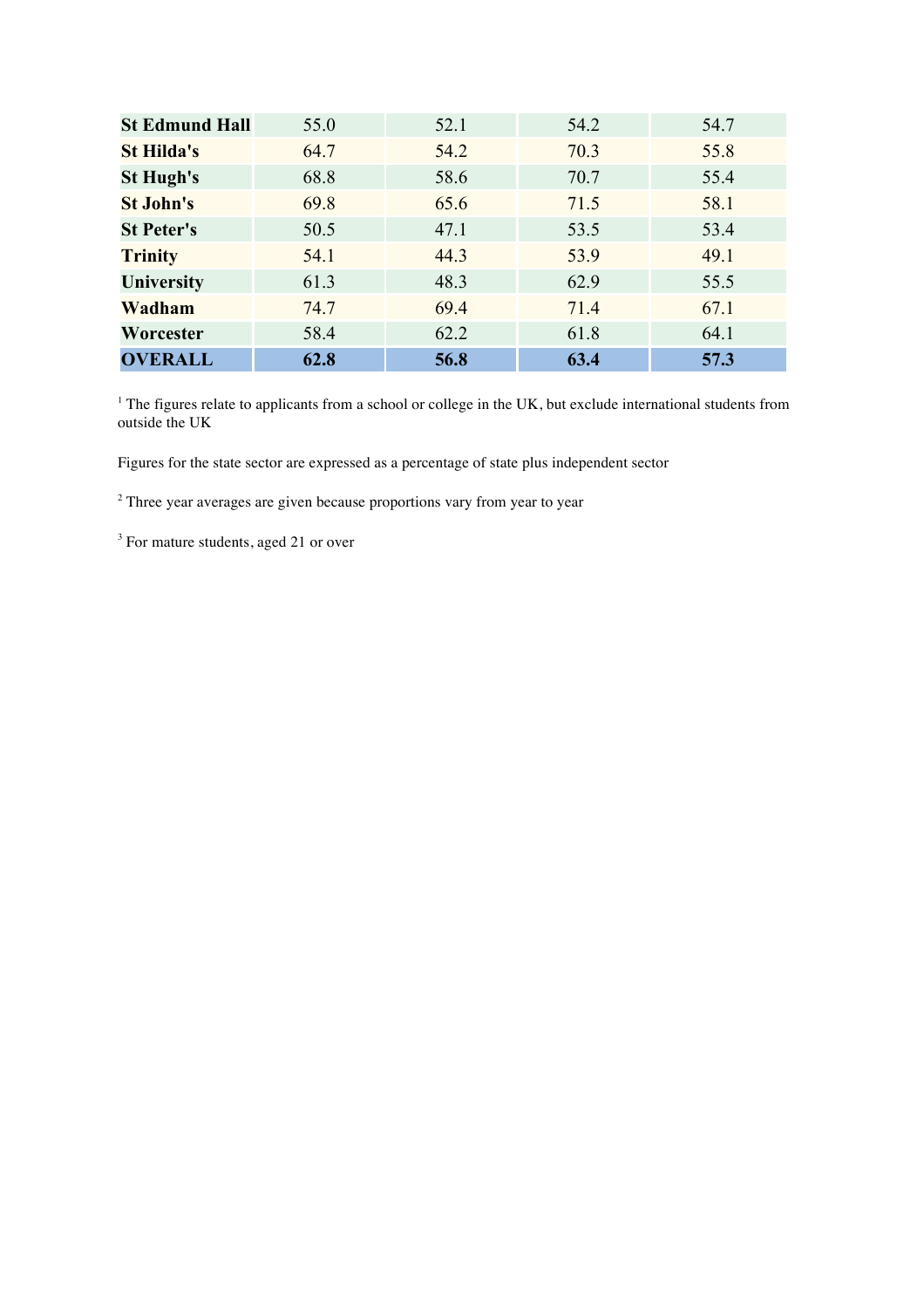## **Nationality and domicile**

- For entry 2013, 11,556 applications (67.1%) came from those domiciled in the UK; 1,950 (11.3%) from those domiciled in the EU (non-UK), and 3,710 (21.5%) from those domiciled outside the EU.
- For entry 2013, 2,643 (82.6%) of acceptances went to those domiciled in the UK; 180 (5.6%) to those domiciled in the EU (non-UK), and 375 (11.7%) to those domiciled outside the EU.
- Applications from non-UK students have almost tripled over the past ten years.
- Oxford's *total* student body, including postgraduates, has students from over 140 countries and territories.
- Over a third of Oxford's total student body (undergraduates and postgraduates across all year groups) - almost 8,000 students out of 22,000 - are not domiciled in the UK: 16% of undergraduates (across all year groups) and 55% of graduate students.
- 43% of Oxford's academic staff are citizens of foreign countries, coming from almost 100 different countries and territories.

|                              |                                 | 2013 | 2012                           |                                 |      |                                |  |
|------------------------------|---------------------------------|------|--------------------------------|---------------------------------|------|--------------------------------|--|
|                              | <b>Applications Acceptances</b> |      | <b>Success</b><br>rate $(\% )$ | <b>Applications Acceptances</b> |      | <b>Success</b><br>rate $(\% )$ |  |
| <b>UK</b>                    | 11556                           | 2643 | 22.9                           | 11832                           | 2695 | 22.8                           |  |
| EU, not UK                   | 1950                            | 180  | 9.2                            | 1939                            | 189  | 9.7                            |  |
| <b>Outside EU</b>            | 3710                            | 375  | 10.1                           | 3470                            | 349  | 10.1                           |  |
| <b>GRAND</b><br><b>TOTAL</b> | 17216                           | 3198 | 18.6                           | 17241                           | 3233 | 18.8                           |  |

### **Applications and acceptances by domicile**

## **Candidates outside the UK**

The tables below give information about candidates outside of the UK; both those within the EU, and those outside the EU.

Figures are given by both nationality and domicile.

#### **Non-EU applications, offers and acceptances by Nationality & Domicile for October 2013**

|                                    | <b>Nationality</b> |                  |     | Domicile |             |        |
|------------------------------------|--------------------|------------------|-----|----------|-------------|--------|
|                                    | Apps               | Acceptances SR % |     | Apps     | Acceptances | $SR\%$ |
| <b>China</b>                       | 672                | 101              | 150 | 596      | 88          | 14.8   |
| <b>United States</b><br>of America | 399                | 33               | 8.3 | 438      | 35          | 8.0    |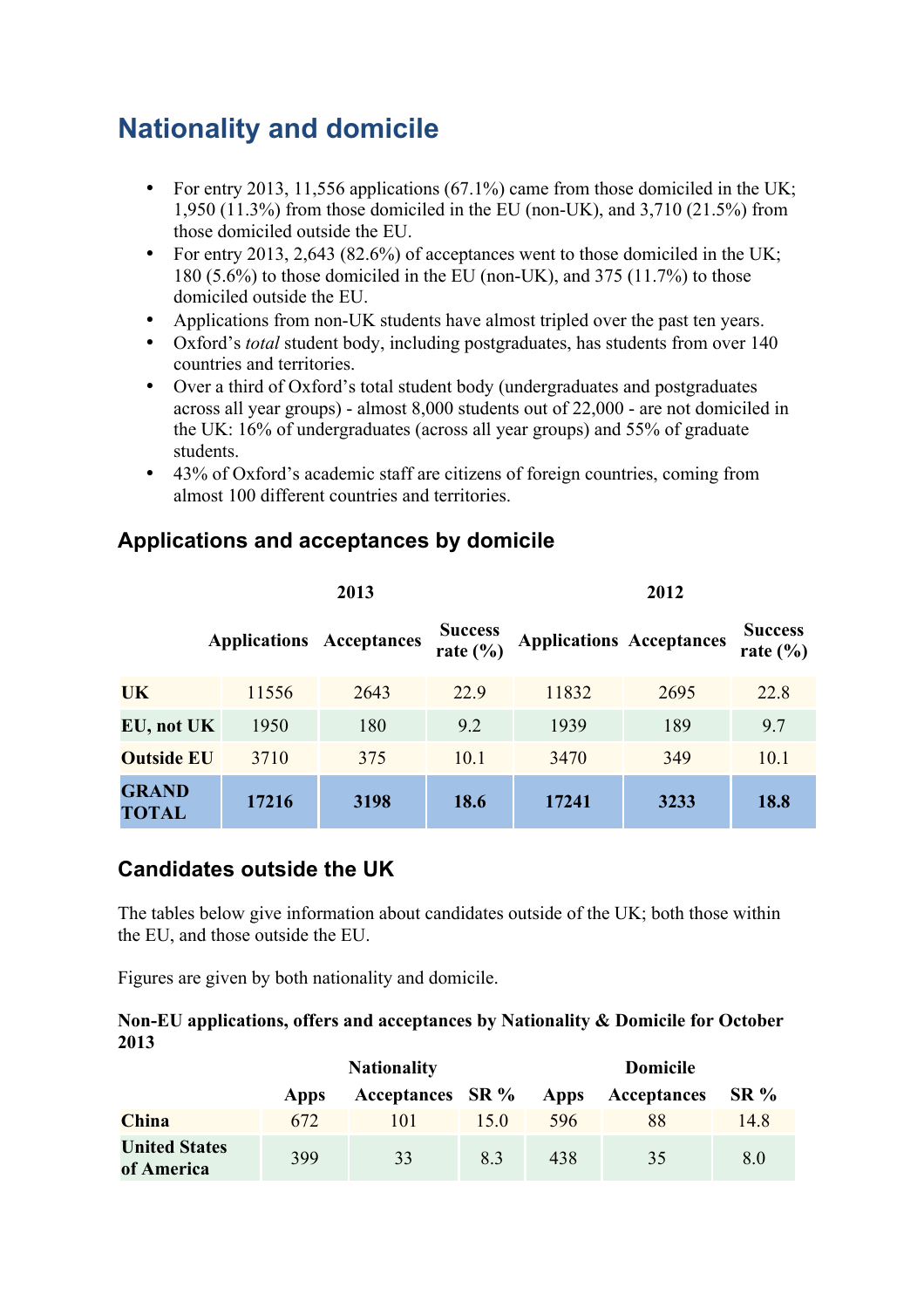| <b>Singapore</b>                      | 332  | 61             | 18.4 | 417  | 74             | 17.7 |
|---------------------------------------|------|----------------|------|------|----------------|------|
| <b>Hong Kong</b>                      | 114  | 12             | 10.5 | 323  | 47             | 14.6 |
| <b>India</b>                          | 364  | 18             | 4.9  | 293  | 12             | 4.1  |
| <b>Malaysia</b>                       | 187  | 12             | 6.4  | 175  | 13             | 7.4  |
| Canada                                | 172  | 15             | 8.7  | 166  | 10             | 6.0  |
| Korea (South)                         | 178  | 18             | 10.1 | 121  | 12             | 9.9  |
| <b>Pakistan</b>                       | 124  | $\overline{4}$ | 3.2  | 116  | $\overline{2}$ | 1.7  |
| <b>Australia</b>                      | 108  | 20             | 18.5 | 98   | 12             | 12.2 |
| <b>Switzerland</b>                    | 21   | $\overline{4}$ | 19.0 | 70   | 9              | 12.9 |
| <b>Russia</b>                         | 86   | $\overline{4}$ | 4.7  | 62   | $\overline{2}$ | 3.2  |
| <b>Norway</b>                         | 56   | $\overline{2}$ | 3.6  | 57   | $\overline{2}$ | 3.5  |
| <b>United Arab</b><br><b>Emirates</b> | 5    |                | 0.0  | 46   | 3              | 6.5  |
| <b>Turkey</b>                         | 37   | 3              | 8.1  | 45   | 5              | 11.1 |
| <b>Thailand</b>                       | 39   | 8              | 20.5 | 44   | 10             | 22.7 |
| <b>New Zealand</b>                    | 26   | 6              | 23.1 | 37   | 5              | 13.5 |
| <b>Indonesia</b>                      | 39   | 5              | 12.8 | 36   | 3              | 8.3  |
| <b>Nigeria</b>                        | 45   | $\mathbf{1}$   | 2.2  | 30   | $\mathbf{1}$   | 3.3  |
| <b>Mauritius</b>                      | 32   | $\mathbf{1}$   | 3.1  | 30   | $\mathbf{1}$   | 3.3  |
| Sub-total                             | 3036 | 328            | 10.8 | 3200 | 346            | 10.8 |
| <b>Others</b>                         | 674  | 47             | 7.0  | 510  | 29             | 5.7  |
| <b>TOTAL</b>                          | 3710 | 375            | 10.1 | 3710 | 375            | 10.1 |

Listed using top 20 countries by domicile.

## **EU applications, offers and acceptances by Nationality & Domicile for October 2013**

|                       | <b>Nationality</b> |                |        | <b>Domicile</b> |                |        |  |
|-----------------------|--------------------|----------------|--------|-----------------|----------------|--------|--|
|                       | Apps               | Acceptances    | $SR\%$ | Apps            | Acceptances    | $SR\%$ |  |
| <b>Austria</b>        | 46                 | 5              | 10.9   | 52              | 5              | 9.6    |  |
| <b>Belgium</b>        | 34                 | $\overline{4}$ | 11.8   | 63              | 9              | 14.3   |  |
| <b>Bulgaria</b>       | 48                 | $\overline{7}$ | 14.6   | 46              | $\overline{7}$ | 15.2   |  |
| <b>Cyprus</b>         | 22                 | 1              | 4.5    | 32              | $\mathbf{1}$   | 3.1    |  |
| <b>Czech Republic</b> | 40                 | $\mathbf{1}$   | 2.5    | 47              | $\mathbf{1}$   | 2.1    |  |
| <b>Denmark</b>        | 43                 | 3              | 7.0    | 46              | 5              | 10.9   |  |
| <b>Estonia</b>        | 14                 | $\overline{2}$ | 14.3   | 15              | $\overline{2}$ | 13.3   |  |
| <b>Finland</b>        | 35                 | $\overline{2}$ | 5.7    | 32              | $\overline{4}$ | 12.5   |  |
| <b>France</b>         | 139                | 9              | 6.5    | 190             | 15             | 7.9    |  |
| <b>Germany</b>        | 300                | 28             | 9.3    | 329             | 33             | 10.0   |  |
| <b>Gibraltar</b>      | $\overline{4}$     |                | 0.0    | 8               |                | 0.0    |  |
| Greece                | 40                 | 1              | 2.5    | 42              | $\overline{2}$ | 4.8    |  |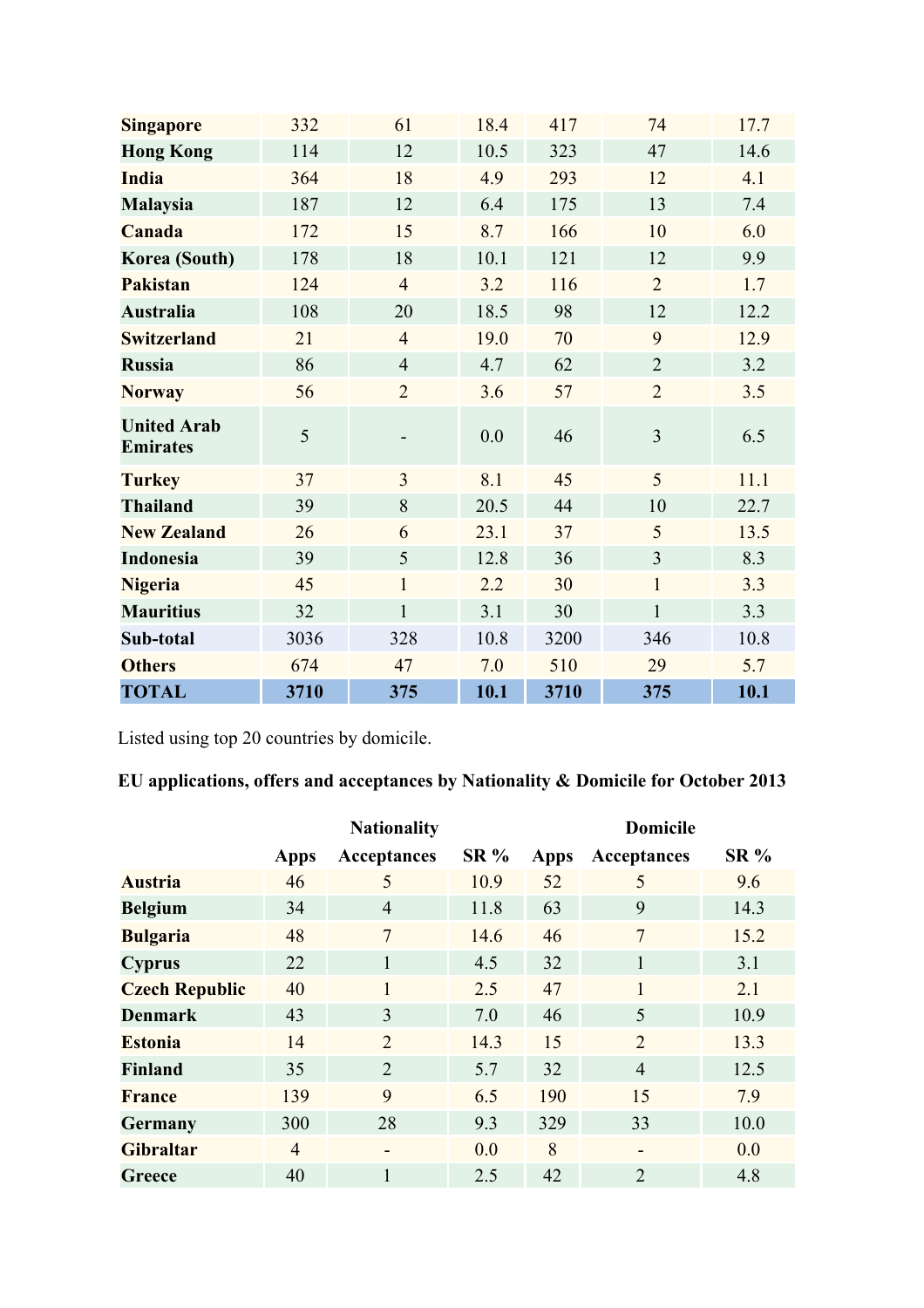| <b>Hungary</b>     | 37           | $\mathbf{1}$   | 2.7  | 36             | $\mathbf{1}$                 | 2.8  |
|--------------------|--------------|----------------|------|----------------|------------------------------|------|
| <b>Ireland</b>     | 77           | 10             | 13.0 | 97             | 9                            | 9.3  |
| <b>Italy</b>       | 158          | 12             | 7.6  | 176            | 14                           | 8.0  |
| Latvia             | $\tau$       | $\mathbf{1}$   | 14.3 | 5              | $\mathbf{1}$                 | 20.0 |
| Lithuania          | 28           | $\overline{3}$ | 10.7 | 28             | 3                            | 10.7 |
| Luxembourg         | 9            |                | 0.0  | 26             | $\overline{2}$               | 7.7  |
| <b>Malta</b>       | $\mathbf{1}$ |                | 0.0  | $\overline{3}$ | $\qquad \qquad \blacksquare$ | 0.0  |
| <b>Netherlands</b> | 86           | $\tau$         | 8.1  | 103            | 12                           | 11.7 |
| <b>Poland</b>      | 193          | 16             | 8.3  | 193            | 17                           | 8.8  |
| Portugal           | 19           | $\mathbf{1}$   | 5.3  | 20             | $\mathbf{1}$                 | 5.0  |
| Romania            | 101          | 14             | 13.9 | 104            | 15                           | 14.4 |
| <b>Slovakia</b>    | 32           | $\overline{4}$ | 12.5 | 32             | $\overline{4}$               | 12.5 |
| <b>Slovenia</b>    | 21           | $\overline{3}$ | 14.3 | 21             | $\overline{3}$               | 14.3 |
| <b>Spain</b>       | 94           | 10             | 10.6 | 104            | 11                           | 10.6 |
| <b>Sweden</b>      | 93           | $\overline{3}$ | 3.2  | 100            | $\overline{3}$               | 3.0  |
| Sub-total          | 1721         | 148            | 8.6  | 1950           | 180                          | 9.2  |
| <b>Others</b>      | 229          | 32             | 14.0 |                |                              |      |
| <b>TOTAL</b>       | 1950         | 180            | 9.2  | 1950           | 180                          | 9.2  |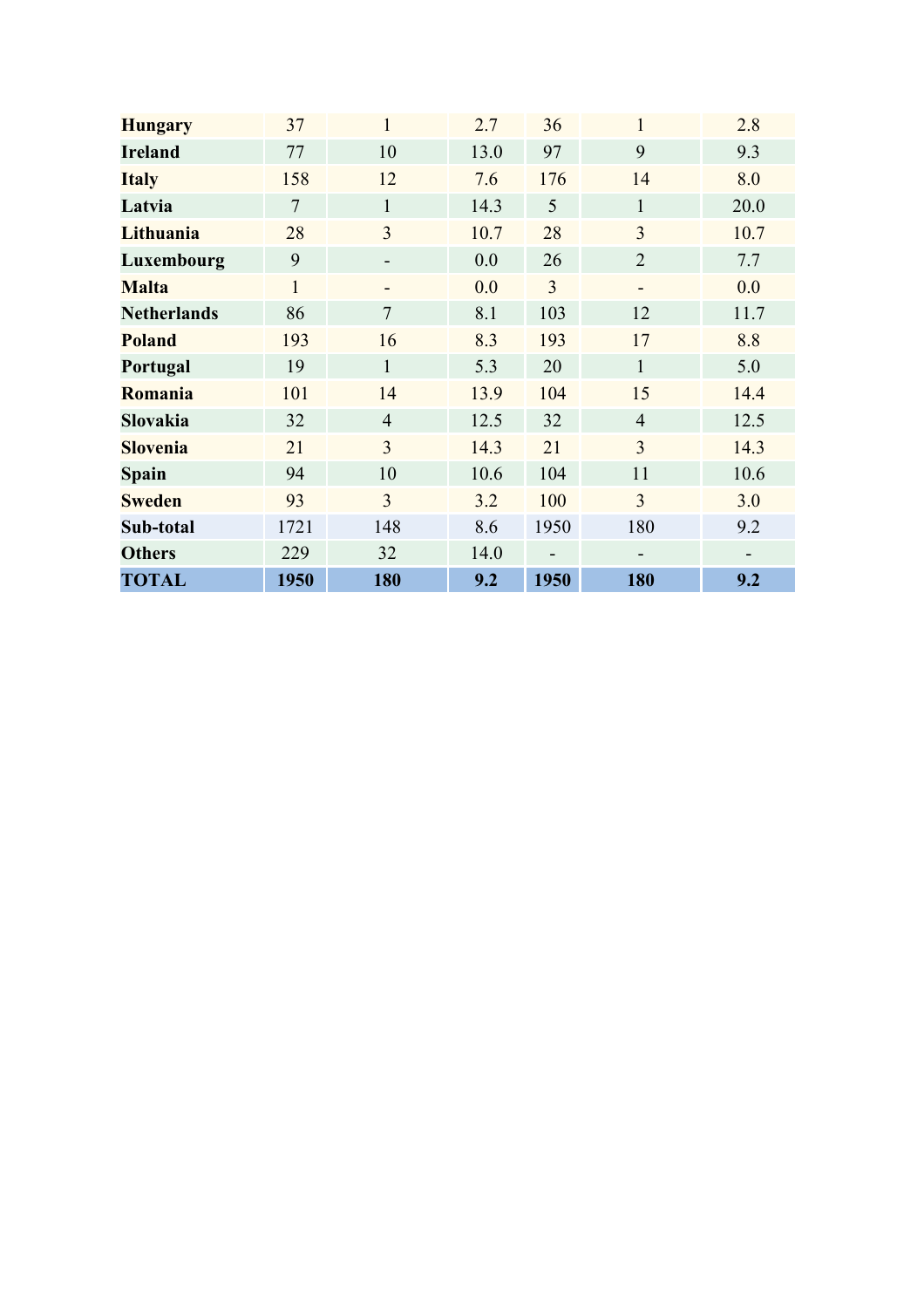# **UK region of domicile**

## **Candidates within the UK**

The table and figures below give regional information about candidates domiciled in the UK.

#### **Applications and acceptances by region of domicile for entry 2013**

|                                   | entry 2013     |               | 2013           |               | Applications for Acceptances for entry Total number of candidates<br>accepted through UCAS 2012 |               |
|-----------------------------------|----------------|---------------|----------------|---------------|-------------------------------------------------------------------------------------------------|---------------|
| <b>Region</b>                     | N <sub>0</sub> | $\frac{0}{0}$ | N <sub>0</sub> | $\frac{0}{0}$ | N <sub>0</sub>                                                                                  | $\frac{0}{0}$ |
| <b>North-East</b>                 | 241            | 1.4           | 63             | 2.0           | 14916                                                                                           | 3.2           |
| <b>North-West</b>                 | 1026           | 6.0           | 192            | 6.0           | 47849                                                                                           | 10.3          |
| Yorkshire &<br><b>Humbs</b>       | 594            | 3.5           | 153            | 4.8           | 32102                                                                                           | 6.9           |
| <b>East</b><br><b>Midlands</b>    | 580            | 3.4           | 103            | 3.2           | 25993                                                                                           | 5.6           |
| West<br><b>Midlands</b>           | 918            | 5.3           | 181            | 5.7           | 36455                                                                                           | 7.8           |
| <b>Eastern</b>                    | 1077           | 6.3           | 279            | 8.7           | 35297                                                                                           | 7.6           |
| <b>Greater</b><br>London          | 2647           | 15.4          | 661            | 20.7          | 66016                                                                                           | 14.2          |
| <b>South East</b>                 | 2472           | 14.4          | 610            | 19.1          | 54047                                                                                           | 11.6          |
| <b>South West</b>                 | 1200           | 7.0           | 268            | 8.4           | 31227                                                                                           | 6.7           |
| <b>Wales</b>                      | 384            | 2.2           | 55             | 1.7           | 19307                                                                                           | 4.2           |
| <b>Scotland</b>                   | 292            | 1.7           | 53             | 1.7           | 30899                                                                                           | 6.6           |
| <b>Northern</b><br><b>Ireland</b> | 125            | 0.7           | 25             | 0.8           | 13283                                                                                           | 2.9           |
| <b>Other EU</b>                   | 1950           | 11.3          | 180            | 5.6           | 23233                                                                                           | 5.0           |
| <b>Overseas</b>                   | 3710           | 21.5          | 375            | 11.7          | 34286                                                                                           | 7.4           |
| <b>TOTAL</b>                      | 17216          | 100.0         | 3198           | 100.0         | 464910                                                                                          | 100.0         |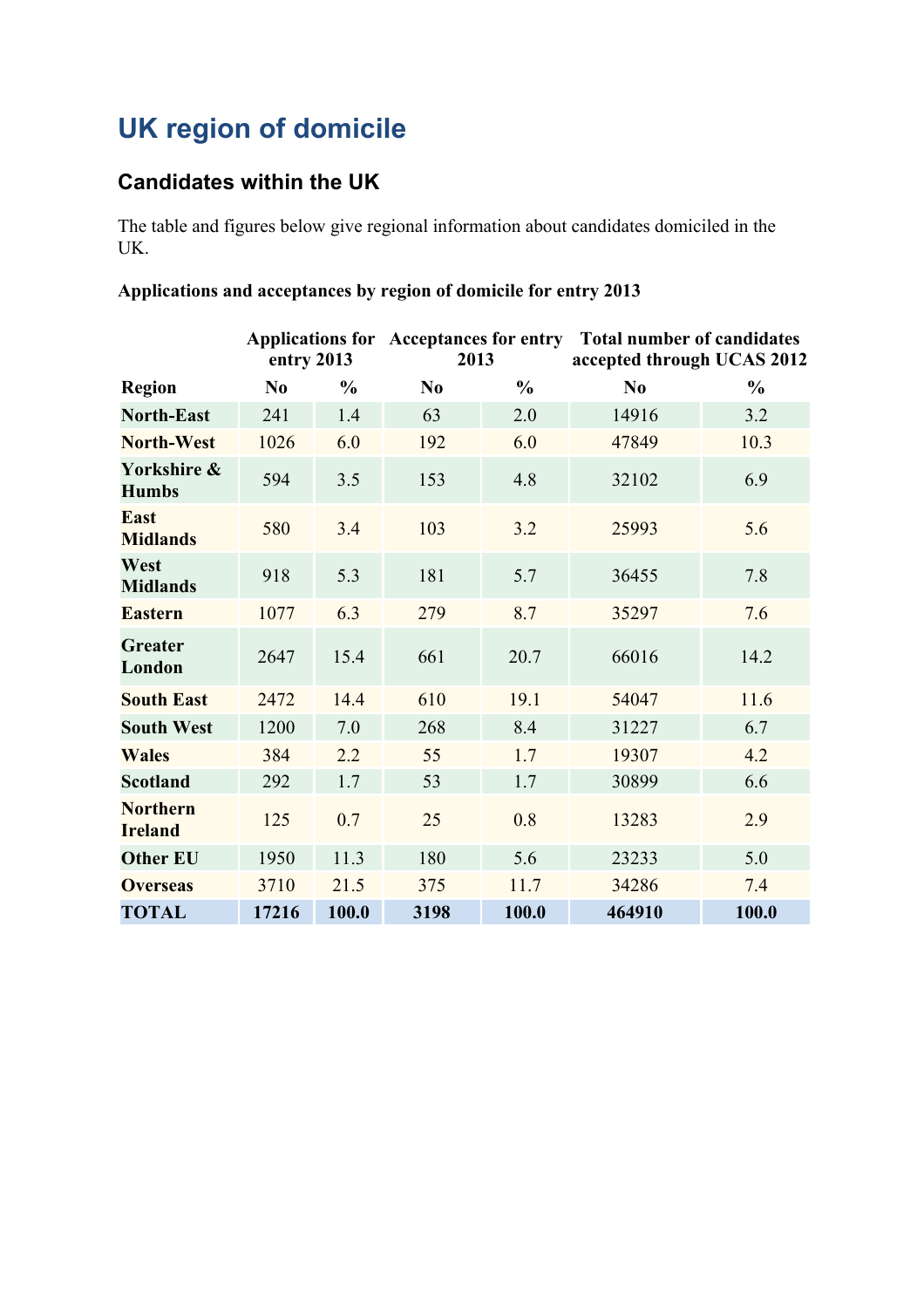## **Courses**

## **Applications and acceptances by course, 2013 entry: all domiciles**

The table below shows the number of applications and acceptances for each course for 2013 entry, the success rate (the proportion of applicants who got a place), and the number of applicants per place available. The table is repeated below, organised by success rate.

|                                                         | <b>Applications</b> | Acceptances | <b>Success rate</b><br>(%) | <b>Applicants per</b><br>place |
|---------------------------------------------------------|---------------------|-------------|----------------------------|--------------------------------|
| <b>ARTS</b>                                             |                     |             |                            |                                |
| <b>Ancient</b><br>& Modern History                      | 81                  | 14          | 17.3                       | 5.8                            |
| <b>Archaeology</b> and<br><b>Anthropology</b>           | 101                 | 20          | 19.8                       | 5.1                            |
| <b>Classical Arch</b><br>& Ancient History              | 67                  | 19          | 28.4                       | 3.5                            |
| <b>Classics</b>                                         | 293                 | 123         | 42.0                       | 2.4                            |
| <b>Classics &amp; English</b>                           | 30                  | 8           | 26.7                       | 3.8                            |
| <b>Classics &amp; Modern</b><br>Languages               | 23                  | 8           | 34.8                       | 2.9                            |
| <b>Computer Science</b><br>& Philosophy                 | 31                  | 9           | 29.0                       | 3.4                            |
| <b>Economics</b><br>& Management                        | 1192                | 84          | 7.0                        | 14.2                           |
| <b>English</b>                                          | 1142                | 240         | 21.0                       | 4.8                            |
| <b>English &amp; Modern</b><br>Languages                | 117                 | 18          | 15.4                       | 6.5                            |
| <b>European</b><br>& Middle Eastern<br><b>Languages</b> | 28                  | 8           | 28.6                       | 3.5                            |
| <b>Fine Art</b>                                         | 189                 | 28          | 14.8                       | 6.8                            |
| <b>Geography</b>                                        | 371                 | 77          | 20.8                       | 4.8                            |
| <b>History</b>                                          | 1029                | 246         | 23.9                       | 4.2                            |
| <b>History &amp; Economics</b>                          | 99                  | 13          | 13.1                       | 7.6                            |
| <b>History &amp; English</b>                            | 89                  | $\tau$      | 7.9                        | 12.7                           |
| <b>History &amp; Modern</b><br><b>Languages</b>         | 87                  | 16          | 18.4                       | 5.4                            |
| <b>History &amp; Politics</b>                           | 279                 | 39          | 14.0                       | 7.2                            |
| <b>History of Art</b>                                   | 137                 | 12          | 8.8                        | 11.4                           |
| Law                                                     | 1302                | 196         | 15.1                       | 6.6                            |

### **Applications and acceptances by course, 2013 entry: all domiciles**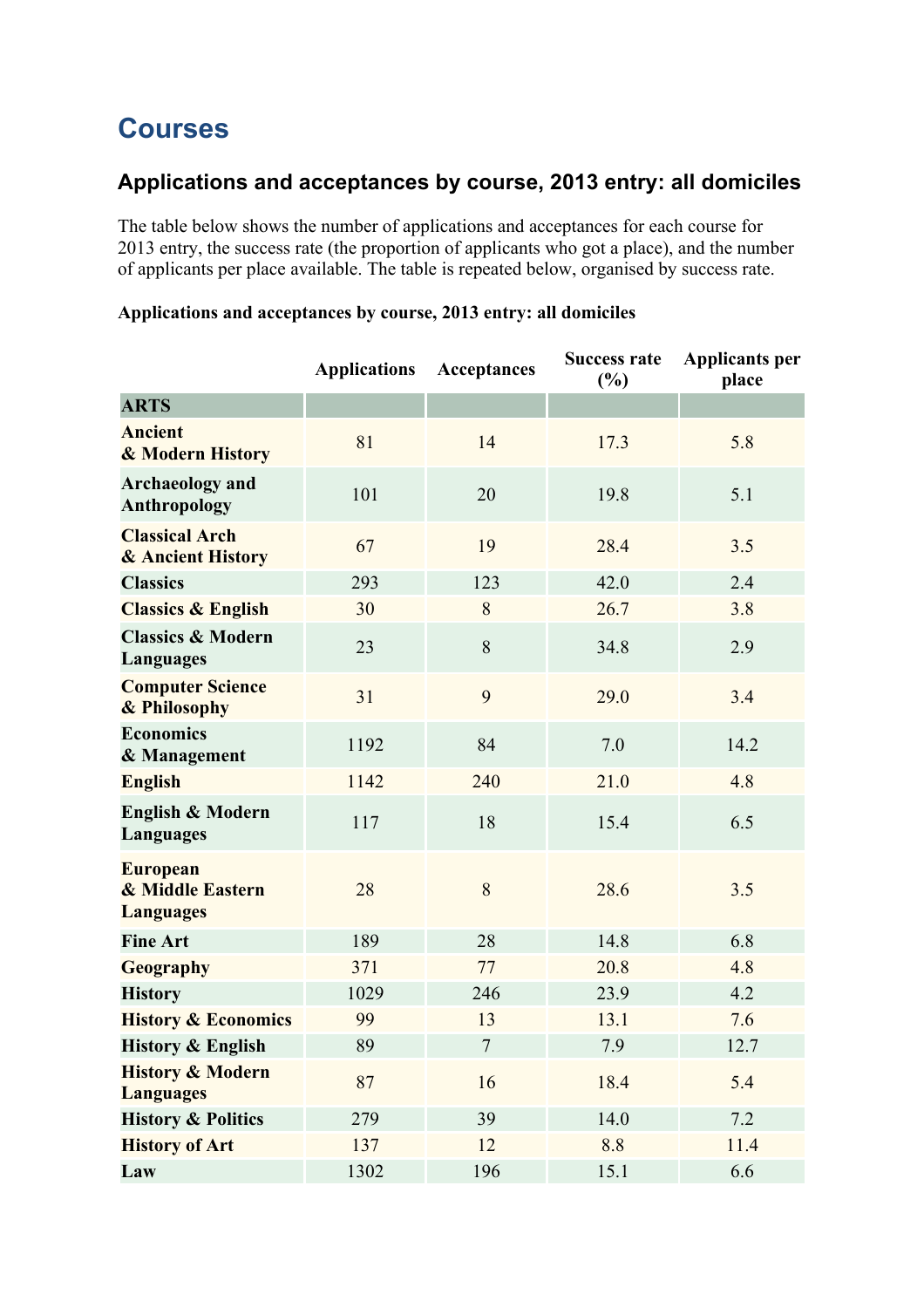| Law/LSE                                                    | 317            | 31           | 9.8  | 10.2 |
|------------------------------------------------------------|----------------|--------------|------|------|
| <b>Mathematics</b><br>& Philosophy                         | 90             | 16           | 17.8 | 5.6  |
| <b>Modern Languages</b>                                    | 573            | 189          | 33.0 | 3.0  |
| <b>Modern Languages &amp;</b><br><b>Linguistics</b>        | 72             | 27           | 37.5 | 2.7  |
| <b>Music</b>                                               | 221            | 70           | 31.7 | 3.2  |
| <b>Oriental Studies</b>                                    | 168            | 48           | 28.6 | 3.5  |
| <b>Philosophy &amp; Modern</b><br><b>Languages</b>         | 51             | 13           | 25.5 | 3.9  |
| Philosophy &<br><b>Theology</b>                            | 118            | 28           | 23.7 | 4.2  |
| <b>Physics &amp; Philosophy</b>                            | 146            | 16           | 11.0 | 9.1  |
| <b>PPE</b>                                                 | 1640           | 232          | 14.1 | 7.1  |
| <b>Theology</b>                                            | 91             | 28           | 30.8 | 3.3  |
| <b>Theology</b><br><b>&amp; Oriental Studies</b>           | $\overline{4}$ | $\mathbf{1}$ | 25.0 | 4.0  |
| <b>TOTAL ARTS</b>                                          | 10178          | 1884         | 18.5 | 5.4  |
|                                                            |                |              |      |      |
| <b>SCIENCES</b>                                            |                |              |      |      |
| <b>Biochemistry</b>                                        | 399            | 90           | 22.6 | 4.4  |
| <b>Biological Sciences</b>                                 | 428            | 111          | 25.9 | 3.9  |
| <b>Biomedical Sciences</b>                                 | 193            | 33           | 17.1 | 5.8  |
| <b>Chemistry</b>                                           | 638            | 180          | 28.2 | 3.5  |
| <b>Computer Science</b>                                    | 147            | 23           | 15.6 | 6.4  |
| <b>Earth Sciences</b>                                      | 116            | 34           | 29.3 | 3.4  |
| <b>EEM</b>                                                 | 100            | 10           | 10.0 | 10.0 |
| <b>Engineering Science</b>                                 | 720            | 157          | 21.8 | 4.6  |
| <b>Experimental</b><br><b>Psychology</b>                   | 212            | 50           | 23.6 | 4.2  |
| <b>Human Sciences</b>                                      | 155            | 31           | 20.0 | 5.0  |
| <b>Materials Science</b><br>(inc. MEM)                     | 79             | 33           | 41.8 | 2.4  |
| <b>Mathematics</b>                                         | 917            | 161          | 17.6 | 5.7  |
| <b>Mathematics &amp;</b><br><b>Computer Science</b>        | 119            | 28           | 23.5 | 4.3  |
| <b>Mathematics</b><br>& Statistics                         | 172            | 22           | 12.8 | 7.8  |
| <b>Medicine</b>                                            | 1471           | 149          | 10.1 | 9.9  |
| <b>Physics</b>                                             | 1011           | 173          | 17.1 | 5.8  |
| Psychology,<br><b>Philosophy and</b><br><b>Linguistics</b> | 161            | 29           | 18.0 | 5.6  |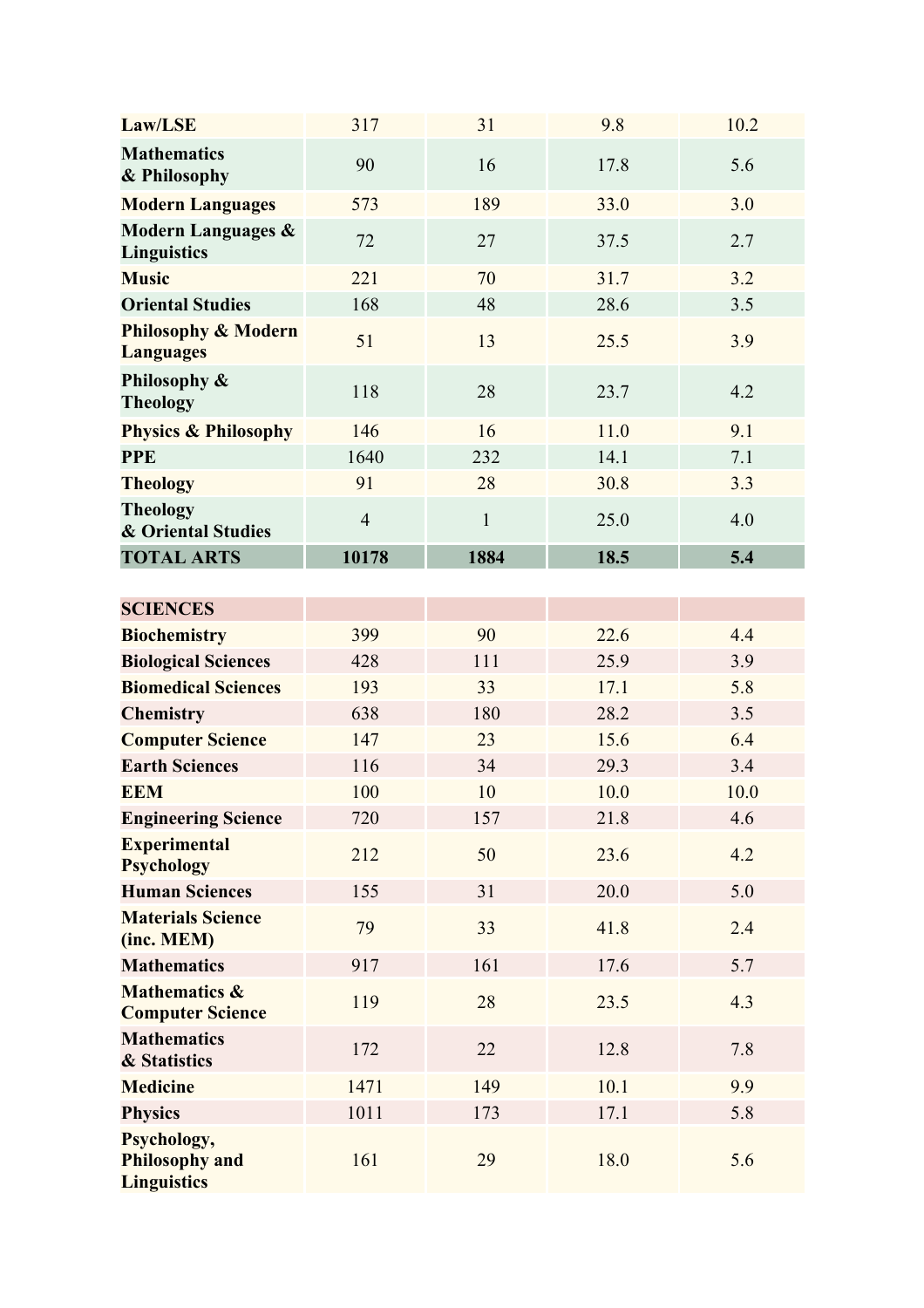| <b>TOTAL SCIENCES</b> | 7038 | $\bullet$ $\bullet$<br>10. | ◡◦  |
|-----------------------|------|----------------------------|-----|
| <b>TOTAL</b>          |      |                            | J.H |

The five large courses (over 60 places) with the **lowest success rates** (i.e. the highest number of applicants competing for each place available) are (lowest success rate first): **Economics & Management**

**Medicine Philosophy, Politics and Economics Law Mathematics**

The five large courses (over 60 places) with the **highest success rates** (i.e. the lowest number of applicants competing for each place available) are (highest success rate first): **Classics**

**Modern Languages Chemistry Music Biological Sciences**

### **Sorted by success rate**

The table below shows the same data sorted by success rate, with the highest success rate (ie the lowest number of applicants per place) first.

|                                                     | <b>Applications Acceptances</b> |     | <b>Success rate</b><br>$(\%)$ | <b>Applicants per</b><br>place |
|-----------------------------------------------------|---------------------------------|-----|-------------------------------|--------------------------------|
| <b>Classics</b>                                     | 293                             | 123 | 42.0                          | 2.4                            |
| <b>Materials Science</b><br>(inc. MEM)              | 79                              | 33  | 41.8                          | 2.4                            |
| <b>Modern Languages</b><br><b>&amp; Linguistics</b> | 72                              | 27  | 37.5                          | 2.7                            |
| <b>Classics &amp; Modern</b><br>Languages           | 23                              | 8   | 34.8                          | 2.9                            |
| <b>Modern Languages</b>                             | 573                             | 189 | 33.0                          | 3.0                            |
| <b>Music</b>                                        | 221                             | 70  | 31.7                          | 3.2                            |
| <b>Theology</b>                                     | 91                              | 28  | 30.8                          | 3.3                            |
| <b>Earth Sciences</b>                               | 116                             | 34  | 29.3                          | 3.4                            |
| <b>Computer Science</b><br>& Philosophy             | 31                              | 9   | 29.0                          | 3.4                            |
| European & Middle<br><b>Eastern Languages</b>       | 28                              | 8   | 28.6                          | 3.5                            |
| <b>Oriental Studies</b>                             | 168                             | 48  | 28.6                          | 3.5                            |
| <b>Classical Arch</b>                               | 67                              | 19  | 28.4                          | 3.5                            |

#### **Applications and acceptances by course, 2013 entry: all domiciles**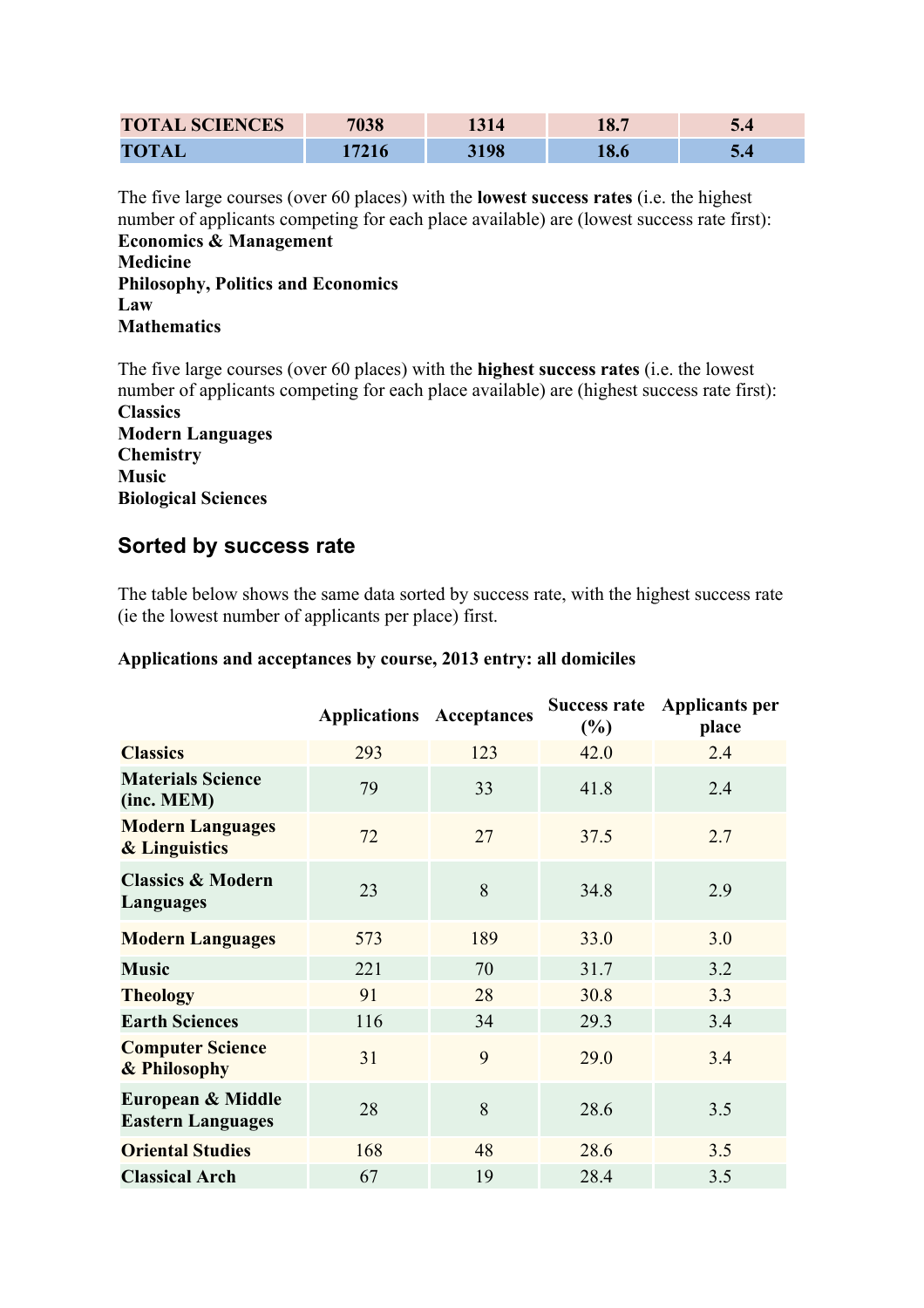| & Ancient History                                   |                |              |      |     |
|-----------------------------------------------------|----------------|--------------|------|-----|
| <b>Chemistry</b>                                    | 638            | 180          | 28.2 | 3.5 |
| <b>Classics &amp; English</b>                       | 30             | 8            | 26.7 | 3.8 |
| <b>Biological Sciences</b>                          | 428            | 111          | 25.9 | 3.9 |
| <b>Philosophy &amp; Modern</b><br><b>Languages</b>  | 51             | 13           | 25.5 | 3.9 |
| <b>Theology &amp; Oriental</b><br><b>Studies</b>    | $\overline{4}$ | $\mathbf{1}$ | 25.0 | 4.0 |
| <b>History</b>                                      | 1029           | 246          | 23.9 | 4.2 |
| <b>Philosophy</b><br>& Theology                     | 118            | 28           | 23.7 | 4.2 |
| <b>Experimental</b><br>Psychology                   | 212            | 50           | 23.6 | 4.2 |
| <b>Mathematics</b><br><b>&amp; Computer Science</b> | 119            | 28           | 23.5 | 4.3 |
| <b>Biochemistry</b>                                 | 399            | 90           | 22.6 | 4.4 |
| <b>Engineering Science</b>                          | 720            | 157          | 21.8 | 4.6 |
| <b>English</b>                                      | 1142           | 240          | 21.0 | 4.8 |
| <b>Geography</b>                                    | 371            | 77           | 20.8 | 4.8 |
| <b>Human Sciences</b>                               | 155            | 31           | 20.0 | 5.0 |
| <b>Archaeology and</b><br><b>Anthropology</b>       | 101            | 20           | 19.8 | 5.1 |
| <b>History &amp; Modern</b><br>Languages            | 87             | 16           | 18.4 | 5.4 |
| Psychology,<br><b>Philosophy</b><br>and Linguistics | 161            | 29           | 18.0 | 5.6 |
| <b>Mathematics</b><br>& Philosophy                  | 90             | 16           | 17.8 | 5.6 |
| <b>Mathematics</b>                                  | 917            | 161          | 17.6 | 5.7 |
| <b>Ancient</b><br>& Modern History                  | 81             | 14           | 17.3 | 5.8 |
| <b>Physics</b>                                      | 1011           | 173          | 17.1 | 5.8 |
| <b>Biomedical Sciences</b>                          | 193            | 33           | 17.1 | 5.8 |
| <b>Computer Science</b>                             | 147            | 23           | 15.6 | 6.4 |
| <b>English &amp; Modern</b><br>Languages            | 117            | 18           | 15.4 | 6.5 |
| Law                                                 | 1302           | 196          | 15.1 | 6.6 |
| <b>Fine Art</b>                                     | 189            | 28           | 14.8 | 6.8 |
| <b>PPE</b>                                          | 1640           | 232          | 14.1 | 7.1 |
| <b>History &amp; Politics</b>                       | 279            | 39           | 14.0 | 7.2 |
| <b>History</b>                                      | 99             | 13           | 13.1 | 7.6 |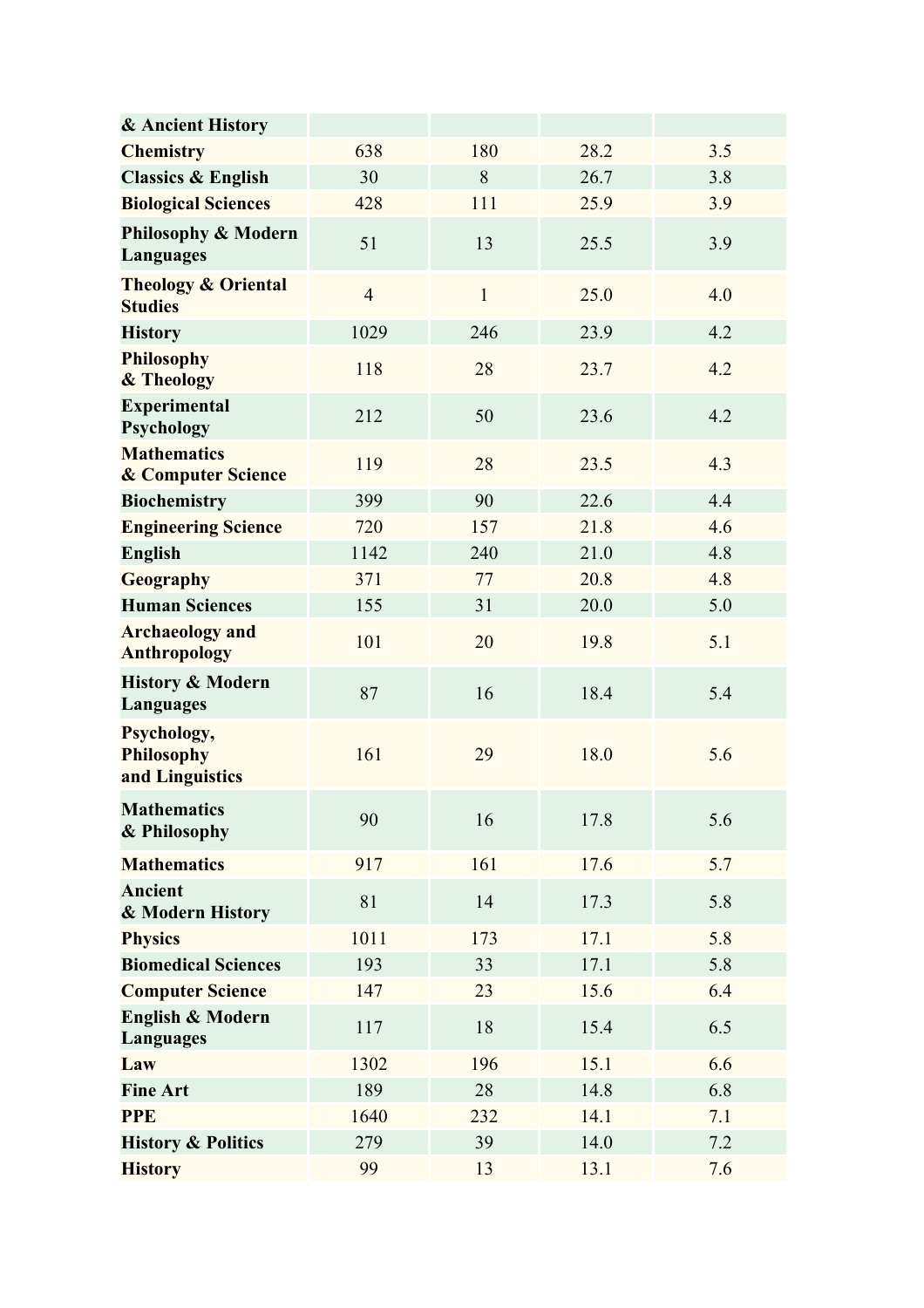| <b>&amp; Economics</b>             |      |                |      |      |
|------------------------------------|------|----------------|------|------|
| <b>Mathematics</b><br>& Statistics | 172  | 22             | 12.8 | 7.8  |
| <b>Physics</b><br>& Philosophy     | 146  | 16             | 11.0 | 9.1  |
| <b>Medicine</b>                    | 1471 | 149            | 10.1 | 9.9  |
| <b>EEM</b>                         | 100  | 10             | 10.0 | 10.0 |
| Law/LSE                            | 317  | 31             | 9.8  | 10.2 |
| <b>History of Art</b>              | 137  | 12             | 8.8  | 11.4 |
| <b>History &amp; English</b>       | 89   | $\overline{7}$ | 7.9  | 12.7 |
| <b>Economics</b><br>& Management   | 1192 | 84             | 7.0  | 14.2 |

## **Shortlisting for interview**

The table below shows the proportion of applicants for each course that were shortlisted for interview over the last three years.

## **Applicants shortlisted for interview by course, 2011–13**

|                                             | % shortlisted,<br>2013 | % shortlisted,<br>2012 | % shortlisted,<br>2011 |
|---------------------------------------------|------------------------|------------------------|------------------------|
| <b>ARTS</b>                                 |                        |                        |                        |
| <b>Ancient</b><br>& Modern History          | 67.9                   | 59.5                   | 68.0                   |
| <b>Archaeology</b><br>/Anthropology         | 60.4                   | 62.3                   | 82.6                   |
| <b>Class Arch</b><br>& Anc History          | 91.0                   | 87.1                   | 89.7                   |
| <b>Classics</b>                             | 95.2                   | 96.1                   | 95.9                   |
| <b>Classics &amp; English</b>               | 90.0                   | 79.3                   | 91.9                   |
| <b>Classics</b><br>& Mod Langs              | 100.0                  | 93.9                   | 91.9                   |
| <b>Computer Science</b><br>& Philosophy     | 54.8                   | 61.5                   |                        |
| <b>Economics &amp;</b><br><b>Management</b> | 25.0                   | 29.2                   | 29.8                   |
| <b>English</b>                              | 63.0                   | 63.2                   | 66.6                   |
| <b>English</b><br>& Mod Langs               | 63.2                   | 68.5                   | 68.9                   |
| European<br>& Mid East Langs                | 82.1                   | 75.0                   | 79.7                   |
| <b>Fine Art</b>                             | 28.0                   | 25.9                   | 25.5                   |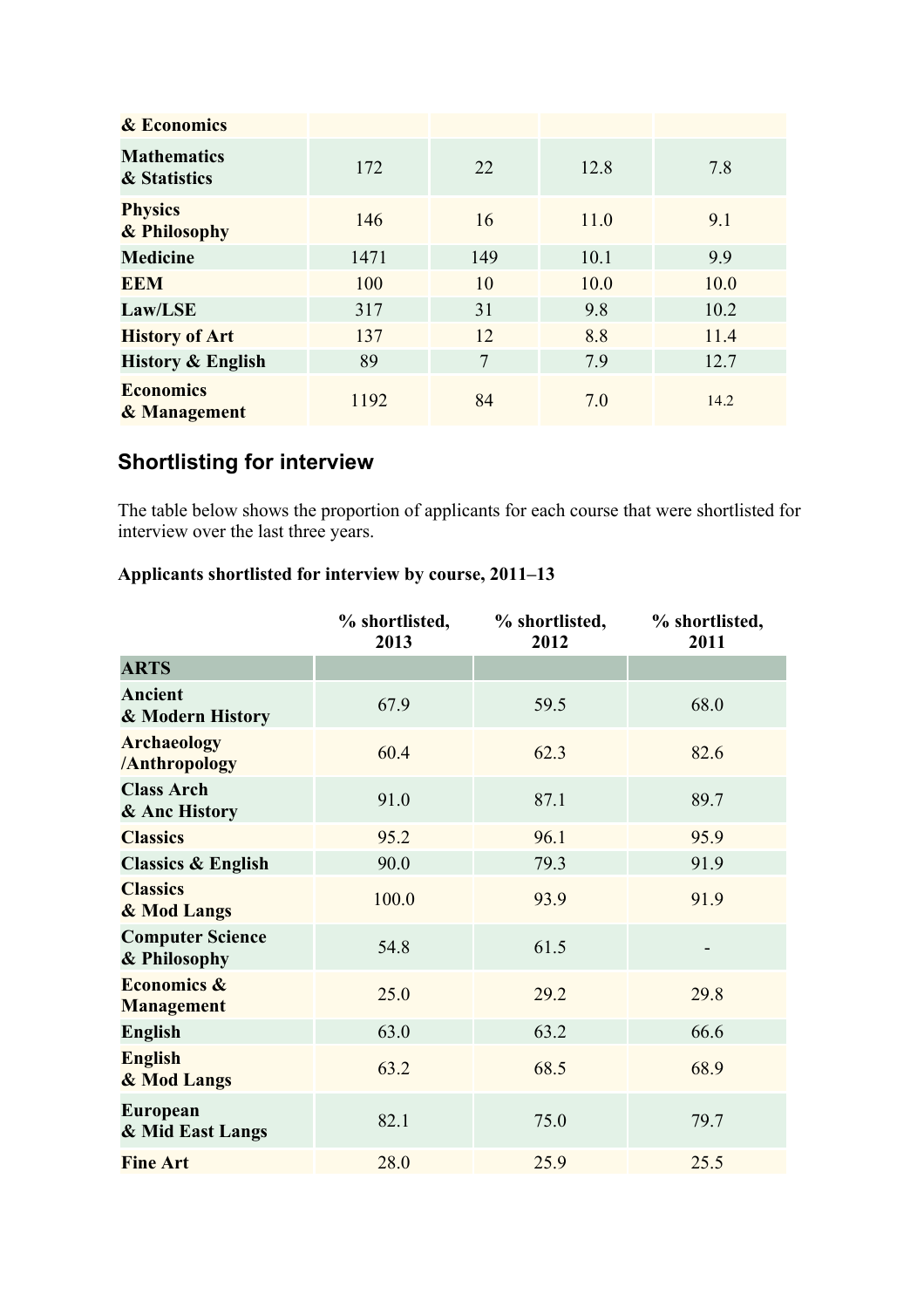| Geography                                        | 64.2  | 77.6 | 92.4 |
|--------------------------------------------------|-------|------|------|
| <b>History</b>                                   | 71.1  | 70.1 | 70.7 |
| <b>History</b><br>& Economics                    | 56.6  | 48.3 | 56.5 |
| <b>History &amp; English</b>                     | 64.0  | 55.8 | 60.2 |
| <b>History</b><br>& Mod Langs                    | 71.3  | 70.4 | 76.3 |
| <b>History &amp; Politics</b>                    | 54.1  | 54.5 | 57.8 |
| <b>History of Art</b>                            | 33.6  | 33.8 | 41.3 |
| Law                                              | 49.8  | 48.1 | 40.1 |
| Law/LSE                                          | 46.1  | 42.9 | 46.5 |
| <b>Mathematics &amp;</b><br><b>Philosophy</b>    | 53.3  | 52.2 | 48.5 |
| <b>Mod Langs &amp;</b><br><b>Linguistics</b>     | 93.1  | 84.4 | 92.5 |
| <b>Modern Languages</b>                          | 87.4  | 87.8 | 90.3 |
| <b>Music</b>                                     | 89.6  | 94.5 | 85.3 |
| <b>Oriental Studies</b>                          | 83.3  | 88.1 | 86.2 |
| <b>Philosophy</b><br>& Mod Langs                 | 88.2  | 87.5 | 80.0 |
| <b>Philosophy</b><br>& Theology                  | 89.8  | 90.2 | 81.1 |
| <b>Physics</b><br>& Philosophy                   | 43.2  | 44.7 | 45.7 |
| <b>PPE</b>                                       | 45.8  | 45.8 | 45.9 |
| <b>Theology</b>                                  | 93.4  | 91.4 | 80.2 |
| <b>Theology</b><br><b>&amp; Oriental Studies</b> | 100.0 | 50.0 | 83.3 |
| <b>ARTS OVERALL</b>                              | 57.3  | 58.5 | 58.9 |
|                                                  |       |      |      |
| <b>SCIENCES</b>                                  |       |      |      |
| <b>Biochemistry</b>                              | 78.9  | 83.9 | 83.3 |
| <b>Biological Sciences</b>                       | 73.8  | 80.3 | 73.5 |
| <b>Biomedical Sciences</b>                       | 57.0  | 56.8 | 59.1 |
| <b>Chemistry</b>                                 | 93.1  | 95.4 | 96.2 |
| <b>Computer Science</b>                          | 55.8  | 59.0 | 52.3 |
| <b>Earth Sciences</b>                            | 94.0  | 85.1 | 90.4 |
| <b>EEM</b>                                       | 43.0  | 45.3 | 45.4 |
| <b>Engineering Science</b>                       | 61.9  | 65.6 | 57.8 |
| <b>Experimental</b><br><b>Psychology</b>         | 64.2  | 53.5 | 57.5 |
| <b>Human Sciences</b>                            | 90.3  | 85.9 | 92.8 |
| <b>Materials Science</b>                         | 82.3  | 69.2 | 73.8 |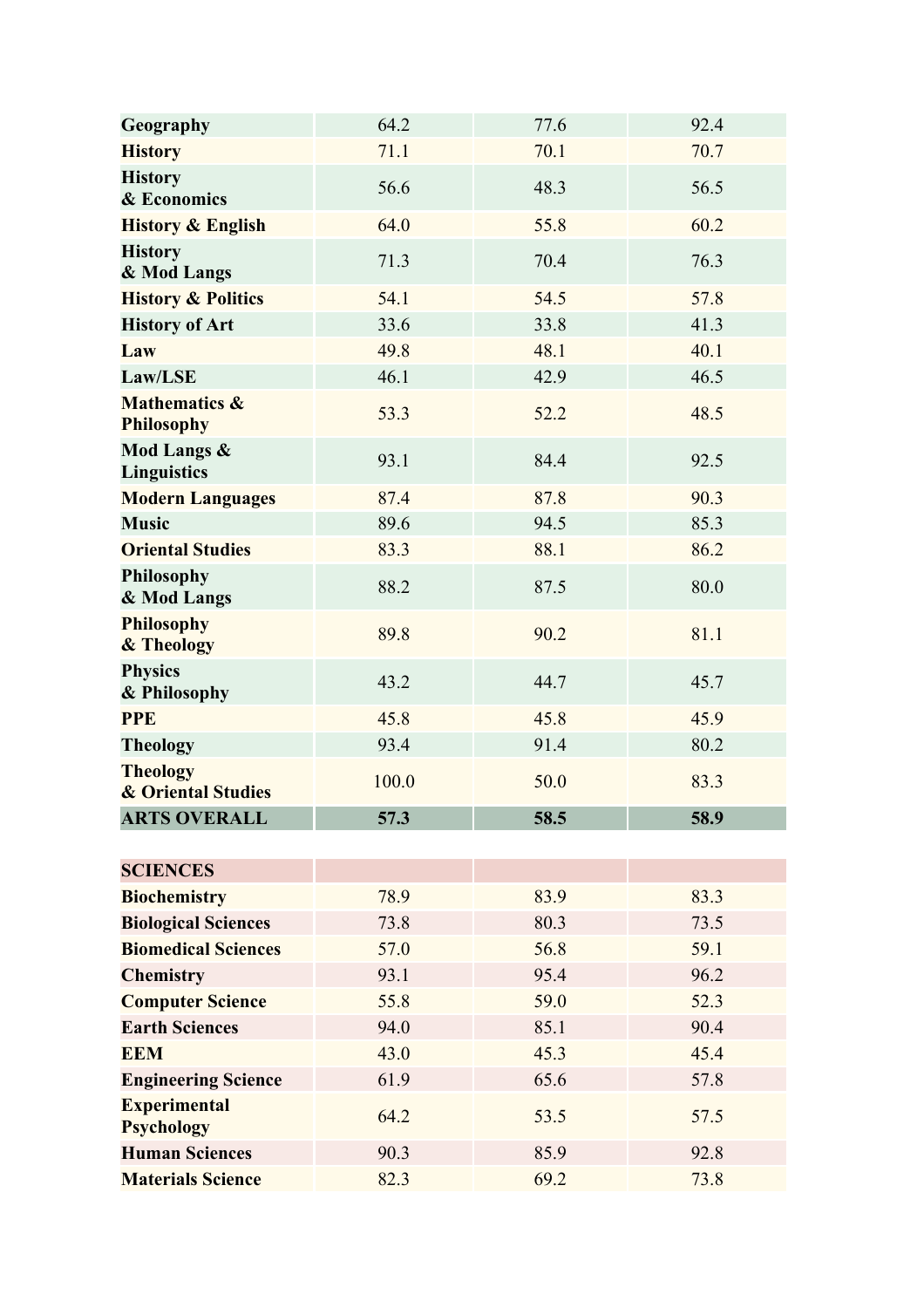| <b>Mathematics</b>                                           | 52.7 | 51.4 | 51.7 |
|--------------------------------------------------------------|------|------|------|
| <b>Mathematics</b><br>& Statistics                           | 54.7 | 60.0 | 56.7 |
| <b>Maths</b><br><b>&amp; Computer Science</b>                | 67.2 | 56.4 | 66.3 |
| <b>Medicine</b>                                              | 29.2 | 28.5 | 30.1 |
| <b>Physics</b>                                               | 42.9 | 48.7 | 49.3 |
| Psychology,<br><b>Philosophy and</b><br><b>Linguistics #</b> | 57.8 | 56.9 | 55.0 |
| <b>SCIENCE OVERALL</b>                                       | 56.4 | 56.7 | 56.7 |
| <b>OVERALL</b>                                               | 57.0 | 57.8 | 58.0 |

# Data from previous years includes Physiology & Psychology and Physiology & Philosophy applicants.

This data is obtained by subtracting the number of people not short-listed in November from the total number of applicants.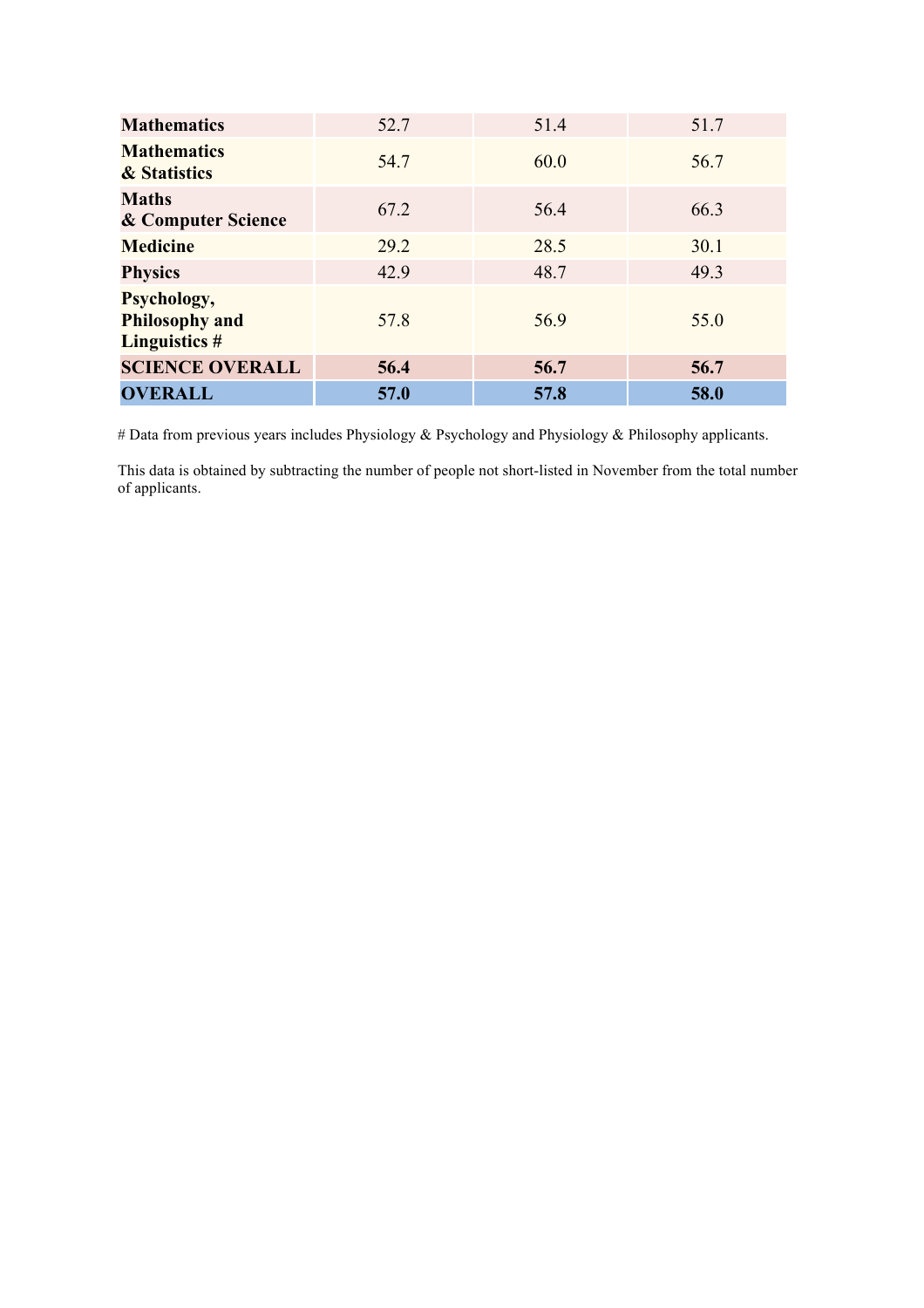# **College choice**

Oxford has 30 colleges that admit undergraduate students. They all admit both men and women. Most colleges offer most courses.

Applicants to Oxford do not need to name a college of preference but can choose to do so.

Colleges work co-operatively to try and ensure all applicants for a particular subject, across all colleges, can be compared against one another, in order that the very best people get Oxford places. As a result, **around 27% of successful candidates for 2013 entry are at a college other than the college they named as their preference.**

#### **Acceptances by college choice, 2013 entry**

|                                             | Total |
|---------------------------------------------|-------|
| <b>Accepted by first choice college</b>     | 2,341 |
| Accepted by college other than first choice | 857   |
| <b>TOTAL</b>                                | 3,198 |

This redistribution process involves importing and exporting candidates between colleges. Any given college will 'export' a certain number of the candidates who named it as their preference to other colleges, and will 'import' candidates for consideration who named another college as their preference.

This capacity by colleges to share and consider a wide range of candidates helps ensure the best applicants across the University get places, regardless of whether the particular college they named as their preference was oversubscribed in that year.

The table below shows, for each college, the number of applicants naming that college as their preference; the number who go on to be accepted by that college; and the number who go on to be accepted by any Oxford college (either the 'preferred' college or, through the redistribution process, another college).

The table also gives a sense for each college of what proportion of its intake is 'imported' from other colleges.

From left to right, the columns show:

- 1. Total number of applicants naming this college as their preference;
- 2. The number of those applicants accepted to this college;
- 3. The percentage of applicants naming this college as their preference who were accepted to this college (success rate for getting a place at this 'preferred' college);
- 4. The number of applicants naming this college as their preference who were accepted to Oxford (either this college or another);
- 5. The percentage of applicants naming this college as their preference who were accepted to Oxford (success rate for getting a place at Oxford).*And:*
- 6. The number of candidates accepted by this college in total
- 7. The number of candidates accepted by this college who had originally named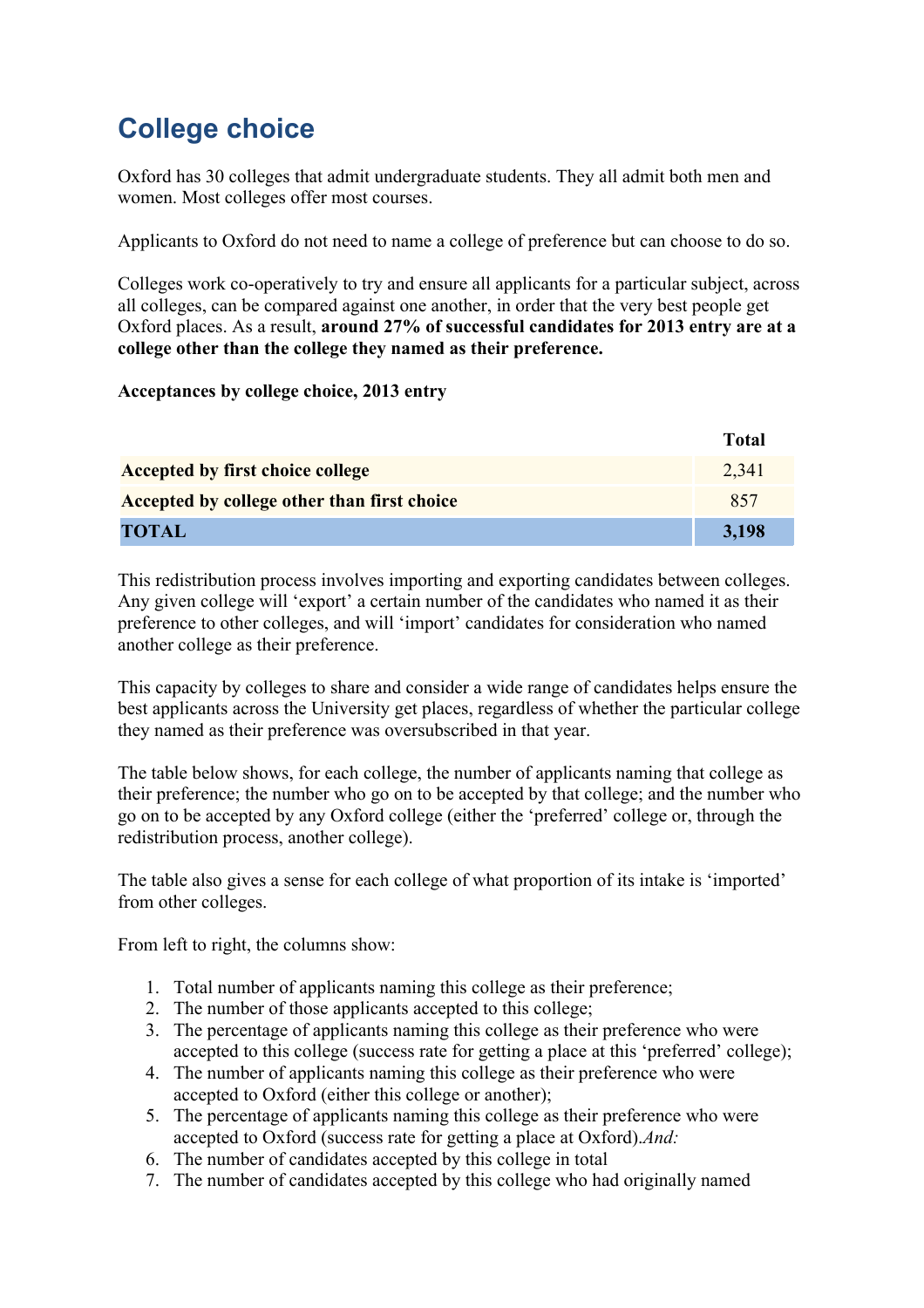another college as their preference ('imports');

8. The number of 'imports' expressed as a percentage of the college's overall acceptances (ie what proportion of the college's intake is 'imported').

These figures only show those applicants who named a college of preference (which is not essential – see 'open applications' below).

| College                                              | No. of<br>applicants<br>to this<br>college | No. of those applicants<br>accepted at | $%$ of<br>applicants naming this<br>college<br>this college | No. of<br>applicants<br>to this<br>college<br>Oxford | $%$ of<br>applicants<br>naming this intake No. of<br>college<br>this college accepted at accepted at accepted at college<br>Oxford | <b>Total</b> | at this imports | % of total<br>intake<br>imported |
|------------------------------------------------------|--------------------------------------------|----------------------------------------|-------------------------------------------------------------|------------------------------------------------------|------------------------------------------------------------------------------------------------------------------------------------|--------------|-----------------|----------------------------------|
| <b>Balliol</b><br>College                            | 2333                                       | 297                                    | 13%                                                         | 447                                                  | 19%                                                                                                                                | 331          | 34              | 10%                              |
| <b>Brasenose</b><br><b>College</b>                   | 2683                                       | 294                                    | 11%                                                         | 538                                                  | 20%                                                                                                                                | 313          | 19              | 6%                               |
| <b>Christ</b><br>Church                              | 1907                                       | 268                                    | 14%                                                         | 338                                                  | 18%                                                                                                                                | 359          | 91              | 25%                              |
| <b>Corpus</b><br><b>Christi</b><br><b>College</b>    | 757                                        | 147                                    | 19%                                                         | 191                                                  | 25%                                                                                                                                | 194          | 47              | 24%                              |
| <b>Exeter</b><br>College                             | 1608                                       | 216                                    | 13%                                                         | 299                                                  | 19%                                                                                                                                | 270          | 54              | 20%                              |
| <b>Harris</b><br><b>Manchester</b><br><b>College</b> | 340                                        | 47                                     | 14%                                                         | 50                                                   | 15%                                                                                                                                | 82           | 35              | 43%                              |
| <b>Hertford</b><br>College                           | 1573                                       | 274                                    | 17%                                                         | 355                                                  | 23%                                                                                                                                | 345          | 71              | 21%                              |
| <b>Jesus</b><br><b>College</b>                       | 1321                                       | 219                                    | 17%                                                         | 264                                                  | 20%                                                                                                                                | 284          | 65              | 23%                              |
| <b>Keble</b><br>College                              | 1885                                       | 298                                    | 16%                                                         | 387                                                  | 21%                                                                                                                                | 367          | 69              | 19%                              |
| Lady<br><b>Margaret</b><br><b>Hall</b>               | 1274                                       | 217                                    | 17%                                                         | 271                                                  | 21%                                                                                                                                | 323          | 106             | 33%                              |
| Lincoln<br>College                                   | 1232                                       | 206                                    | 17%                                                         | 267                                                  | 22%                                                                                                                                | 244          | 38              | 16%                              |
| <b>Magdalen</b><br><b>College</b>                    | 2047                                       | 302                                    | 15%                                                         | 481                                                  | 23%                                                                                                                                | 330          | 28              | 8%                               |
| <b>Mansfield</b><br>College                          | 598                                        | 97                                     | 16%                                                         | 108                                                  | 18%                                                                                                                                | 185          | 88              | 48%                              |
| <b>Merton</b><br><b>College</b>                      | 1429                                       | 222                                    | 16%                                                         | 323                                                  | 23%                                                                                                                                | 247          | 25              | 10%                              |
| <b>New</b><br>College                                | 1820                                       | 329                                    | 18%                                                         | 449                                                  | 25%                                                                                                                                | 364          | 35              | 10%                              |
| <b>Oriel</b>                                         | 1141                                       | 180                                    | 16%                                                         | 251                                                  | 22%                                                                                                                                | 238          | 58              | 24%                              |

#### **Three-year average, 2011 to 2013**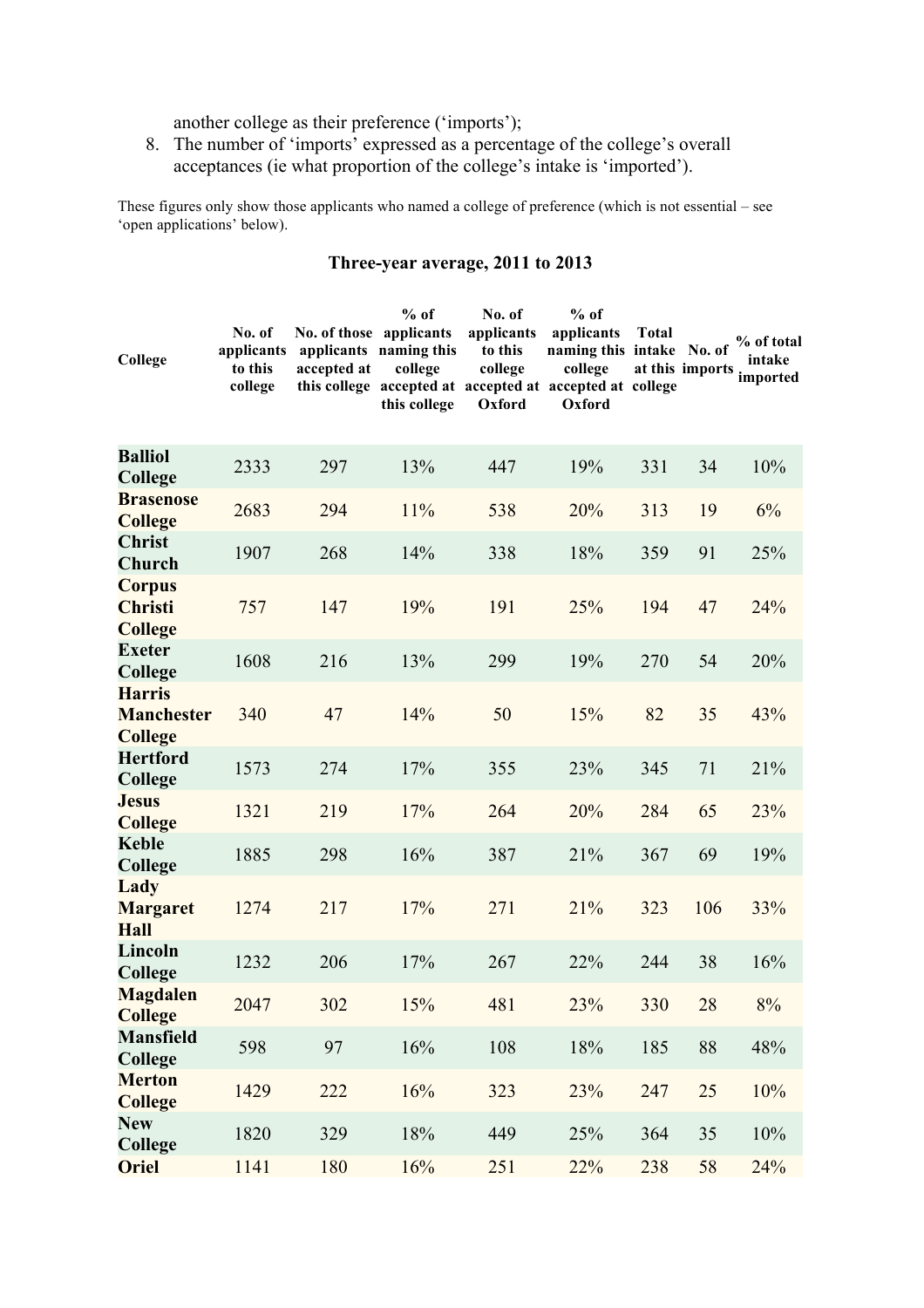| <b>College</b>                                    |      |     |     |     |     |     |     |     |
|---------------------------------------------------|------|-----|-----|-----|-----|-----|-----|-----|
| <b>Pembroke</b><br>College                        | 1246 | 207 | 17% | 256 | 21% | 285 | 78  | 27% |
| <b>Somerville</b><br><b>College</b>               | 592  | 139 | 23% | 157 | 27% | 270 | 131 | 49% |
| <b>St Anne's</b><br>College                       | 1141 | 211 | 18% | 233 | 20% | 331 | 120 | 36% |
| <b>St</b><br><b>Catherine's</b><br><b>College</b> | 1613 | 236 | 15% | 274 | 17% | 366 | 130 | 36% |
| <b>St Edmund</b><br>Hall                          | 956  | 167 | 17% | 192 | 20% | 290 | 123 | 42% |
| <b>St Hilda's</b><br><b>College</b>               | 491  | 78  | 16% | 89  | 18% | 263 | 185 | 70% |
| <b>St Hugh's</b><br>College                       | 679  | 142 | 21% | 158 | 23% | 298 | 156 | 52% |
| <b>St John's</b><br><b>College</b>                | 2006 | 282 | 14% | 426 | 21% | 333 | 51  | 15% |
| <b>St Peter's</b><br>College                      | 814  | 136 | 17% | 156 | 19% | 269 | 133 | 49% |
| The<br><b>Queen's</b><br><b>College</b>           | 1084 | 186 | 17% | 240 | 22% | 269 | 83  | 31% |
| <b>Trinity</b><br>College                         | 1596 | 228 | 14% | 314 | 20% | 254 | 26  | 10% |
| <b>University</b><br><b>College</b>               | 1749 | 266 | 15% | 332 | 19% | 320 | 54  | 17% |
| Wadham<br>College                                 | 1760 | 295 | 17% | 400 | 23% | 350 | 55  | 16% |
| Worcester<br><b>College</b>                       | 2699 | 319 | 12% | 588 | 22% | 347 | 28  | 8%  |
| Permanent<br><b>Private</b><br><b>Halls</b>       | 123  | 21  | 17% | 24  | 20% | 137 | 116 | 85% |

The same information broken down by course choice is available in this interactive table. **Interpreting this information**

Extreme caution is advised in attempting to draw conclusions about any given individual's chances of success based on this information.

Variations by college in success rates (either in gaining a place at that college, or in gaining a place at Oxford) will be affected by:

- The number of overall applicants to the college in any given year;
- The course mix of applicants to the college in any given year (some courses are heavily oversubscribed, so colleges receiving lots of applications for those courses will show a lower success rate overall);
- The strength of the individual candidates applying to the college (if in any given year a college has a large number of very strong candidates, the success rate for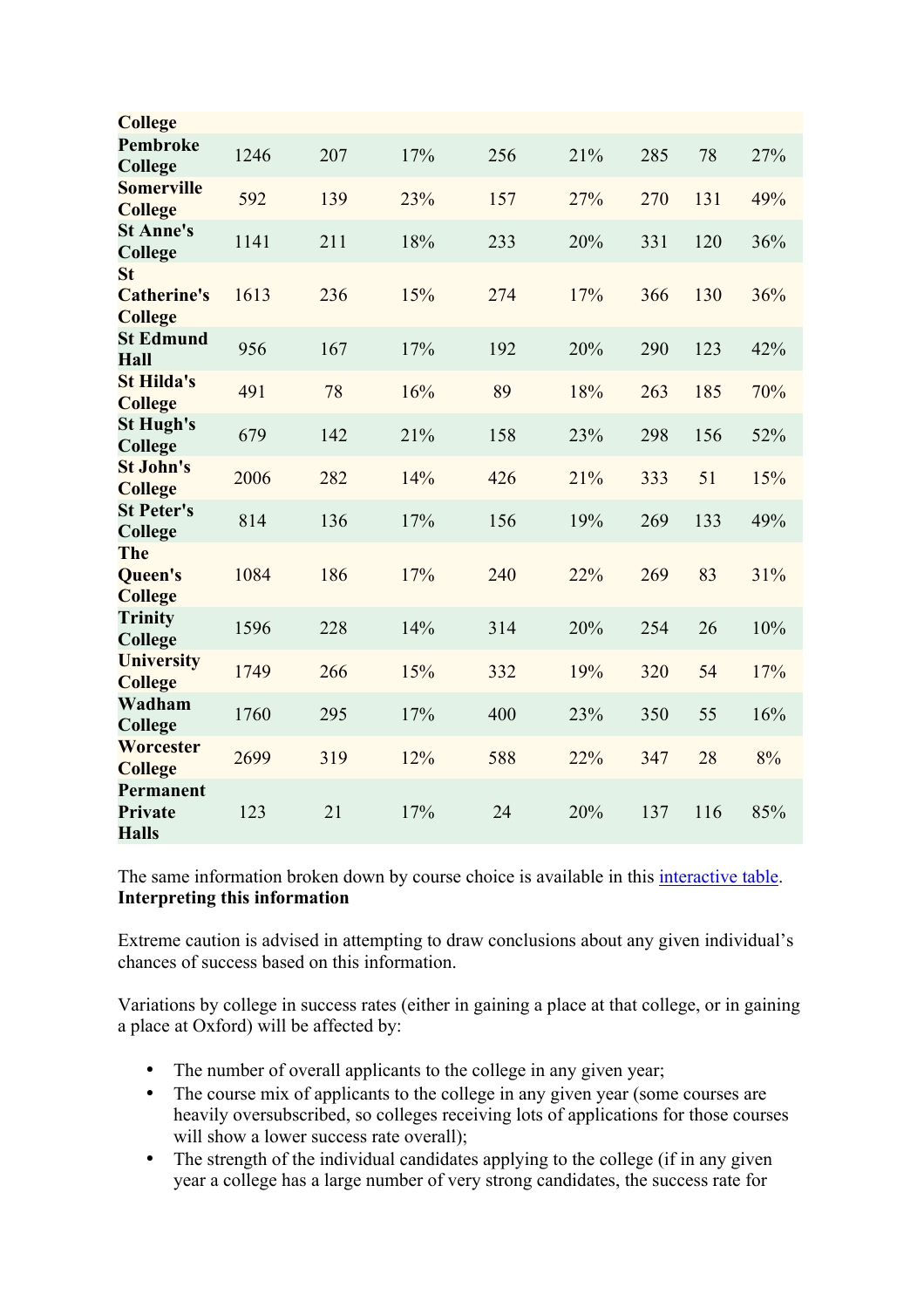getting into that college is likely to be low but the success rate for being 'exported' and getting into another college is likely to be high);

• The number of strong candidates being imported from other colleges (if in any given year other colleges have large numbers of very stron candidates, the college may do more 'importing').

## **Open applications**

Applicants to Oxford do not need to name a college of preference. They have the option of making an open application, and then a computer algorithm assigns them a nominal 'college of preference'. When considering candidates, tutors do not know whether or not the candidates chose to name a college of preference.

A total of 3,057 candidates submitted open applications for entry 2013. All colleges received some allocated candidates. The table below shows the number of open applications by course.

| <b>Subject</b>                         | <b>Open applications</b> |
|----------------------------------------|--------------------------|
| Economics & Management                 | 363                      |
| Philosophy, Politics and Economics     | 330                      |
| Medicine                               | 317                      |
| Law                                    | 270                      |
| Physics                                | 163                      |
| Engineering                            | 153                      |
| <b>English Language and Literature</b> | 124                      |
| <b>Mathematics</b>                     | 115                      |
| Chemistry                              | 101                      |
| <b>History</b>                         | 94                       |
| Other subjects                         | 1027                     |
| <b>TOTAL</b>                           | 3057                     |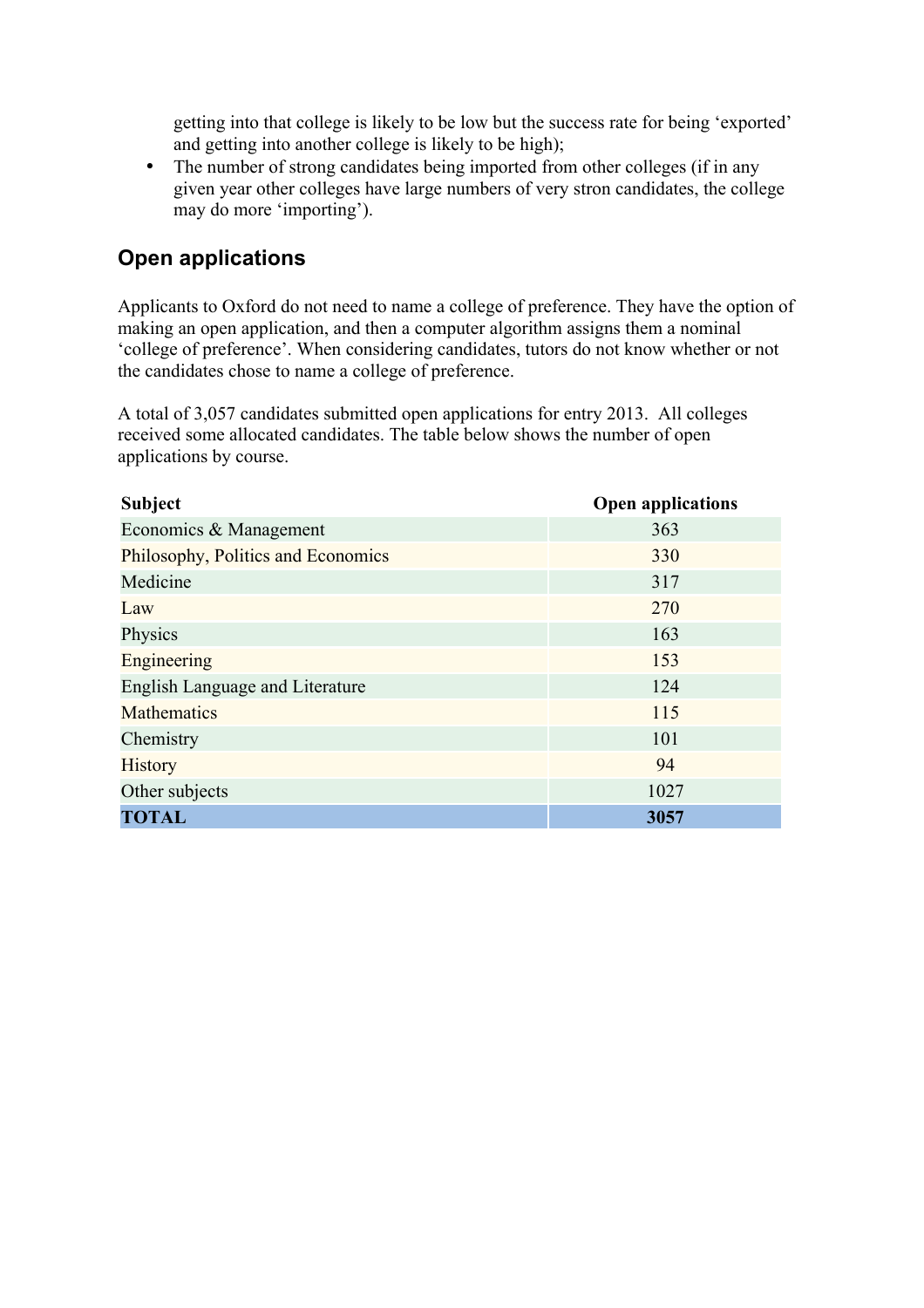## **Qualifications**

Most applicants for undergraduate courses at Oxford apply with A-levels, but we accept a range of different qualifications. See entrance requirements and international qualifications.

If you are predicted top grades at A-level (excluding General Studies), or equivalent, you may be able to make a competitive application to Oxford. However, over 46,000 UCAS applicants a year achieve AAA+ excluding General Studies (or equivalent) and Oxford only has around 3,200 places so even excellent grades will not guarantee you a place.

Offers for Oxford places are between A\*A\*A and AAA, at A-level depending on the course. In some circumstances candidates who miss their conditional offer may be accepted anyway if there are extenuating circumstances such as illness. For a list of courses at Oxford with conditional offers of at least one A\*, see: Oxford courses asking for at least one A\* grade conditional entry.

#### **The table below shows the A-level grades of candidates applying and getting offers for 2013 entry.**

| Best 3 A-level grades achieved | <b>Applicants</b> | <b>Offers</b> | <b>Success</b><br>Rate % |
|--------------------------------|-------------------|---------------|--------------------------|
| $A^*A^*A^*$ or above           | 2106              | 940           | 44.6                     |
| $A^*A^*A$                      | 2281              | 691           | 30.3                     |
| $A^*AA$                        | 2796              | 611           | 21.9                     |
| <b>AAA</b>                     | 1635              | 277           | 16.9                     |
| Below AAA (incl A*A*B etc)     | 2677              | 172           | 6.4                      |
| <b>TOTAL</b>                   | 11495             | 2691          | 23.4                     |

Candidates may have taken more than 3 A-levels but table shows only the best 3 A-levels.

The table below shows the A-level grades of accepted candidates for 2013 entry.

#### **Acceptances for 2013 entry: A-levels**

| <b>Best 3 A-level grades achieved</b> | N <sub>0</sub> | $\frac{0}{0}$ |
|---------------------------------------|----------------|---------------|
| $A^*A^*A^*$ or above                  | 923            | 37.1          |
| $A^*A^*A$                             | 677            | 27.2          |
| $A^*AA$                               | 596            | 24.0          |
| <b>AAA</b>                            | 235            | 9.4           |
| Below AAA (incl A*A*B etc)            | 57             | 2.3           |
| <b>TOTAL</b>                          | 2488           | <b>100.0</b>  |

The data above is based on the best three A-levels completed by candidates during 2012 and 2013.

Candidates may have taken more than 3 A-levels but table shows only the best 3 A-levels.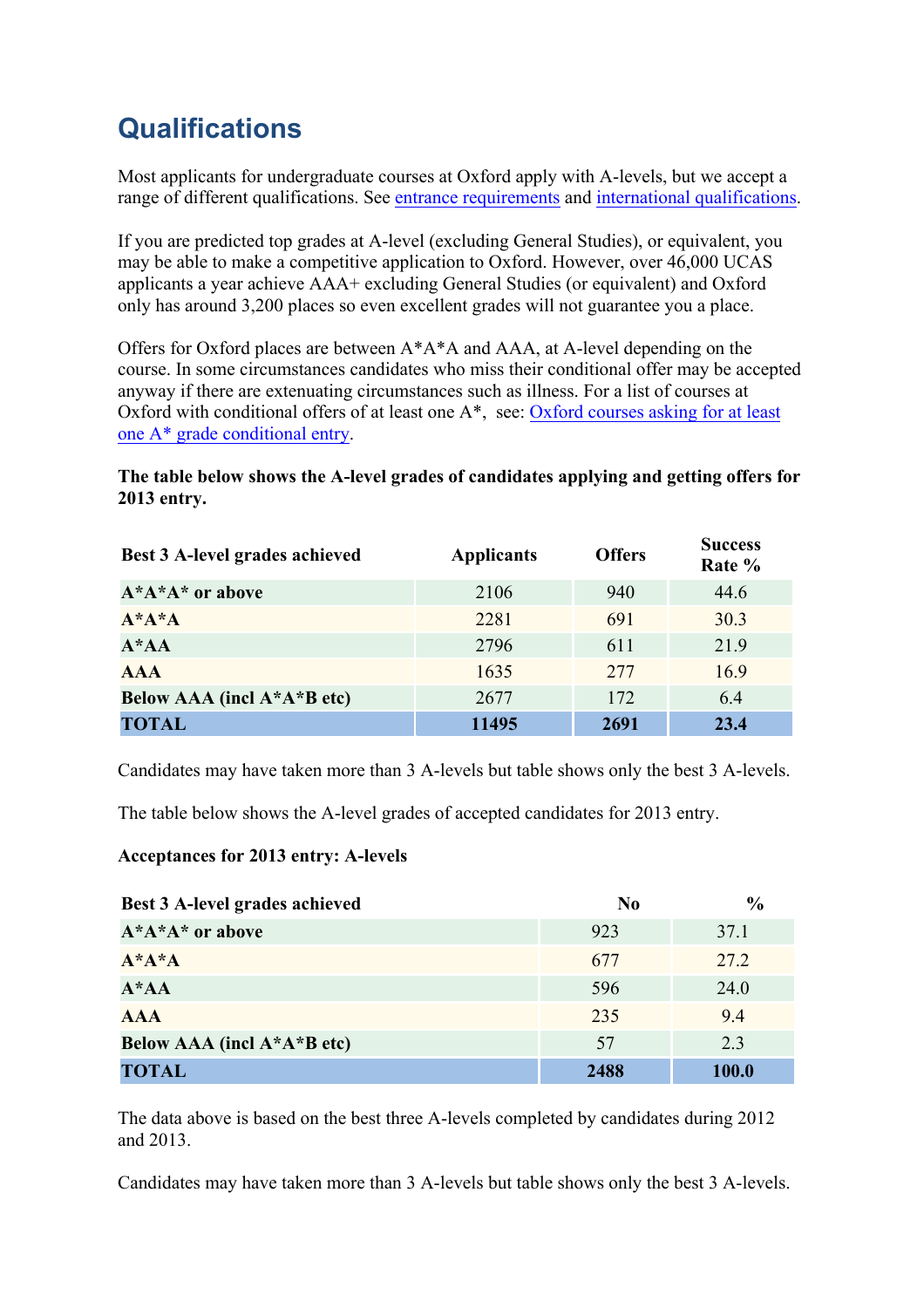Note that applicants with A-level grades below AAA may have achieved additional Pre-U qualifications or A-levels prior to 2012.

The table below shows the numbers of offers made to, and final acceptances for, candidates not taking A-levels.

#### **Acceptances for 2013 entry**

| <b>Type of qualification</b>                            | <b>Offers</b>  | <b>Acceptances</b> |
|---------------------------------------------------------|----------------|--------------------|
| <b>A-level</b>                                          | 2446           | 2240               |
| <b>A-level/Pre-U combination</b>                        | 113            | 109                |
| Pre-U                                                   | 23             | 23                 |
| <b>International Baccalaureate</b>                      | 259            | 207                |
| <b>Scottish (Advanced Highers or Highers)</b>           | 45             | 39                 |
| <b>Singaporean SIPCAL</b>                               | 44             | 35                 |
| <b>English Language requirement (as sole condition)</b> | 11             | 9                  |
| <b>US APTs or SATs</b>                                  | 37             | 20                 |
| Romanian Diploma de Bacaleaureat                        | 14             | 12                 |
| <b>German Abitur</b>                                    | 20             | 18                 |
| <b>French Baccalaureate (inc International Option)</b>  | 8              | $\overline{7}$     |
| <b>Polish Matura</b>                                    | $\overline{7}$ | 3                  |
| <b>Irish Leaving Certificate</b>                        | 9              | $\overline{7}$     |
| <b>Dutch VWO</b>                                        | $\overline{7}$ | $\overline{7}$     |
| <b>Australian ATAR/UAI</b>                              | 13             | 6                  |
| <b>European Baccaleaureate</b>                          | 3              | 3                  |
| <b>Hong Kong DSE</b>                                    | $\overline{4}$ | 3                  |
| <b>Other</b>                                            | 167            | 152                |
| <b>Unconditional Offer</b>                              | 314            | 298                |
| <b>GRAND TOTAL</b>                                      | 3544           | 3198               |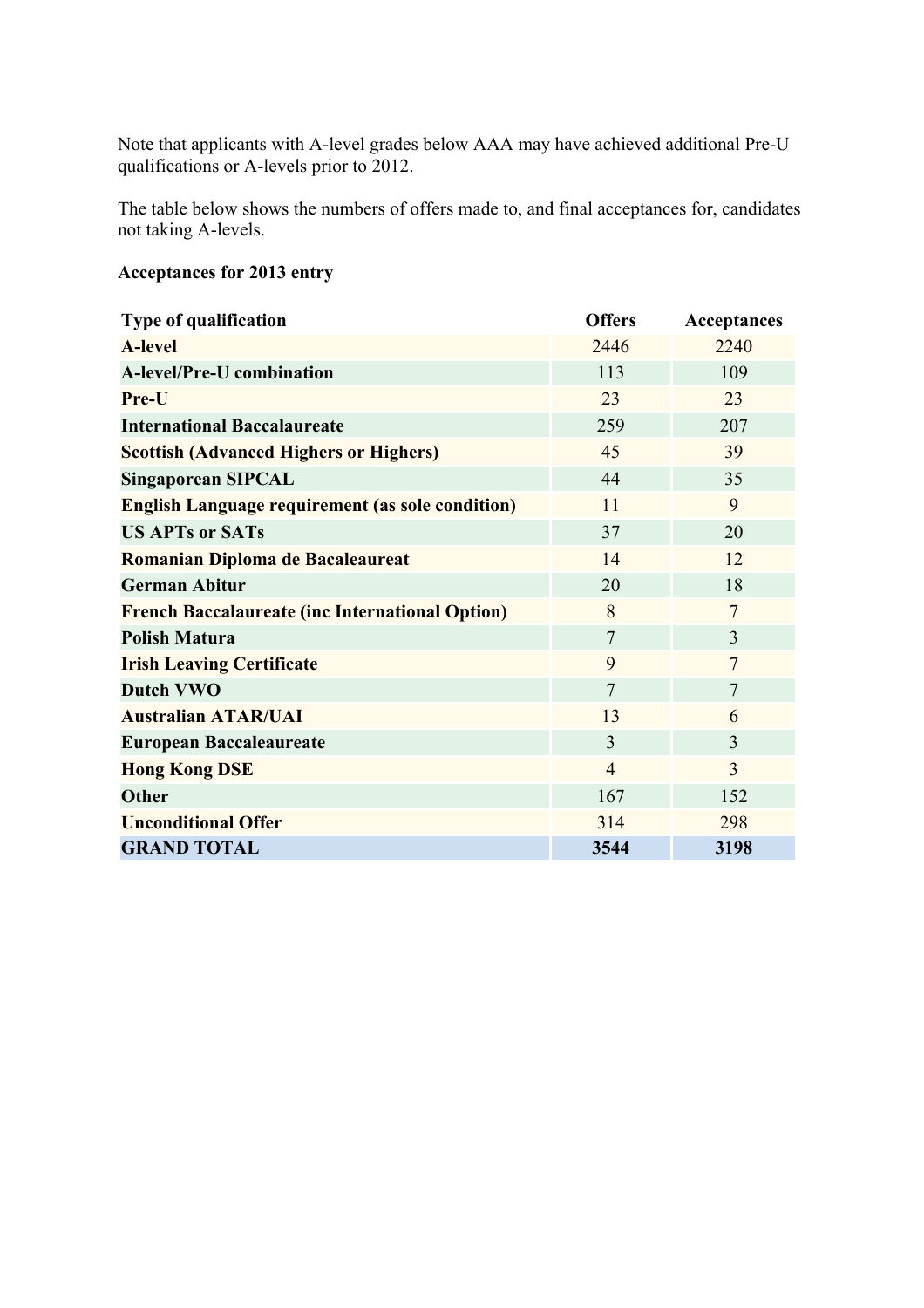## **Ethnic origin**

The University seeks to attract applicants of the highest quality and potential, regardless of background. Decisions on the admission of students will be based solely on the individual merits of each candidate and the application of selection criteria appropriate to the course of study.

For further details see the University's equality policy.

#### **Context for these figures**

All UK undergraduate applicants are invited to declare their ethnicity when making a university application via UCAS. UCAS does not release this data to universities until after decisions on admissions have been taken. Around 6% of UK applicants to Oxford do not declare their ethnic origin.

The percentage of all Oxford students of known ethnicity who are BME (black and minority ethnic) is **24%**. This includes undergraduates and postgraduates, across all years, of all nationalities. The proportion of UK undergraduate students of known ethnicity who are BME is **13%**.

These figures show the ethnic origin of UK undergraduate students who disclosed their ethnicity at application for the 2013 year of entry.

| Applications, acceptances and success rate of home students by ethnic origin, 2013 |  |  |  |  |
|------------------------------------------------------------------------------------|--|--|--|--|
|------------------------------------------------------------------------------------|--|--|--|--|

|                                           | <b>Applications</b> |               | <b>Acceptances</b> Success rate |               |               |
|-------------------------------------------|---------------------|---------------|---------------------------------|---------------|---------------|
|                                           | N <sub>0</sub>      | $\frac{6}{9}$ | $\bf No$                        | $\frac{6}{9}$ | $\frac{0}{0}$ |
| <b>White</b>                              | 8782                | 80.7          | 2233                            | 86.1          | 25.4          |
| <b>Gypsy or Traveller</b>                 | $\mathbf{1}$        | 0.0           |                                 | 0.0           | 0.0           |
| <b>White Total</b>                        | 8783                | 80.7          | 2233                            | 86.1          | 25.4          |
| Asian or Asian British - Bangladeshi      | 75                  | 0.7           | 5                               | 0.2           | 6.7           |
| <b>Asian or Asian British - Indian</b>    | 517                 | 4.8           | 85                              | 3.3           | 16.4          |
| Asian or Asian British - Pakistani        | 170                 | 1.6           | 11                              | 0.4           | 6.5           |
| <b>Other Asian background</b>             | 195                 | 1.8           | 28                              | 1.1           | 14.4          |
| <b>Black or Black British - African</b>   | 177                 | 1.6           | 23                              | 0.9           | 13.0          |
| <b>Black or Black British - Caribbean</b> | 35                  | 0.3           | 5                               | 0.2           | 14.3          |
| <b>Other Black background</b>             | 6                   | 0.1           | $\mathbf{1}$                    | 0.0           | 16.7          |
| Mixed - White & Asian                     | 313                 | 2.9           | 83                              | 3.2           | 26.5          |
| Mixed - White & Black African             | 51                  | 0.5           | 11                              | 0.4           | 21.6          |
| Mixed - White & Black Caribbean           | 62                  | 0.6           | 8                               | 0.3           | 12.9          |
| <b>Other Mixed background</b>             | 158                 |               | 40                              | 1.5           | 25.3          |
| <b>Chinese</b>                            | 229                 | 2.1           | 45                              | 1.7           | 19.7          |
| Arab                                      | 42                  | 0.4           | $\overline{4}$                  | 0.2           | 9.5           |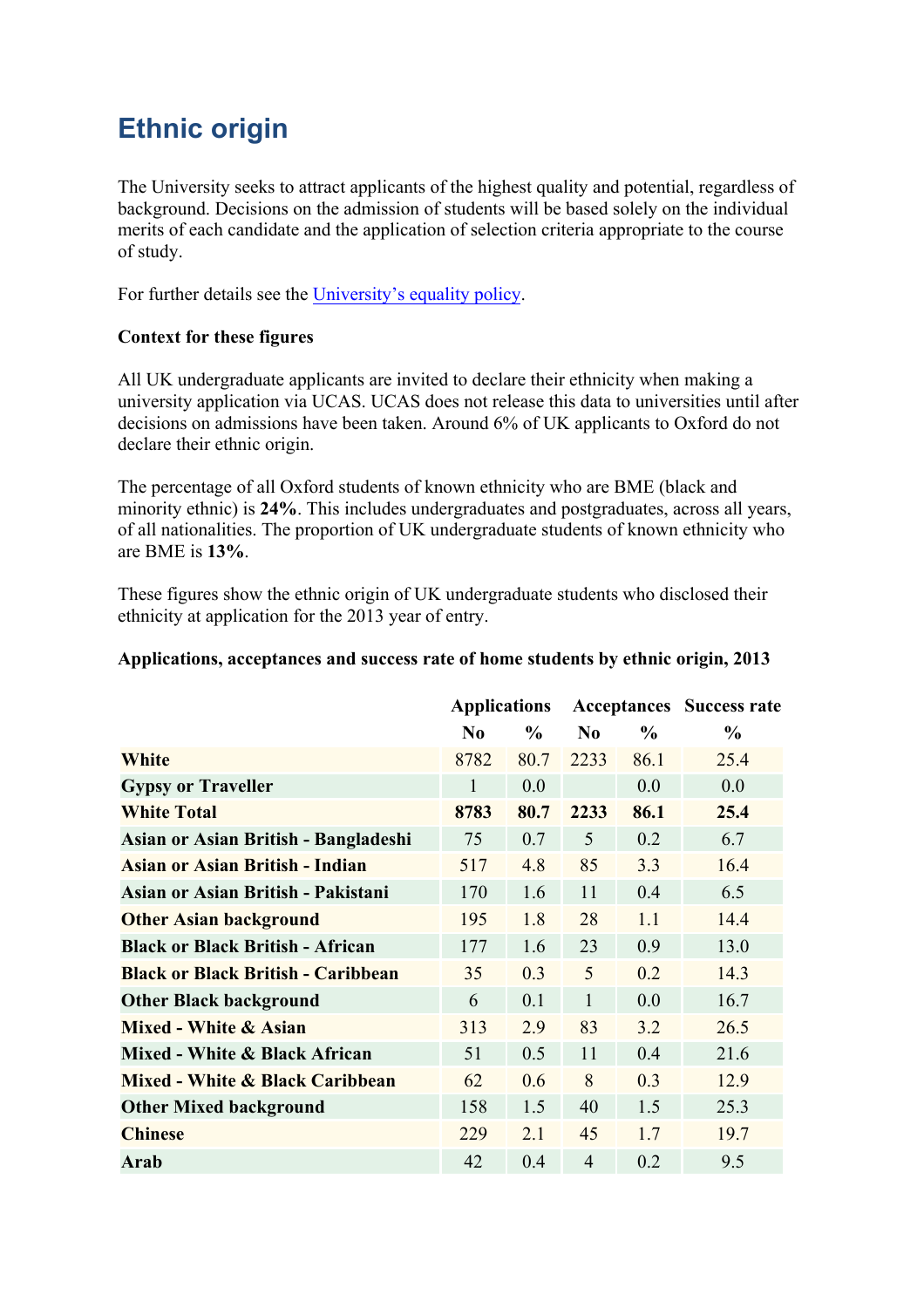| <b>Other Ethnic background</b>       | 71 <sub>1</sub> |          | $0.7$ 10 | (14)             | 14 1 |
|--------------------------------------|-----------------|----------|----------|------------------|------|
| <b>Non White Total</b>               | 2101            | 19.3 359 |          | <b>13.9</b>      | 17.1 |
| <b>Total declared ethnicity</b>      | 10884           |          |          | 100.0 2592 100.0 | 23.8 |
| <b>Information refused/Not known</b> | 672             |          | 51       |                  | 76   |
| <b>TOTAL</b>                         | 11556           |          | 2643     |                  | 22.9 |

**2012 data for comparison:**

|                                           |                | <b>Applications</b> |                |               | <b>Acceptances Success rate</b> |  |
|-------------------------------------------|----------------|---------------------|----------------|---------------|---------------------------------|--|
|                                           | $\bf No$       | $\frac{0}{0}$       | No             | $\frac{0}{0}$ | $\frac{0}{0}$                   |  |
| White                                     | 9102           | 82.2                | 2349           | 88.6          | 25.8                            |  |
| <b>Gypsy or Traveller</b>                 | $\overline{2}$ | 0.0                 | $\mathbf{1}$   | 0.0           | 50.0                            |  |
| <b>White Total</b>                        | 9104           | 82.2                | 2350           | 88.6          | 25.8                            |  |
| Asian or Asian British - Bangladeshi      | 64             | 0.6                 | $\overline{7}$ | 0.3           | 10.9                            |  |
| Asian or Asian British - Indian           | 485            | 4.4                 | 71             | 2.7           | 14.6                            |  |
| Asian or Asian British - Pakistani        | 160            | 1.4                 | 21             | 0.8           | 13.1                            |  |
| <b>Other Asian background</b>             | 169            | 1.5                 | 17             | 0.6           | 10.1                            |  |
| <b>Black or Black British - African</b>   | 180            | 1.6                 | 19             | 0.7           | 10.6                            |  |
| <b>Black or Black British - Caribbean</b> | 22             | 0.2                 | $\mathbf{1}$   | 0.0           | 4.5                             |  |
| <b>Other Black background</b>             | 13             | 0.1                 | $\overline{2}$ | 0.1           | 15.4                            |  |
| Mixed - White & Asian                     | 298            | 2.7                 | 68             | 2.6           | 22.8                            |  |
| Mixed - White & Black African             | 65             | 0.6                 | 20             | 0.8           | 30.8                            |  |
| Mixed - White & Black Caribbean           | 61             | 0.6                 | 8              | 0.3           | 13.1                            |  |
| <b>Other Mixed background</b>             | 145            | 1.3                 | 27             | 1.0           | 18.6                            |  |
| <b>Chinese</b>                            | 207            | 1.9                 | 33             | 1.2           | 15.9                            |  |
| <b>Arab</b>                               | 33             | 0.3                 |                | 0.0           | 0.0                             |  |
| <b>Other Ethnic background</b>            | 63             | 0.6                 | $\overline{7}$ | 0.3           | 11.1                            |  |
| <b>Non White Total</b>                    | 1965           | 17.8                | 301            | 11.4          | 15.3                            |  |
| <b>Total declared ethnicity</b>           | 11069          | 100.0               | 2651           | 100.0         | 23.9                            |  |
| <b>Information refused/Not known</b>      | 769            |                     | 44             |               | 5.7                             |  |
| <b>TOTAL</b>                              | 11838          |                     | 2695           |               | 22.8                            |  |

#### **The national picture for school attainment**

In 2012, 7.6% of UK domiciled white students applying to University through UCAS gained AAA or higher at A-level (or 38+ IB points), compared to 5.3% of BME students. Among Black students, 1.1% gained AAA or higher.

In numbers: nearly 31,000 white students got three As or better at A-level in 2012, compared to nearly 7,100 BME students, of whom 529 were Black.

[Source: UCAS data on UK applicants achieving AAA or higher at A level (excluding General Studies) or 38 IB points or higher]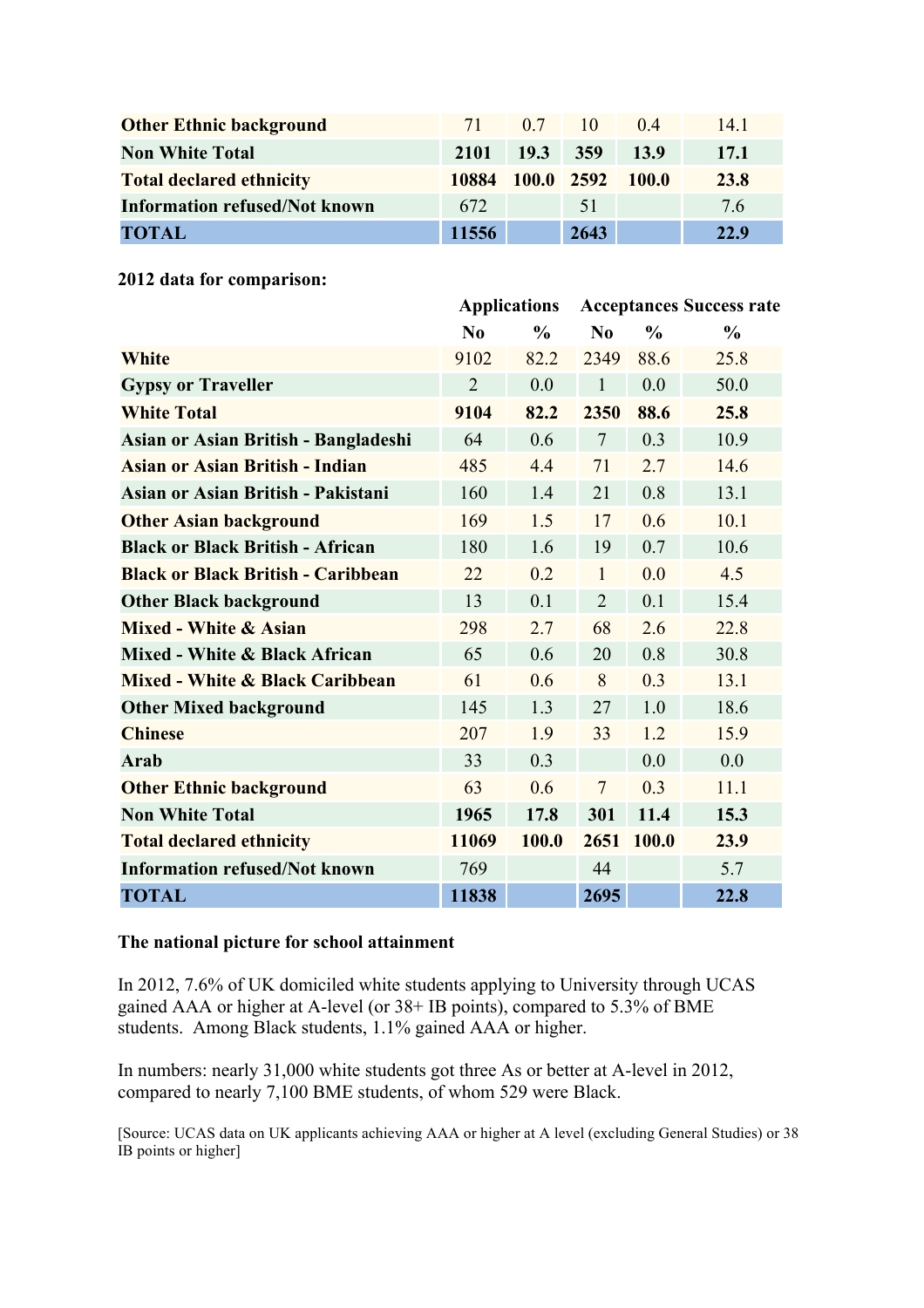#### **The national picture for applications to Oxford**

Of the nearly 31,000 white students who got three As or better at A-level and applied to university through UCAS in 2012, around 21% applied to Oxford. Of the nearly 7,100 BME students who got three As or better at A level and applied to university through UCAS, around 18% applied to Oxford; 529 Black students got three As or better at A level and applied to university through UCAS, and 18% of them applied to Oxford.

#### **Success rate**

As the table above shows, some ethnic groups had a lower success rate in entry 2013 than the average.

The University continues to explore possible reasons for the disparity in success rates. One contributory factor that has been explored is subject choice.

Reflecting a national pattern of university applications, BME students tend to apply disproportionately for many of the most oversubscribed courses. This contributes to (though does not wholly explain) the lower success rates for the group as a whole.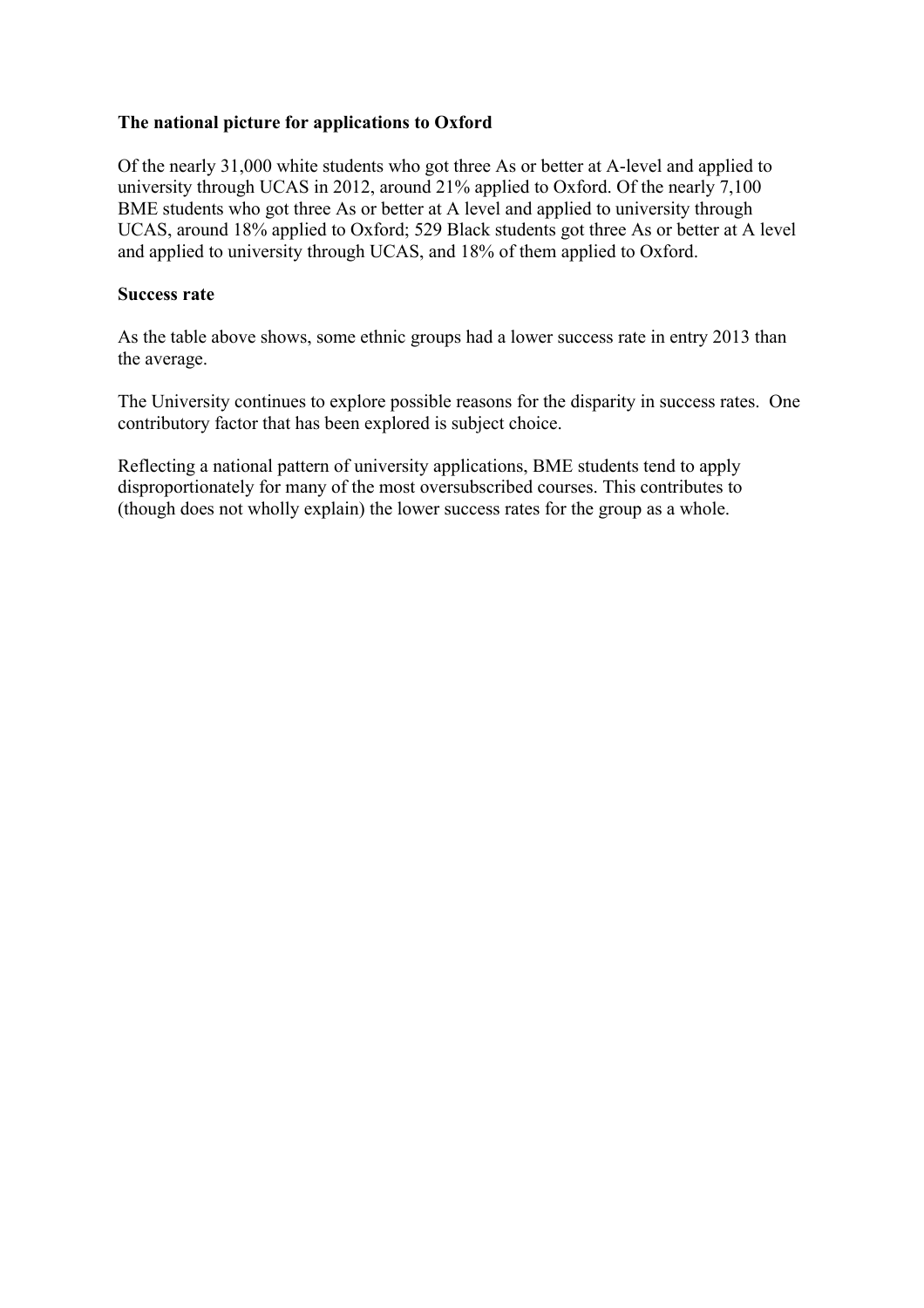## **Gender**

All Oxford colleges are committed to recruiting the best candidates, irrespective of their age, colour, disability, ethnic origin, marital status, nationality, national origin, parental status, race, religion or belief, gender, sexual orientation, social background or educational background.

The table below shows applications, acceptances and success rate by course and gender for 2013 entry.

|                                                          |                          | <b>Applications</b> |      |                | Acceptances    |                  |                                            | Success rate $(\% )$ |             |  |
|----------------------------------------------------------|--------------------------|---------------------|------|----------------|----------------|------------------|--------------------------------------------|----------------------|-------------|--|
|                                                          | <b>Female Male Total</b> |                     |      |                |                |                  | <b>Female Male Total Female Male Total</b> |                      |             |  |
| <b>ARTS</b>                                              |                          |                     |      |                |                |                  |                                            |                      |             |  |
| <b>Ancient &amp; Modern</b><br><b>History</b>            | 39                       | 42                  | 81   | $\overline{7}$ | $\overline{7}$ | 14               | 17.9                                       |                      | $16.7$ 17.3 |  |
| <b>Archaeology</b> and<br><b>Anthropology</b>            | 68                       | 33                  | 101  | 12             | 8              | 20               | 17.6                                       | 24.2                 | 19.8        |  |
| <b>Classical Arch &amp;</b><br><b>Ancient History</b>    | 42                       | 25                  | 67   | 13             | 6              | 19               | 31.0                                       | 24.0                 | 28.4        |  |
| <b>Classics</b>                                          | 148                      | 145                 | 293  | 59             | 64             | 123              | 39.9                                       | 44.1                 | 42.0        |  |
| <b>Classics &amp; English</b>                            | 24                       | 6                   | 30   | 6              | $\overline{2}$ | 8                | 25.0                                       | 33.3                 | 26.7        |  |
| <b>Classics &amp; Modern</b><br><b>Languages</b>         | 15                       | 8                   | 23   | $\overline{4}$ | $\overline{4}$ | 8                | 26.7                                       | 50.0                 | 34.8        |  |
| <b>Computer Science &amp;</b><br><b>Philosophy</b>       | $\overline{4}$           | 27                  | 31   |                | 9              | 9                | 0.0                                        | 33.3                 | 29.0        |  |
| Economics &<br><b>Management</b>                         | 444                      | 748                 | 1192 | 31             | 53             | 84               | 7.0                                        | 7.1                  | 7.0         |  |
| <b>English</b>                                           | 840                      | 302                 | 1142 | 164            | 76             | 240              | 19.5                                       | 25.2                 | 21.0        |  |
| <b>English &amp; Modern</b><br><b>Languages</b>          | 97                       | 20                  | 117  | 15             | $\overline{3}$ | 18               | 15.5                                       | 15.0                 | 15.4        |  |
| <b>European &amp; Middle</b><br><b>Eastern Languages</b> | 20                       | $\,8\,$             | 28   | 6              | $\overline{2}$ | 8                | 30.0                                       | 25.0                 | 28.6        |  |
| <b>Fine Art</b>                                          | 154                      | 35                  | 189  | 21             | $\overline{7}$ | 28               | 13.6                                       | 20.0                 | 14.8        |  |
| Geography                                                | 222                      | 149                 | 371  | 49             | 28             | 77               | 22.1                                       | 18.8                 | 20.8        |  |
| <b>History</b>                                           | 496                      | 533                 | 1029 | 129            | 117            | 246              | 26.0                                       | 22.0                 | 23.9        |  |
| <b>History &amp; Economics</b>                           | 35                       | 64                  | 99   | $\overline{2}$ | 11             | 13               | 5.7                                        | 17.2                 | 13.1        |  |
| <b>History &amp; English</b>                             | 69                       | 20                  | 89   | 6              | $\mathbf 1$    | $\boldsymbol{7}$ | 8.7                                        | 5.0                  | 7.9         |  |
| <b>History &amp; Modern</b><br><b>Languages</b>          | 55                       | 32                  | 87   | 9              | $\overline{7}$ | 16               | 16.4                                       | 21.9                 | 18.4        |  |
| <b>History &amp; Politics</b>                            | 116                      | 163                 | 279  | 14             | 25             | 39               | 12.1                                       | 15.3                 | 14.0        |  |
| <b>History of Art</b>                                    | 121                      | 16                  | 137  | 10             | $\overline{2}$ | 12               | 8.3                                        | 12.5                 | 8.8         |  |
| Law                                                      | 719                      | 583                 | 1302 | 106            | 90             | 196              | 14.7                                       | 15.4                 | 15.1        |  |

#### **Applications and acceptances by course and gender, 2013 entry: all domiciles**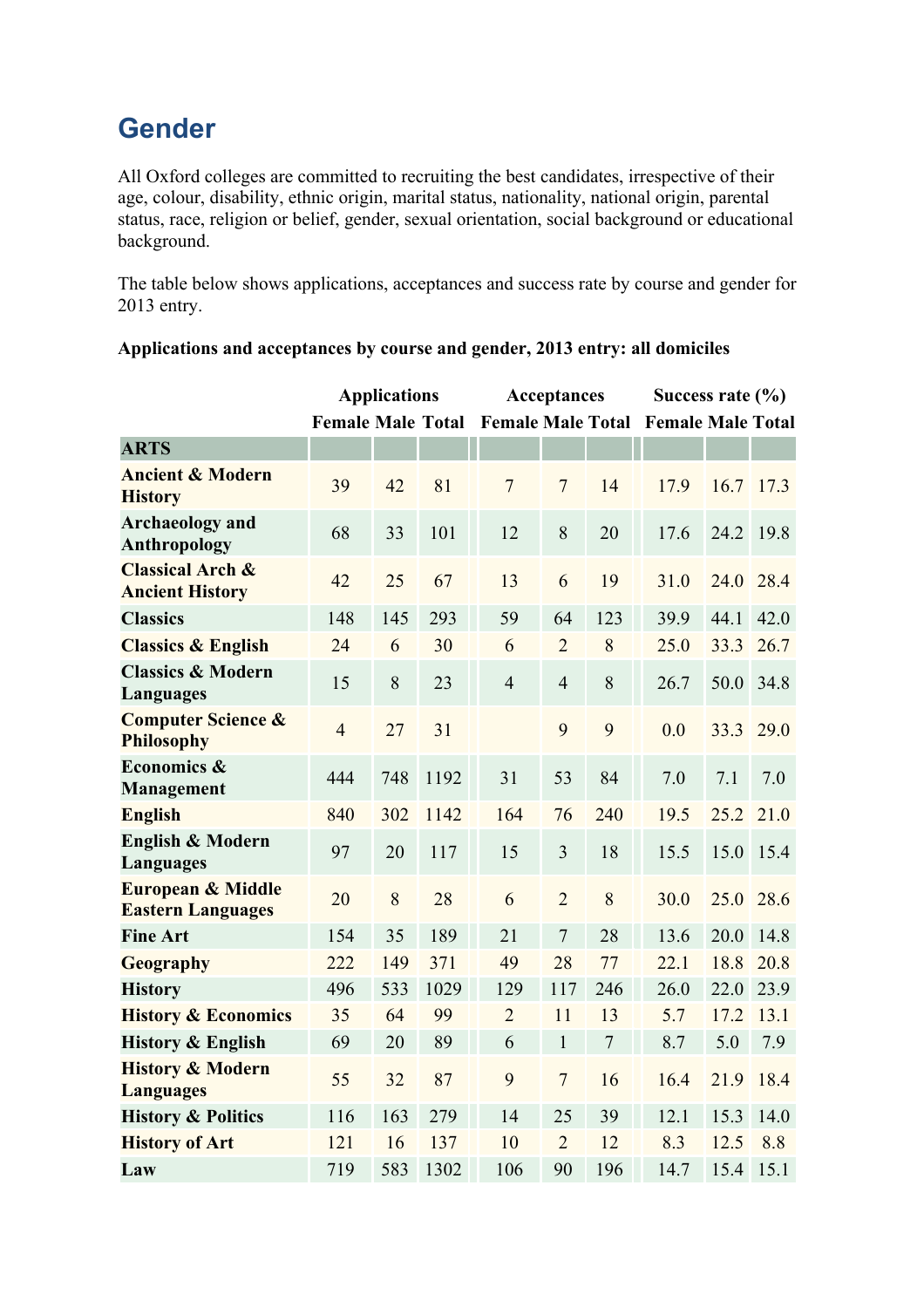| <b>Law/LSE</b>                                             | 205            | 112            | 317            | 17             | 14     | 31           | 8.3  | 12.5 | 9.8       |
|------------------------------------------------------------|----------------|----------------|----------------|----------------|--------|--------------|------|------|-----------|
| <b>Mathematics &amp;</b><br>Philosophy                     | 28             | 62             | 90             | $\overline{2}$ | 14     | 16           | 7.1  | 22.6 | 17.8      |
| <b>Modern Languages</b>                                    | 371            | 202            | 573            | 126            | 63     | 189          | 34.0 | 31.2 | 33.0      |
| <b>Modern Languages &amp;</b><br><b>Linguistics</b>        | 53             | 19             | 72             | 20             | $\tau$ | 27           | 37.7 | 36.8 | 37.5      |
| <b>Music</b>                                               | 117            | 104            | 221            | 26             | 44     | 70           | 22.2 | 42.3 | 31.7      |
| <b>Oriental Studies</b>                                    | 101            | 67             | 168            | 34             | 14     | 48           | 33.7 | 20.9 | 28.6      |
| <b>Philosophy &amp; Modern</b><br><b>Languages</b>         | 30             | 21             | 51             | 10             | 3      | 13           | 33.3 | 14.3 | 25.5      |
| Philosophy &<br><b>Theology</b>                            | 58             | 60             | 118            | 18             | 10     | 28           | 31.0 | 16.7 | 23.7      |
| <b>Physics &amp; Philosophy</b>                            | 48             | 98             | 146            | $\overline{4}$ | 12     | 16           | 8.3  | 12.2 | 11.0      |
| <b>PPE</b>                                                 | 623            | 1017           | 1640           | 83             | 149    | 232          | 13.3 | 14.7 | 14.1      |
| <b>Theology</b>                                            | 42             | 49             | 91             | 15             | 13     | 28           | 35.7 | 26.5 | 30.8      |
| <b>Theology &amp; Oriental</b><br><b>Studies</b>           | $\overline{2}$ | $\overline{2}$ | $\overline{4}$ | $\mathbf{1}$   |        | $\mathbf{1}$ | 50.0 | 0.0  | 25.0      |
| <b>TOTAL ARTS</b>                                          | 5406           |                | 4772 10178     | 1019           | 865    | 1884         | 18.8 | 18.1 | 18.5      |
| <b>SCIENCES</b>                                            |                |                |                |                |        |              |      |      |           |
| <b>Biochemistry</b>                                        | 239            | 160            | 399            | 45             | 45     | 90           | 18.8 | 28.1 | 22.6      |
| <b>Biological Sciences</b>                                 | 274            | 154            | 428            | 75             | 36     | 111          | 27.4 | 23.4 | 25.9      |
| <b>Biomedical Sciences</b>                                 | 135            | 58             | 193            | 25             | 8      | 33           | 18.5 | 13.8 | 17.1      |
| <b>Chemistry</b>                                           | 268            | 370            | 638            | 63             | 117    | 180          | 23.5 | 31.6 | 28.2      |
| <b>Computer Science</b>                                    | 24             | 123            | 147            | 3              | 20     | 23           | 12.5 | 16.3 | 15.6      |
| <b>Earth Sciences</b>                                      | 56             | 60             | 116            | 17             | 17     | 34           | 30.4 | 28.3 | 29.3      |
| <b>EEM</b>                                                 | 27             | 73             | 100            | $\overline{2}$ | 8      | 10           | 7.4  | 11.0 | 10.0      |
| <b>Engineering Science</b>                                 | 161            | 559            | 720            | 43             | 114    | 157          | 26.7 |      | 20.4 21.8 |
| <b>Experimental</b><br><b>Psychology</b>                   | 165            | 47             | 212            | 41             | 9      | 50           | 24.8 | 19.1 | 23.6      |
| <b>Human Sciences</b>                                      | 117            | 38             | 155            | 20             | 11     | 31           | 17.1 | 28.9 | 20.0      |
| <b>Materials Science</b><br>(inc. MEM)                     | 22             | 57             | 79             | $\overline{7}$ | 26     | 33           | 31.8 | 45.6 | 41.8      |
| <b>Mathematics</b>                                         | 316            | 601            | 917            | 45             | 116    | 161          | 14.2 | 19.3 | 17.6      |
| <b>Mathematics &amp;</b><br><b>Computer Science</b>        | 28             | 91             | 119            | 3              | 25     | 28           | 10.7 |      | 27.5 23.5 |
| <b>Mathematics &amp;</b><br><b>Statistics</b>              | 76             | 96             | 172            | 12             | 10     | 22           | 15.8 |      | 10.4 12.8 |
| <b>Medicine</b>                                            | 811            | 660            | 1471           | 72             | 77     | 149          | 8.9  | 11.7 | 10.1      |
| <b>Physics</b>                                             | 235            | 776            | 1011           | 26             | 147    | 173          | 11.1 | 18.9 | 17.1      |
| Psychology,<br><b>Philosophy and</b><br><b>Linguistics</b> | 106            | 55             | 161            | 18             | 11     | 29           | 17.0 | 20.0 | 18.0      |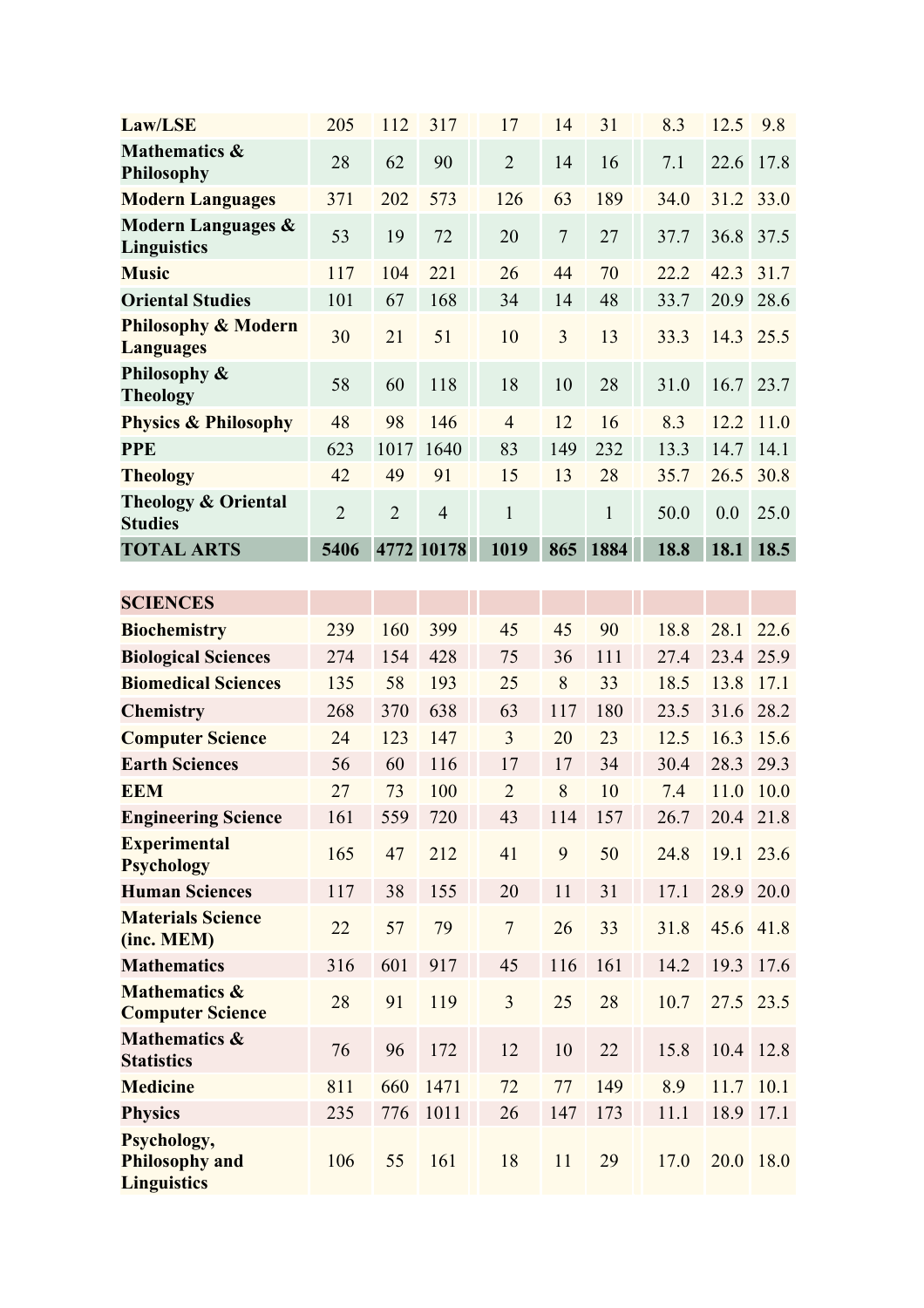| TOTAL SCIENCES 3060 3978 7038 517 797 1314 16.9 20.0 18.7 |  |  |  |                                               |  |
|-----------------------------------------------------------|--|--|--|-----------------------------------------------|--|
| <b>TOTAL</b>                                              |  |  |  | 8466 8750 17216 1536 1662 3198 18.1 19.0 18.6 |  |

The table below shows applications and acceptances for UK domiciled candidates by school type and gender for 2013 entry.

#### **UK domiciled applications and acceptances by type of school/college and gender, 2013 entry**

|                                          |        | <b>Applications 2013</b> |              |               | <b>Acceptances 2013</b>  |                |              |               |
|------------------------------------------|--------|--------------------------|--------------|---------------|--------------------------|----------------|--------------|---------------|
|                                          | Female | Male                     | <b>Total</b> | $\frac{6}{9}$ | <b>Female Male Total</b> |                |              | $\frac{0}{0}$ |
| <b>Comprehensive</b>                     | 1334   | 1283                     | 2617         | 22.6          | 290                      | 274            | 564          | 21.3          |
| <b>Grammar</b>                           | 518    | 619                      | 1137         | 9.8           | 124                      | 137            | 261          | 9.9           |
| <b>Sixth Form Colleges</b>               | 698    | 629                      | 1327         | 11.5          | 145                      | 122            | 267          | 10.1          |
| Academy <sup>1</sup>                     | 770    | 749                      | 1519         | 13.1          | 159                      | 161            | 320          | 12.1          |
| FE Institutions <sup>2</sup>             | 193    | 171                      | 364          | 3.1           | 27                       | 23             | 50           | 1.9           |
| Other State <sup>3</sup>                 | 5      | 5                        | 10           | 0.1           | $\mathbf{1}$             |                | $\mathbf{1}$ | 0.0           |
| <b>State sector</b>                      | 3518   | 3456                     | 6974         | 60.3          | 746                      | 717            | 1463         | 55.4          |
| Independent                              | 1940   | 2185                     | 4125         | 35.7          | 498                      | 616            | 1114         | 42.1          |
| <b>Other UK Institutions<sup>4</sup></b> | 29     | 14                       | 43           | 0.4           | 10                       |                | 11           | 0.4           |
| <b>Overseas Schools</b>                  | 26     | 29                       | 55           | 0.5           | 6                        | $\overline{4}$ | 10           | 0.4           |
| <b>Individuals</b>                       | 152    | 207                      | 359          | 3.1           | 20                       | 25             | 45           | 1.7           |
| All other category                       | 207    | 250                      | 457          | 4.0           | 36                       | 30             | 66           | 2.5           |
| <b>TOTAL</b>                             | 5665   | 5891                     | 11556        | 100.0         | 1280                     | 1363           | 2643         | 100.0         |

 $1$  Academy is a new classification, introduced by UCAS for 2013 entry

 $2$  FE Institutions comprises tertiary colleges and all types of further education colleges

<sup>3</sup> Other State comprises Other Secondary Schools, Special Schools and City Technology Colleges

<sup>4</sup> Other UK institutions mainly comprises Language Schools and HE institutions but also includes a few other UK institutions that are not classified as either State or Independent

The table below shows applications and acceptances for candidates of all domiciles by school type and gender for 2013 entry.

#### **Applications and acceptances by type of school/college and gender: all domiciles**

|                              |        |      | <b>Applications 2013</b> | <b>Acceptances 2013</b> |                          |     |      |               |
|------------------------------|--------|------|--------------------------|-------------------------|--------------------------|-----|------|---------------|
|                              | Female | Male | Total                    | $\frac{6}{9}$           | <b>Female Male Total</b> |     |      | $\frac{0}{0}$ |
| <b>Comprehensive</b>         | 1345   | 1294 | 2639                     | 15.3                    | 292                      | 274 | 566  | 17.7          |
| Grammar                      | 519    | 621  | 1140                     | 6.6                     | 124                      | 137 | 261  | 8.2           |
| <b>Sixth Form Colleges</b>   | 720    | 656  | 1376                     | 8.0                     | 146                      | 123 | 269  | 8.4           |
| Academy <sup>1</sup>         | 772    | 753  | 1525                     | 8.9                     | 159                      | 161 | 320  | 10.0          |
| FE Institutions <sup>2</sup> | 204    | 186  | 390                      | 2.3                     | 28                       | 23  | 51   | 1.6           |
| Other State <sup>3</sup>     | 5      | 5    | 10                       | 0.1                     |                          | ٠   |      | 0.0           |
| <b>State sector</b>          | 3565   | 3515 | 7080                     | 41.1                    | 750                      | 718 | 1468 | 45.9          |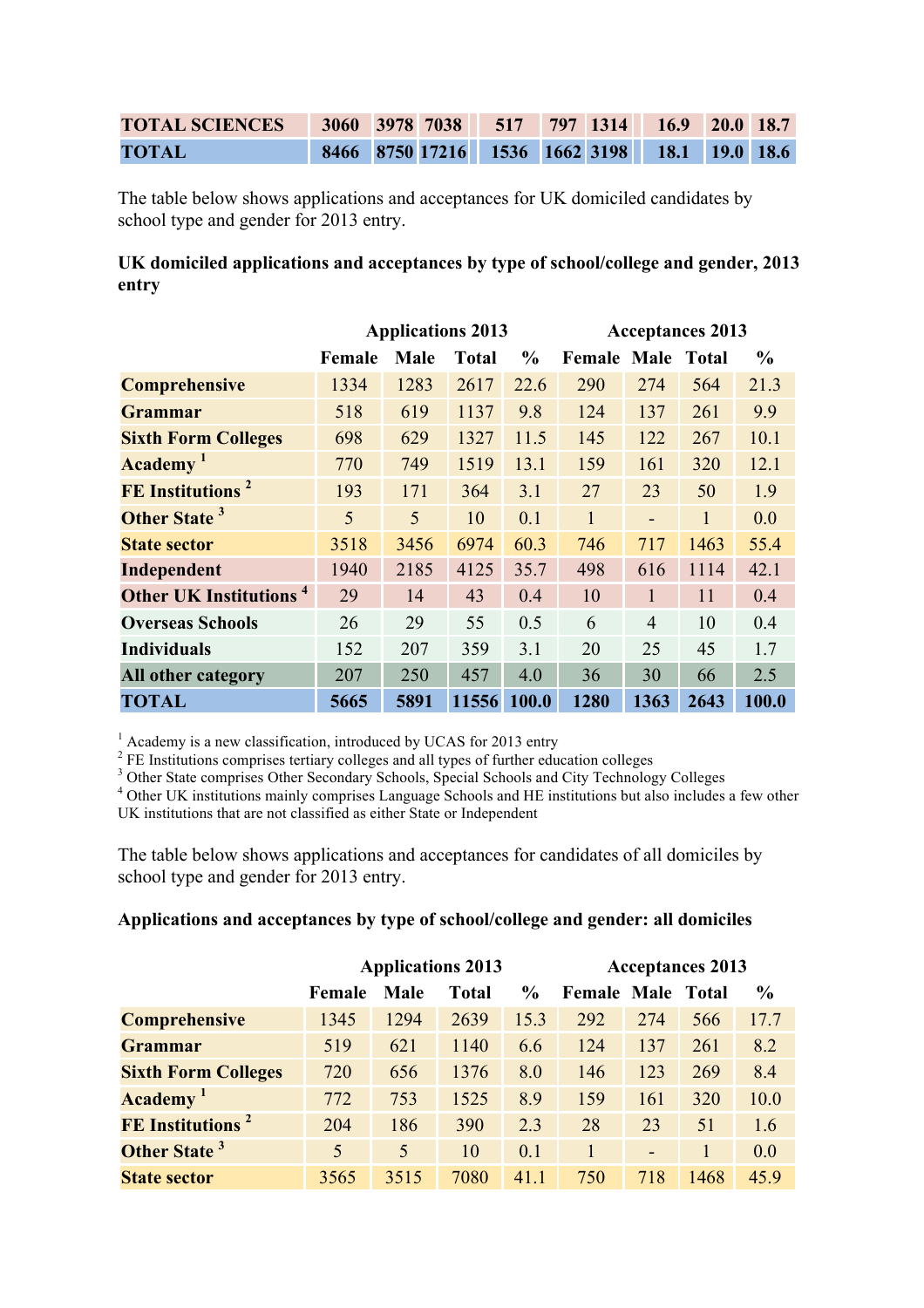| Independent                                      | 2265 | 2499 | 4764  | 27.7         | 543  | 660     | 1203 | 37.6   |
|--------------------------------------------------|------|------|-------|--------------|------|---------|------|--------|
| <b>Other UK Institutions</b><br>$\boldsymbol{4}$ | 44   | 22   | 66    | 04           | 12   | $2^{1}$ | 14   | (0, 4) |
| <b>Overseas Schools</b>                          | 1167 | 1152 | 2319  | 13.5         | 131  | 139     | 270  | 8.4    |
| <b>Individuals</b>                               | 1425 | 1562 | 2987  | 174          | 100  | 143     | 243  | 7.6    |
| <b>All other category</b>                        | 2636 | 2736 | 5372  | 31.2         | 243  | 284     | 527  | 16.5   |
| <b>TOTAL</b>                                     | 8466 | 8750 | 17216 | <b>100.0</b> | 1536 | 1662    | 3198 | 100.0  |

 $1$  Academy is a new classification, introduced by UCAS for 2013 entry

 $2$  FE Institutions comprises tertiary colleges and all types of further education colleges

<sup>3</sup> Other State comprises Other Secondary Schools, Special Schools and City Technology Colleges

<sup>4</sup> Other UK institutions mainly comprises Language Schools and HE institutions but also includes a few other UK institutions that are not classified as either State or Independent

#### **Last year's figures for comparison**

|                                              |        | <b>Applications 2012</b> |              |               | <b>Acceptances 2012</b> |             |              |               |
|----------------------------------------------|--------|--------------------------|--------------|---------------|-------------------------|-------------|--------------|---------------|
|                                              | Female | <b>Male</b>              | <b>Total</b> | $\frac{0}{0}$ | Female                  | <b>Male</b> | <b>Total</b> | $\frac{0}{0}$ |
| <b>Comprehensive</b>                         | 1679   | 1703                     | 3382         | 19.6          | 349                     | 358         | 707          | 21.9          |
| <b>Grammar</b>                               | 1018   | 936                      | 1954         | 11.3          | 240                     | 256         | 496          | 15.3          |
| <b>Sixth-form</b><br>colleges                | 716    | 647                      | 1363         | 7.9           | 117                     | 117         | 234          | 7.2           |
| <b>FE</b> Institutions <sup>1</sup>          | 267    | 213                      | 480          | 2.8           | 26                      | 27          | 53           | 1.6           |
| <b>Other maintained</b><br>$\overline{2}$    | 44     | 96                       | 140          | 0.8           | $\overline{4}$          | 25          | 29           | 0.9           |
| <b>Maintained sector</b>                     | 3724   | 3595                     | 7319         | 42.5          | 736                     | 783         | 1519         | 47.0          |
| Independent                                  | 2288   | 2565                     | 4853         | 28.1          | 552                     | 659         | 1211         | 37.5          |
| <b>Other UK</b><br>Institutions <sup>3</sup> | 34     | 29                       | 63           | 0.4           | 5                       | 3           | 8            | 0.2           |
| <b>Overseas Schools</b>                      | 903    | 952                      | 1855         | 10.8          | 94                      | 133         | 227          | 7.0           |
| <b>Individuals</b>                           | 1528   | 1623                     | 3151         | 18.3          | 114                     | 154         | 268          | 8.3           |
| All other category                           | 2465   | 2604                     | 5069         | 29.4          | 213                     | 290         | 503          | 15.6          |
| <b>TOTAL</b>                                 | 8477   | 8764                     | 17241        | 100.0         | 1501                    | 1732        | 3233         | 100.0         |

<sup>1</sup> FE Institutions comprise tertiary colleges and all types of further education colleges.

<sup>2</sup> The 'Other maintained' category comprises other, secondary schools, special schools and city technology colleges.

<sup>3</sup> 'Other UK Institutions' mainly comprises language. schools and HE Institutions, but also includes a few other UK institutions that are not classified as either maintained or independent.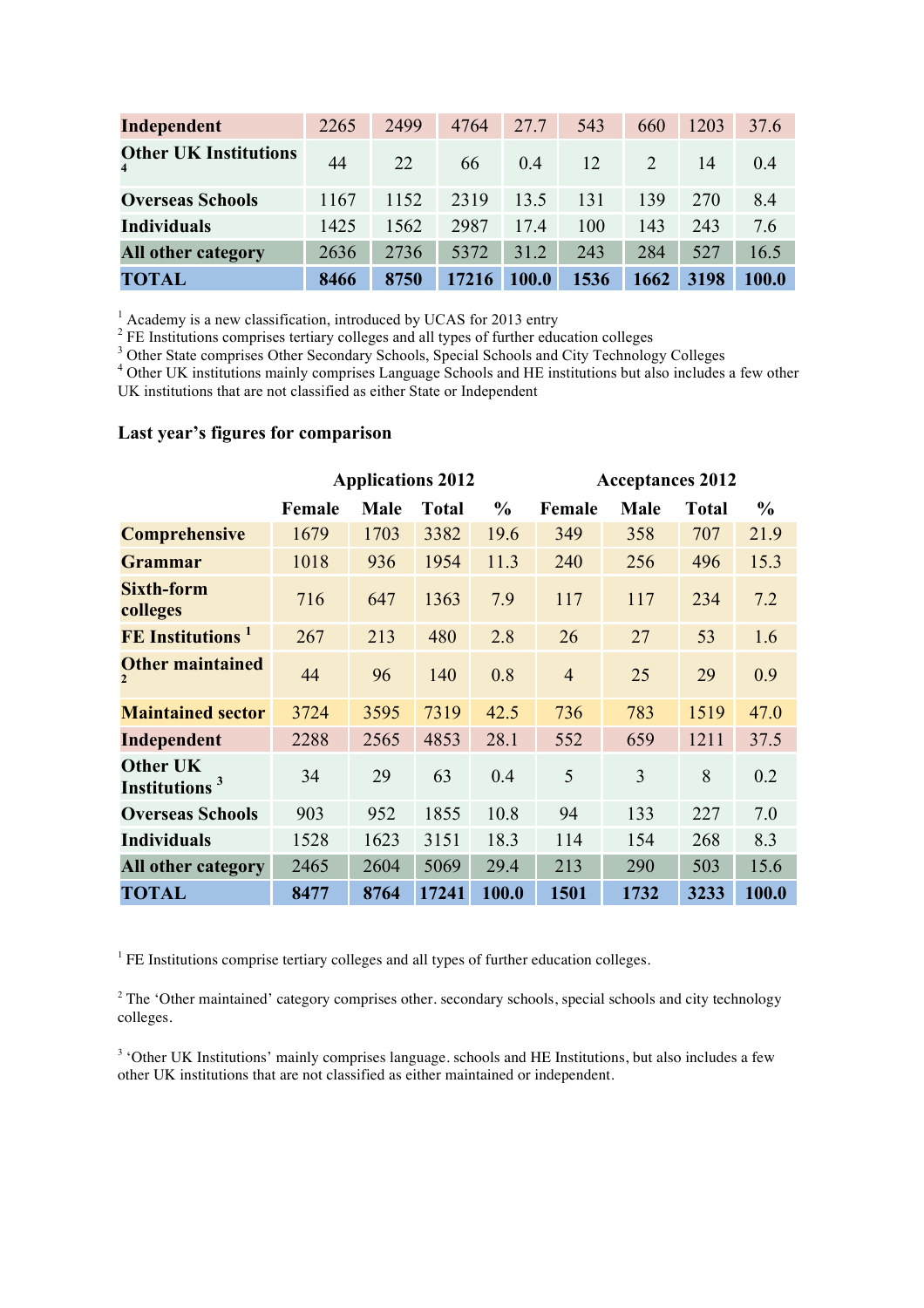|                              |                           | <b>Success rate 2013</b> |             | <b>Success rate 2012</b> |              |                              |  |
|------------------------------|---------------------------|--------------------------|-------------|--------------------------|--------------|------------------------------|--|
|                              | Female $(\%$ ) Male $(\%$ |                          | All $(\% )$ | Female<br>$(\%)$         | Male $(\% )$ | All<br>$(\%)$                |  |
| <b>Comprehensive</b>         | 21.7                      | 21.2                     | 21.4        | 20.8                     | 21.0         | 20.9                         |  |
| <b>Grammar</b>               | 23.9                      | 22.1                     | 22.9        | 23.6                     | 27.4         | 25.4                         |  |
| <b>Sixth Form Colleges</b>   | 20.3                      | 18.8                     | 19.5        | 16.3                     | 18.1         | 17.2                         |  |
| <b>Academy</b>               | 20.6                      | 21.4                     | 21.0        |                          |              | $\qquad \qquad \blacksquare$ |  |
| <b>FE Institutions</b>       | 13.7                      | 12.4                     | 13.1        | 9.7                      | 12.7         | 11.0                         |  |
| <b>Other State</b>           | 20.0                      | 0.0                      | 10.0        | 9.1                      | 26.0         | 20.7                         |  |
| <b>State sector</b>          | 21.0                      | 20.4                     | 20.7        | 19.8                     | 21.8         | 20.8                         |  |
| Independent                  | 24.0                      | 26.4                     | 25.3        | 24.1                     | 25.7         | 25.0                         |  |
| <b>Other UK Institutions</b> | 27.3                      | 9.1                      | 21.2        | 14.7                     | 10.3         | 12.7                         |  |
| <b>Overseas Schools</b>      | 11.2                      | 12.1                     | 11.6        | 10.4                     | 14.0         | 12.2                         |  |
| <b>Individuals</b>           | 7.0                       | 9.2                      | 8.1         | 7.5                      | 9.5          | 8.5                          |  |
| All other category           | 9.2                       | 10.4                     | 9.8         | 8.6                      | 11.1         | 9.9                          |  |
| <b>TOTAL</b>                 | 18.1                      | 19.0                     | 18.6        | 17.7                     | 19.8         | 18.8                         |  |

**Success rate by type of school/college and gender: all domiciles**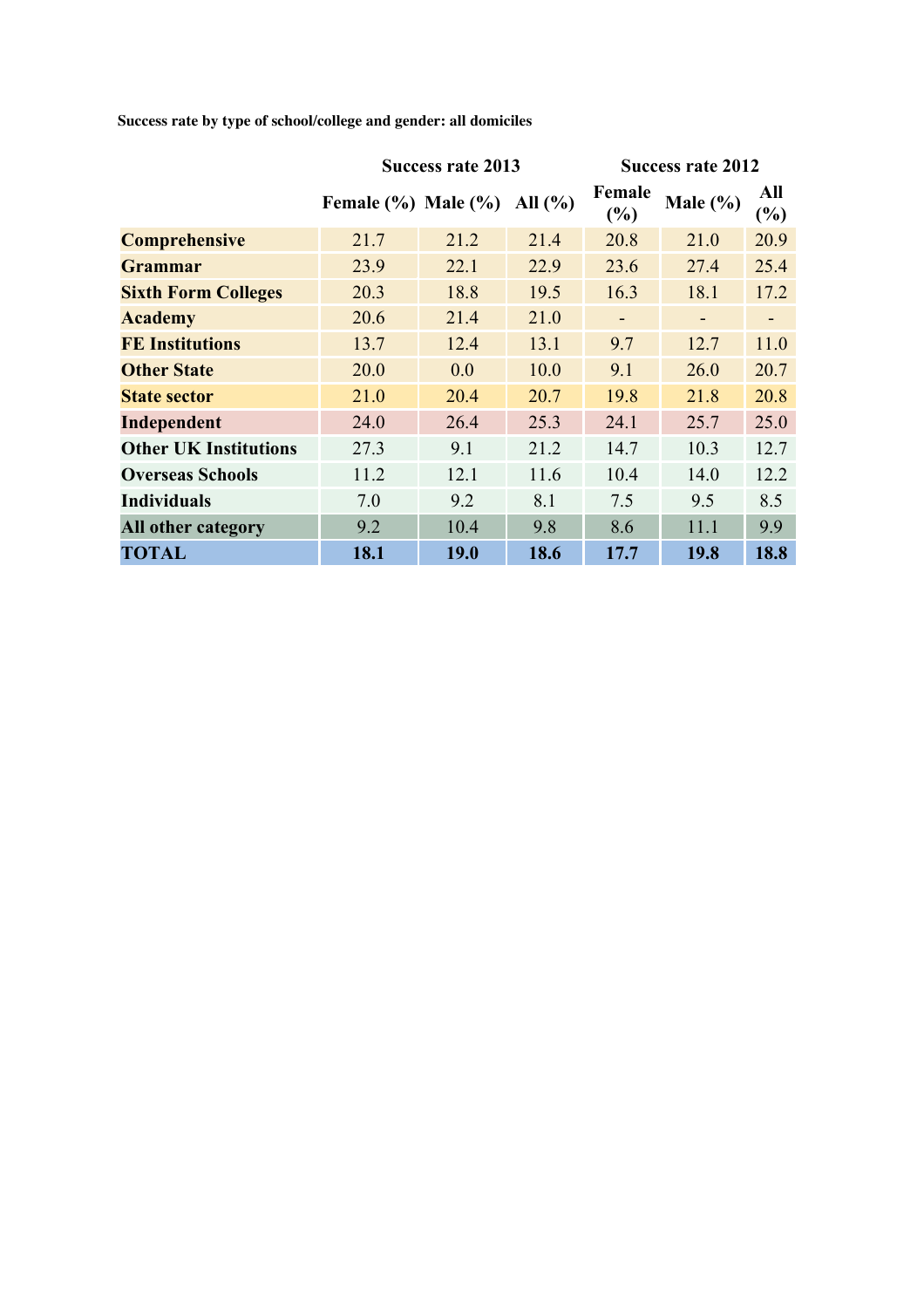# **Disability**

All Oxford colleges are committed to recruiting the best candidates, irrespective of their age, colour, disability, ethnic origin, marital status, nationality, national origin, parental status, race, religion or belief, gender, sexual orientation, social background or educational background.

The University's disability policy and other information on disability services and support can be found here: www.admin.ox.ac.uk/eop/disab/

The table below gives applications, acceptances and success rate by disability for entry 2013 or deferred entry in 2014. It only includes those who declared a disability; not all disabled candidates declare their disability at this stage.

| <b>Disability code</b> | <b>Disability type</b>           |       |                | Applications Acceptances Success rate (%) |
|------------------------|----------------------------------|-------|----------------|-------------------------------------------|
| $\mathbf{A}$           | <b>No disability</b>             | 16345 | 3040           | 18.6                                      |
| B                      | Autistic disorder                | 58    | 9              | 15.5                                      |
| $\overline{C}$         | Blind/partial sight              | 10    | $\overline{2}$ | 20.0                                      |
| D                      | Deaf/partial hearing             | 24    | 5              | 20.8                                      |
| E                      | Long standing illness            | 78    | 13             | 16.7                                      |
| $\mathbf F$            | Mental health                    | 88    | 9              | 10.2                                      |
| G                      | Learning difficulty              | 429   | 86             | 20.0                                      |
| H                      | Wheelchair/mobility              | 27    | 6              | 22.2                                      |
| I                      | Other disability                 | 118   | 19             | 16.1                                      |
| J                      | Multiple disabilities            | 39    | 9              | 23.1                                      |
|                        | <b>Total declared disability</b> | 871   | 158            | 18.1                                      |
| <b>TOTAL</b>           |                                  | 17216 | 3198           | 18.6                                      |

#### **Applications, acceptances and success rate by disability, 2013 entry**

#### **Last year's table for comparison**

| <b>Disability code</b> | <b>Disability type</b> |       |                       | Applications Acceptances Success rate (%) |
|------------------------|------------------------|-------|-----------------------|-------------------------------------------|
| A                      | <b>No disability</b>   | 16437 | 3083                  | 18.8                                      |
| B                      | Autistic disorder      | 55    | 8                     | 14.5                                      |
| $\mathsf{C}$           | Blind/partial sight    | 14    | $\overline{4}$        | 28.6                                      |
| D                      | Deaf/partial hearing   | 20    | 3                     | 15.0                                      |
| E                      | Long standing illness  | 58    | 17                    | 29.3                                      |
| $\mathbf{F}$           | Mental health          | 76    | 8                     | 10.5                                      |
| G                      | Learning difficulty    | 401   | 72                    | 18.0                                      |
| H                      | Wheelchair/mobility    | 25    | $\mathcal{D}_{\cdot}$ | 8.0                                       |
|                        | Other disability       | 128   | 27                    | 21.1                                      |
|                        | Multiple disabilities  | 27    | 9                     | 33.3                                      |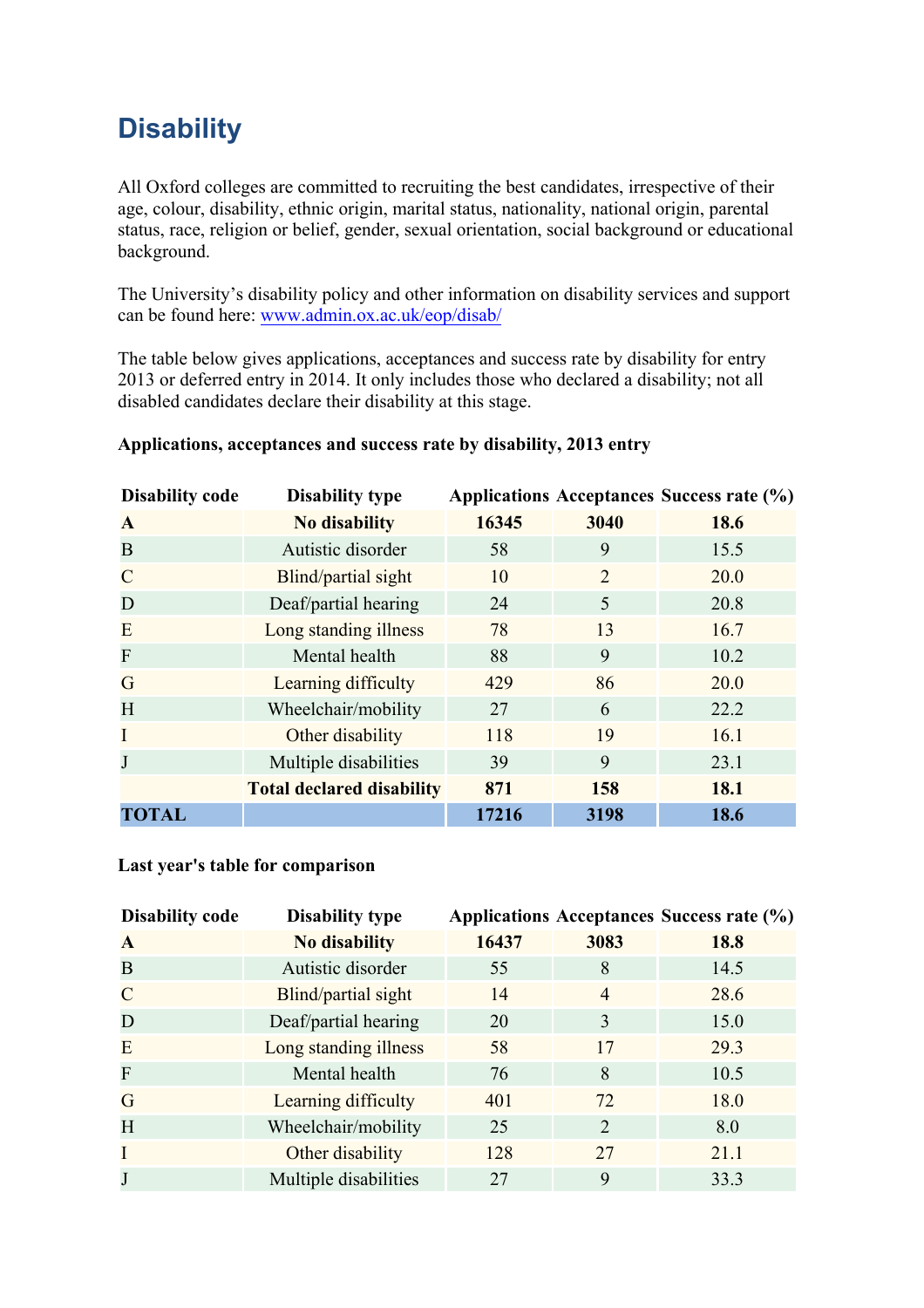|              | <b>Total declared disability</b> | 804 | 150  |  |
|--------------|----------------------------------|-----|------|--|
| <b>TOTAL</b> |                                  |     | 3233 |  |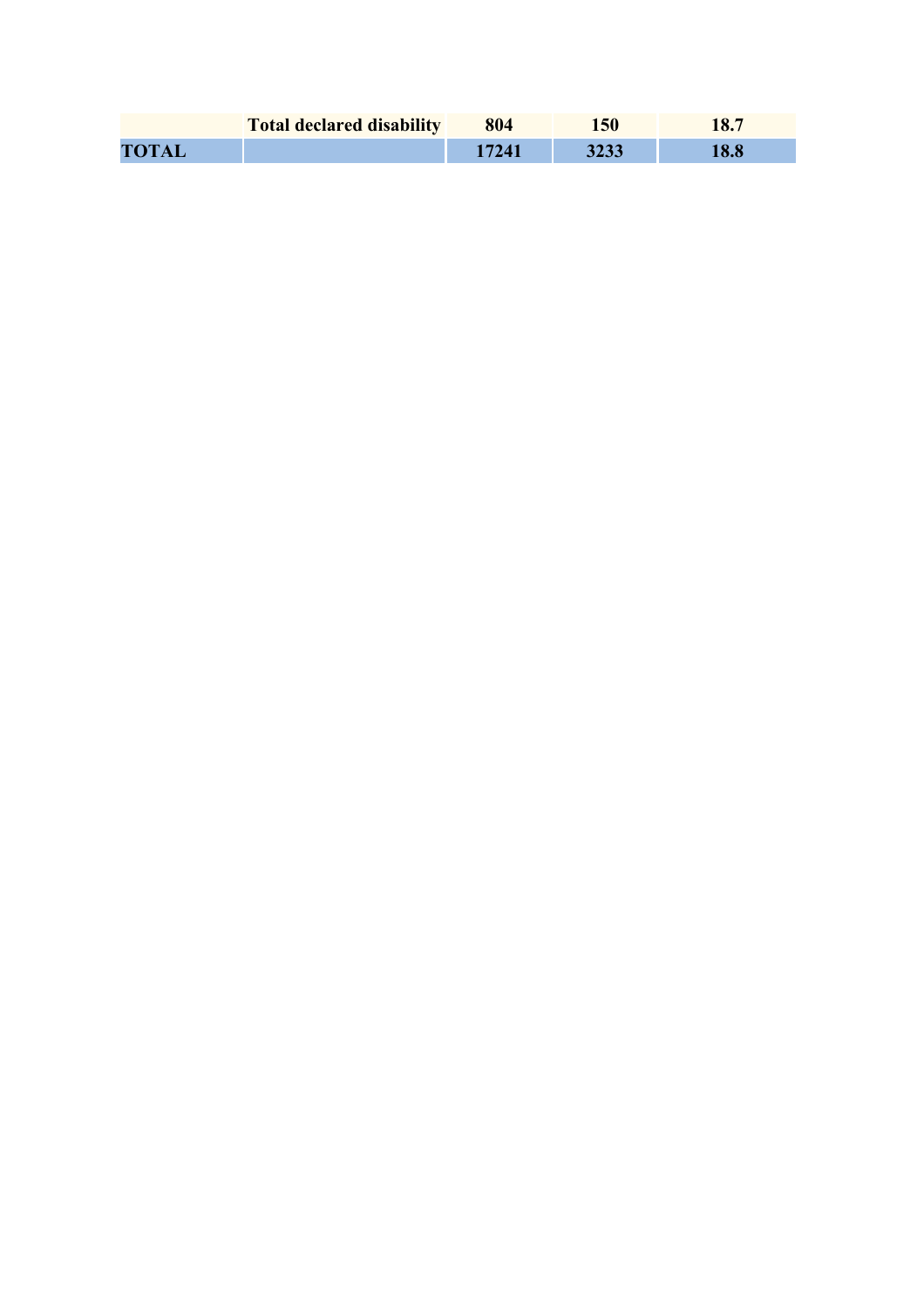## **Stages of the selection system**

The tables below show progression through the selection process: how many candidates applying were shortlisted for interview, how many of those interviewed were offered places, and how many of those offers translated into final acceptances.

57% of all candidates applying to Oxford were shortlisted for interview. Decisions on invitation to interview are based on predicted A-level grades, achieved GCSE grades, personal statement and reference, and crucially, for many subjects, performance on preinterview subject-specific aptitude tests.

Over 36% of those shortlisted for interview received offers of a place at Oxford. Offers are made on the basis of the full range of information available on a candidate, comparing them to the whole field of candidates, not just on the basis of the interviews. Predicted and achieved grades, aptitude test scores and performance in at least two interviews are all fed in to the decision. Each candidate invited for interview will have at least two and up to four interviews, increasingly at two different colleges. More than 90% of offers at Oxford translate into acceptances of a place. Those with offers who do not end up at Oxford may not come for a variety of reasons, including missing the conditions of their offer or turning down the offer.

## **Progression by domicile, 2013 entry**

|                          | <b>All domiciles</b> | UK.   |      | <b>EU-not UK</b> |                        | <b>Non EU</b> |      |
|--------------------------|----------------------|-------|------|------------------|------------------------|---------------|------|
|                          |                      | No.   |      |                  | As % No. As % No. As % |               |      |
| <b>Applications</b>      | 17216                | 11556 | 67.1 | 1950             | 11.3 3710              |               | 21.5 |
| <b>Short-listed</b>      | 9805                 | 7425  | 757  | 683              | 70                     | 1697          | 17.3 |
| <b>Offers</b>            | 3544                 | 2863  | 80.8 | 204              | 5.8                    | 477           | 13.5 |
| <b>Final acceptances</b> | 3198                 | 2643  | 82.6 | 180              | 5.6                    | 375           | 117  |

This table shows the stages of progression through the admission process broken down by domicile.

71 of the 17216 candidates withdrew their application before short-listing and are only included in the Applications figure above 43 of the 71 were UK, 9 were EU other than UK and 19 non EU.

## **UK domiciled progression by school sector, 2013 entry**

This table shows the stages of progression through the admission process broken down by school type, for UK domiciled applicants.

|                     | All        | <b>State sector</b> |             | Independent sector |         | <b>Other</b> |            |
|---------------------|------------|---------------------|-------------|--------------------|---------|--------------|------------|
|                     |            |                     | No. As $\%$ | No.                | As $\%$ |              | No. As $%$ |
| <b>Applications</b> | 11556 6974 |                     | 60.3        | 4125               | 35.7    |              | 457 4.0    |
| <b>Short-listed</b> | 7425       | 4210                | 56.7        | 2993               | 40 3    | 222          | 3.0        |
| <b>Offers</b>       | 2863       | 1612                | 56.3        | 1178               | 411     | 73 L         | 2.5        |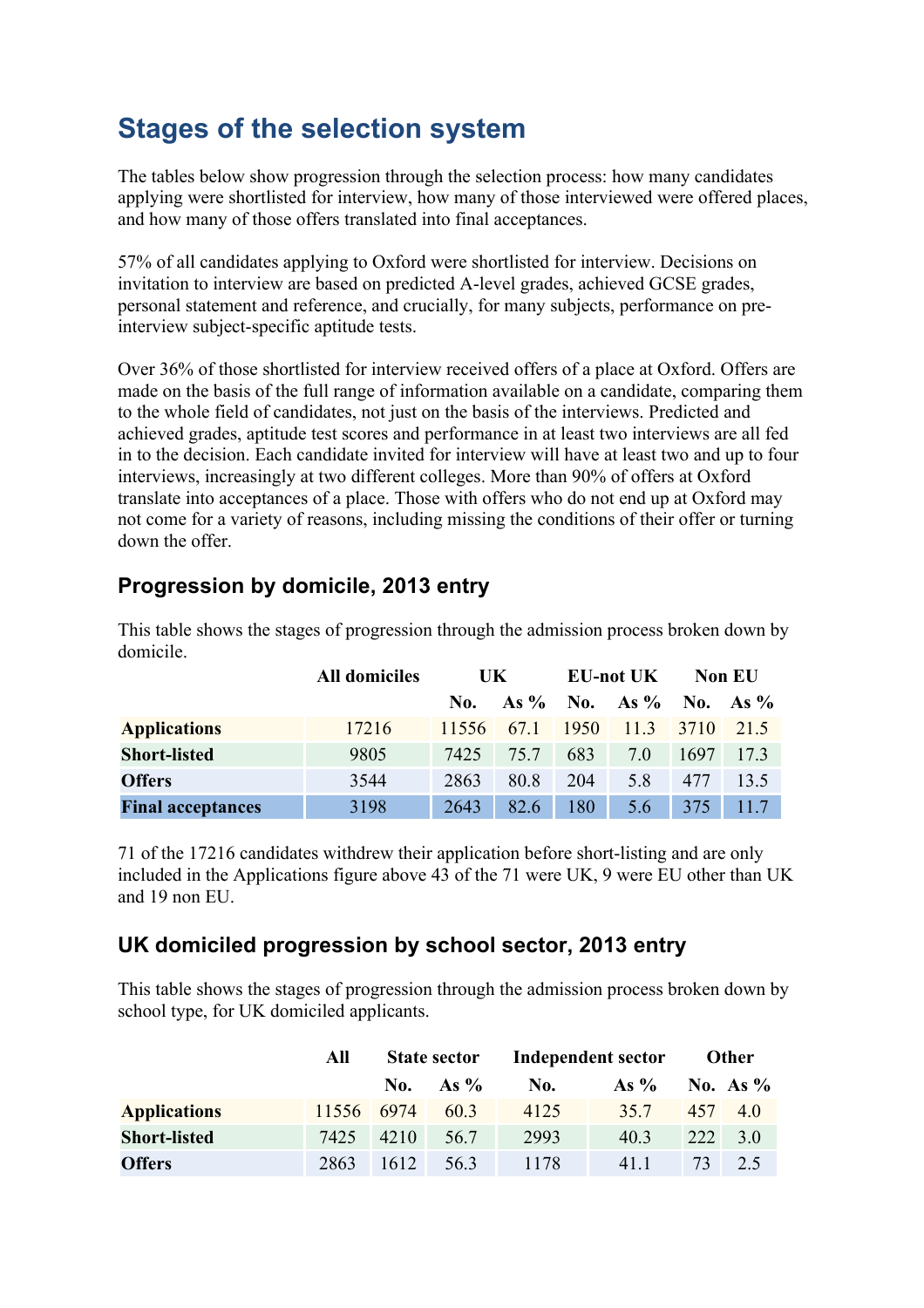| <b>Final acceptances</b> |  |  |  |  |  |  |  |
|--------------------------|--|--|--|--|--|--|--|
|--------------------------|--|--|--|--|--|--|--|

43 of the 11556 candidates withdrew their application before short-listing and are only included in the Applications figure above 29 of the 43 were from the State sector, 5 from the Independent sector and 9 from the 'Other' sector.

### **UK domiciled progression by school sector, 2012 entry**

This table shows the stages of progression through the admission process broken down by school type, for UK domiciled applicants.

|                          | All   |      | <b>Independent sector</b><br><b>State sector</b> |      |        |     | Other      |  |
|--------------------------|-------|------|--------------------------------------------------|------|--------|-----|------------|--|
|                          |       | No.  | As $\%$                                          | No.  | As $%$ |     | No. As $%$ |  |
| <b>Applications</b>      | 11832 | 7179 | 60.7                                             | 4200 | 35.5   | 453 | 38         |  |
| <b>Short-listed</b>      | 7618  | 4327 | 56.8                                             | 3072 | 40.3   | 219 | 2.9        |  |
| <b>Offers</b>            | 2904  | 1641 | 56.5                                             | 1190 | 41.0   | 73  | 2.5        |  |
| <b>Final acceptances</b> | 2695  | 1510 | 56.0                                             | 1118 | 41.5   | 67  | 2.5        |  |

24 of the 11832 UK domiciled candidates withdrew their application before short-listing are only included in the Applications figure above 7 of the 24 were from the State sector, 2 from the Independent sector and 5 from the 'Other' sector.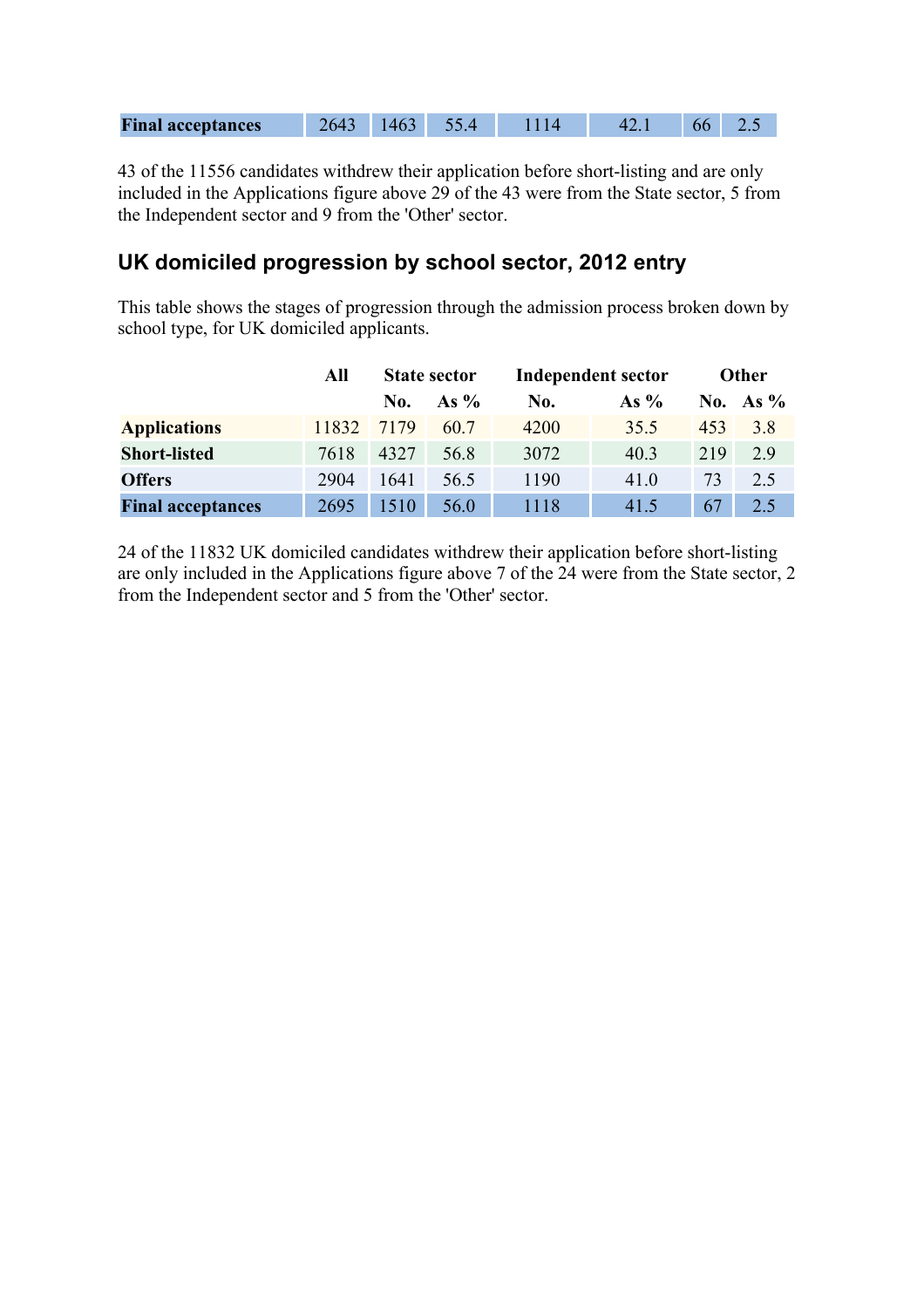## **Household income and Oxford financial support holders**

The table below shows the total number of enrolled students who commenced study in October 2013 by residual household income band.

Oxford has the most generous financial support for the lowest-income students of any university in the country.

While many universities are offering either tuition fee reductions or bursaries, in 2013-14 Oxford provides both.

One in six students receives a tuition fee reduction and around one quarter receive a bursary.

The lowest-income students receive Oxford financial support totalling £10,000 in their first year and over £6,000 in every later year – more than £22,000 over three years. In addition, a subset of the most disadvantaged students from this group are selected to receive a package of enhanced support, as part of the Moritz-Heyman Scholarship Programme, totalling £11,000 for each year of their course – a total of £33,000 over three years.

The financial support Oxford gives is in addition to the government support available.

## **Enrolled students by residual household income band, 2013 entry**

| <b>Household income</b>        | <b>Number of students</b> | % of total enrolled students |
|--------------------------------|---------------------------|------------------------------|
| $\leq$ £16,000                 | 297                       | 99                           |
| £16,000 - £25,000              | 155                       | 52                           |
| £25,000 - £42,611              | 242                       | 81                           |
| <b>Total enrolled students</b> | 2991                      | 100.0                        |

**Notes:**

- These are in-year figures and are expected to rise by the end of the academic year (June 2014). This is because household income figures are received on a rolling basis from the Student Loans Company.
- Bursaries can be approved throughout the academic year.
- Those with a household income of exactly  $£16,000$  or exactly  $£25,000$  fall into the £16,000 - £25,000 bracket.
- The figures above include all UK students eligible for financial support from Oxford. This includes undergraduates, graduate entry medicine students, and PGCE students.
- Residual income is based on gross household income (before tax and National Insurance) minus certain allowable deductions. These can include pension payments, which are eligible for certain specified tax relief, and allowances for other dependent children.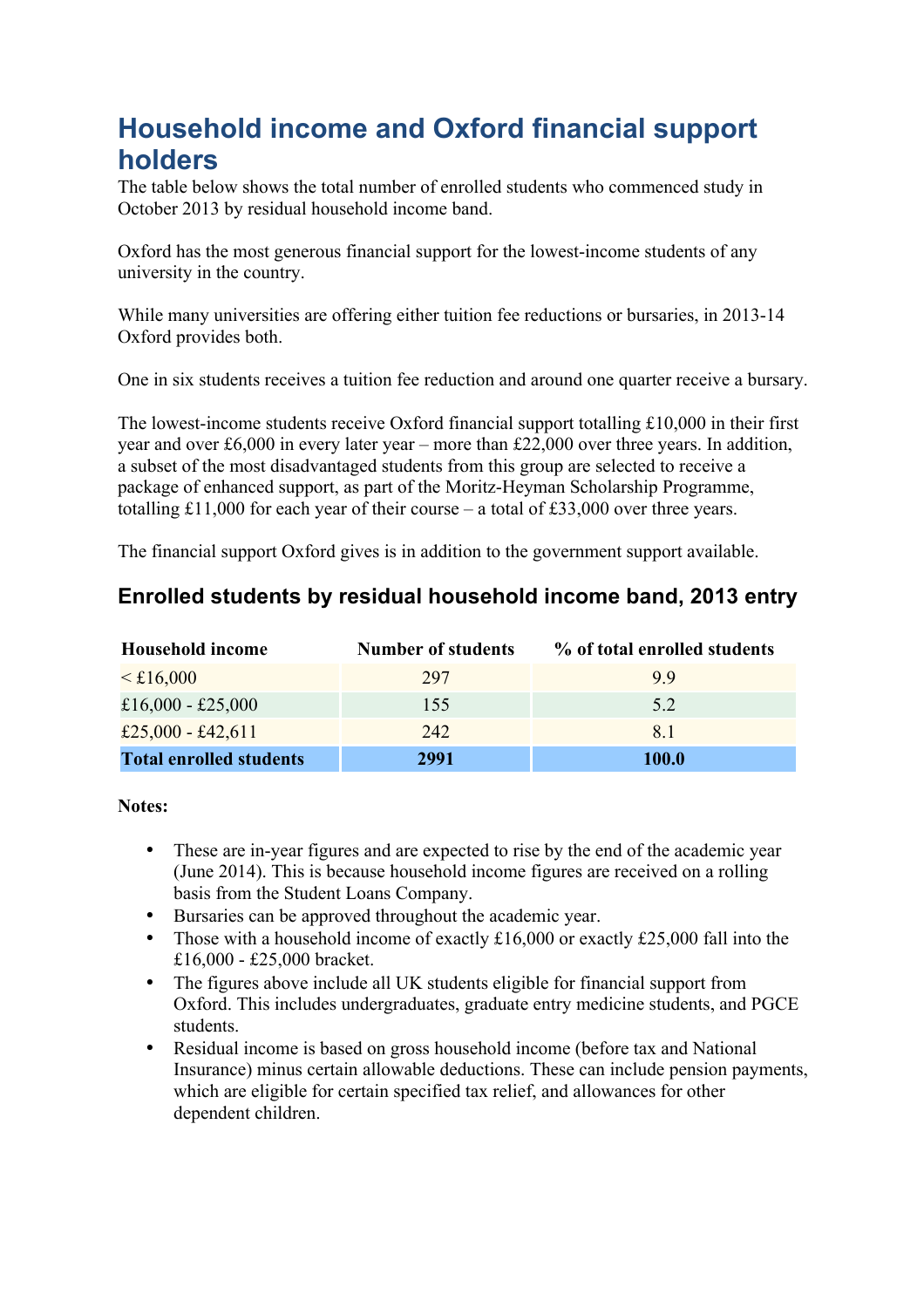## **Contextual data**

2013 marked the fifth year of the use of a flagging system for contextual data to decide which extra students to invite to interview. The aspects of contextual data looked at were the performance of the candidate's school at GCSE and A-level; socio-economic circumstances by home postcode; and whether an applicant has been in care.

No matter what contextual information there is on a candidate they will still need to meet the standard conditional offer for a place and be within the top 80% in any pre-interview tests before they are invited to interview.

The University will 'flag' a candidate if they have one flag from the prior education **and** socio-economic background categories, or be flagged for being in care. When a candidate is flagged it is **strongly recommended that they are invited to interview**.

#### **Shortlisting rates of candidates with contextual data flagging**

| $2013$ entry                   | <b>Applications</b> | Met academic<br>criteria shortlisted | $\frac{6}{9}$<br>shortlisted | Accepts | <b>Success</b><br>rate $(\% )$ |
|--------------------------------|---------------------|--------------------------------------|------------------------------|---------|--------------------------------|
| <b>Flagged applicants</b>      | 1134                | 688                                  | 60.7                         | 192     | 169                            |
| All UK domiciled<br>applicants | 11556               | 7425                                 | 64.3                         | 2643    | 22.9                           |

#### **Last year's figures for comparison**

| 2012 entry                     | <b>Applications</b> | Met academic<br>criteria shortlisted | $\frac{0}{0}$<br>shortlisted | Accepts | <b>Success</b><br>rate $(\% )$ |
|--------------------------------|---------------------|--------------------------------------|------------------------------|---------|--------------------------------|
| <b>Flagged applicants</b>      | 928                 | 581                                  | 626                          | 160     | 172                            |
| All UK domiciled<br>applicants | 11832               | 7618                                 | 64.4                         | 2695    | 22.8                           |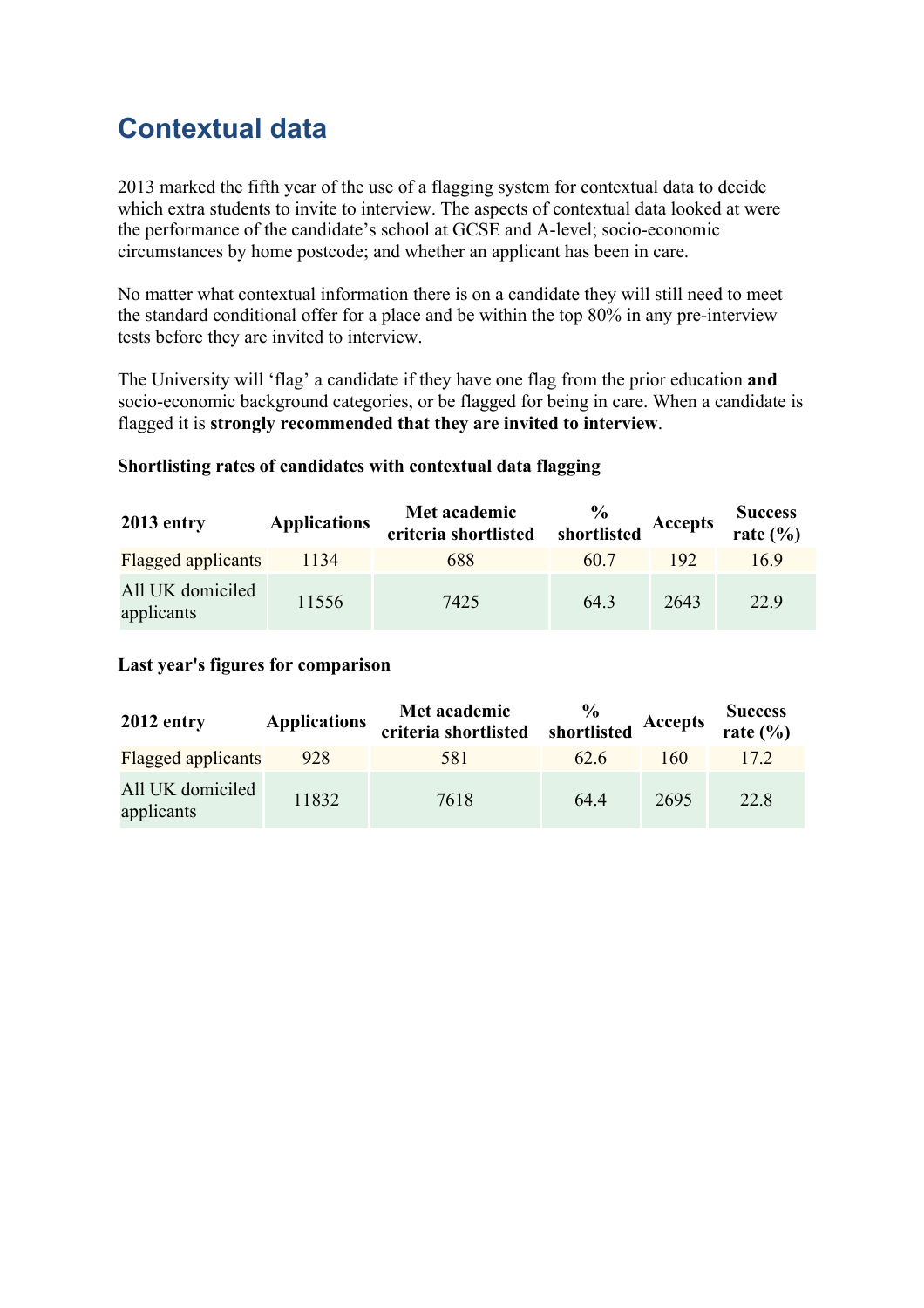# **Access Agreement target categories**

Oxford's targets in its Access Agreement with the Office for Fair Access relate to increasing the proportion of UK undergraduates from the following categories:

- Students from schools and colleges which historically have had limited progression to Oxford
- Students from disadvantaged socio-economic backgrounds
- Students from neighbourhoods with low participation in higher education
- Students with disabilities

The following table shows the number of students applying for 2013 entry (or deferred entry in 2014) who meet one or more of these Access Agreement target categories:

## **Students meeting one or more Access Agreement target category, 2013 entry**

| of UK<br>applicants | Total number Total number of UK<br><i>applicants with at least accepted UK</i><br>1 OFFA flag (i.e.<br><i>target group</i> ) | <b>Total</b><br>applicants | Target<br><i>students</i><br>accepted | <b>Target students as</b><br>percentage of overall<br>accepted UK<br>students |
|---------------------|------------------------------------------------------------------------------------------------------------------------------|----------------------------|---------------------------------------|-------------------------------------------------------------------------------|
|                     |                                                                                                                              |                            |                                       |                                                                               |
| 11,556              | 4.625                                                                                                                        | 2,643                      | 858                                   | 32.5%                                                                         |

## **Breakdown by Access Agreement target**

Oxford's Access Agreement for 2012-13 with the Office for Fair Access set out the following specific target groups:

**1) Students from schools and colleges which historically have had limited progression to Oxford:** defined as schools and colleges where 30 or fewer students achieve AAA over a three-year period (i.e. an average of 0-10 students per year achieve AAA), but where there is limited historical success in putting forward successful candidates for Oxford. *The target is to increase the proportion of UK students coming from this group of schools and colleges to 25% by 2016-17.*

## **Applications and acceptances by Access Agreement schools target category, 2013 entry**

| <b>Total</b><br>number of<br>UK.<br>applicants | <b>Total number of UK</b><br><i>applicants from</i><br>target schools and<br>colleges | <b>Total</b><br>applicants | <b>Students</b><br>target schools | <b>Target students as</b><br>accepted UK <i>accepted from</i> percentage of overall<br>accepted UK<br>students |
|------------------------------------------------|---------------------------------------------------------------------------------------|----------------------------|-----------------------------------|----------------------------------------------------------------------------------------------------------------|
| 11,556                                         | 3,033                                                                                 | 2,643                      | 518                               | $19.6\%$                                                                                                       |

**2) Students from socio-economically disadvantaged areas:** defined as UK students coming from ACORN postcodes 4 and 5 (i.e. the least advantaged areas in the UK). *The target is to increase the proportion of UK students coming from this group to 9% by*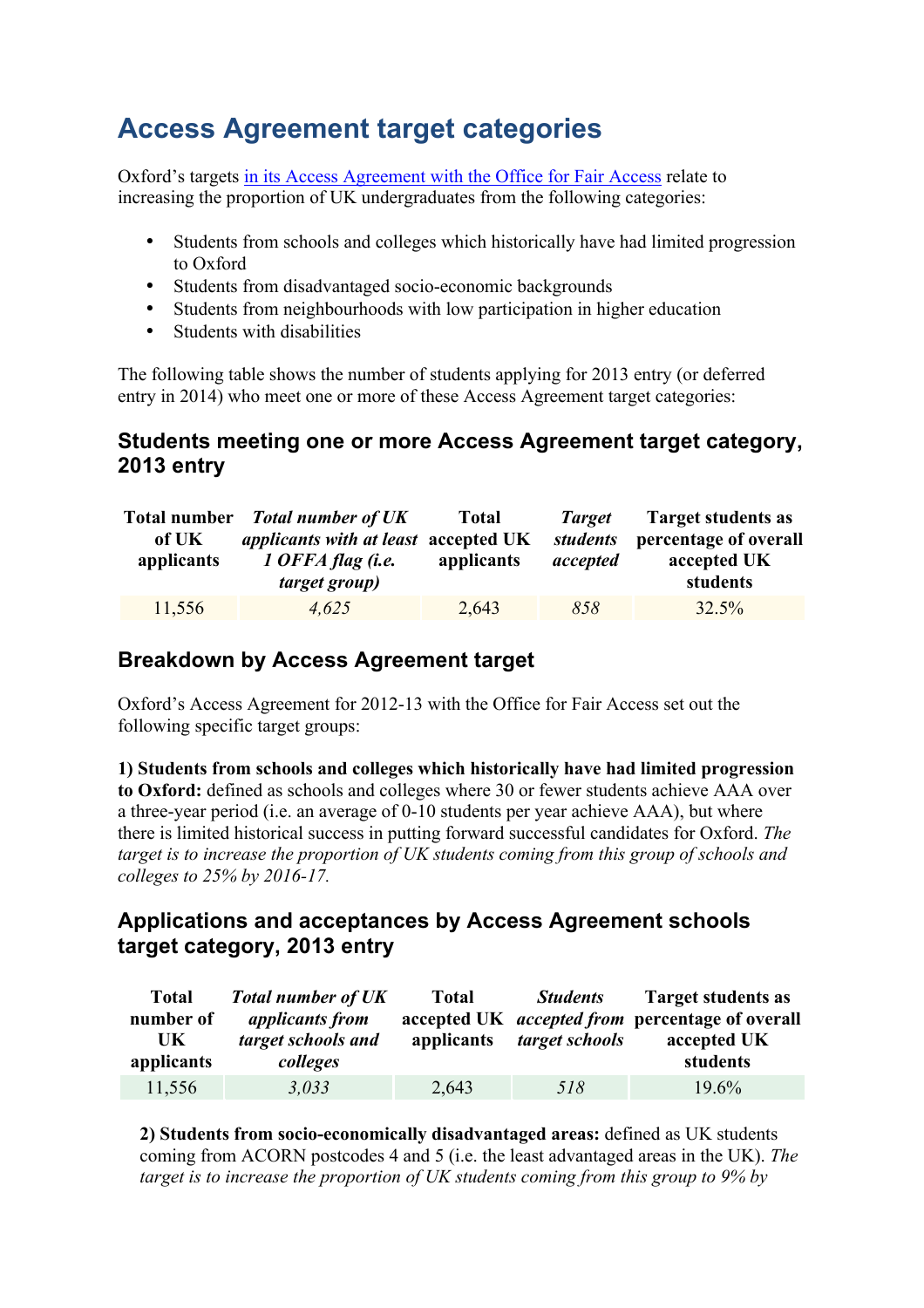*2016-17.*

### **Applications and acceptances by Access Agreement socioeconomic target category, 2013 entry**

|                                            |                                     | Total number of <i>Total number</i> Total number of | <b>Students</b>    | <b>Target students as</b>      |
|--------------------------------------------|-------------------------------------|-----------------------------------------------------|--------------------|--------------------------------|
| UK applicants                              | of UK                               | accepted UK                                         | accepted           | percentage of                  |
|                                            | matched with <i>applicants from</i> | applicants                                          |                    | from ACORN overall accepted UK |
| <b>ACORN</b>                               | <b>ACORN</b>                        | matched with                                        | <i>postcodes 4</i> | students matched               |
| postcode data <sup>1</sup> postcodes 4 and |                                     | <b>ACORN</b>                                        | and 5              | with ACORN                     |
|                                            |                                     | postcode data                                       |                    | postcode data                  |
| 11,412                                     | 1,070                               | 2,618                                               | 179                | $6.8\%$                        |

**1.** The ACORN dataset is used to determine socio-economic disadvantage at a postcode level. ACORN stands for 'A Classification Of Residential Neighbourhoods'. It is a geodemographic information system categorising all UK postcodes into one of five broad types, based on census data and other information. Data on a whole range of factors including job type, education level, property type and unemployment feed in to the categorisation. It is used in marketing as well as being used widely for public policy and planning. The ACORN categories 4 and 5 ('moderate means' and 'hard pressed') are those on which Oxford will focus.

**3) Students from neighbourhoods with low participation in higher education:** defined as UK students coming from POLAR 2 quintiles 1 and 2 (the postcode areas with the lowest rates of progression to higher education, representing the 40% of school leavers least likely to progress to higher education). *The target is to increase the proportion of UK students coming from this group to 13% by 2016-17.*

### **Applications and acceptances by Access Agreement low participation target category, 2013 entry**

| <b>Total number</b><br>of UK<br>applicants<br>matched with<br>POLAR2<br>postcode data <sup>1</sup> | <b>UK</b> applicants<br>from POLAR2<br>quintile one and<br>two postcodes | <b>Total number of Total number of</b><br>accepted UK<br>applicants<br>matched with<br>POLAR2<br>postcode data | <b>Students</b><br>accepted from<br>POLAR <sub>2</sub><br><i>quintile one</i><br>and two<br>postcodes | <b>Target students as</b><br>percentage of<br>overall accepted<br><b>UK</b> students<br>matched with<br><b>POLAR2</b> postcode<br>data |
|----------------------------------------------------------------------------------------------------|--------------------------------------------------------------------------|----------------------------------------------------------------------------------------------------------------|-------------------------------------------------------------------------------------------------------|----------------------------------------------------------------------------------------------------------------------------------------|
| 11,408                                                                                             | 1.364                                                                    | 2,624                                                                                                          | 258                                                                                                   | $9.8\%$                                                                                                                                |

**1.** The POLAR 2 postcode dataset is used by the government and HEFCE for identifying low participation in higher education. POLAR – 'Participation Of Local Areas' - is a series of maps showing the participation of young people in higher education for different geographical areas. The data is based on the proportion of young people in an area who go on to enter higher education aged 18 or 19. The POLAR maps and data sets show how the chances of young people entering higher education vary by where they live. The data is broken down into 5 groups (quintiles). Quintile 1 represents the fifth of areas with the lowest participation rates in higher education. Quintile 5 has the